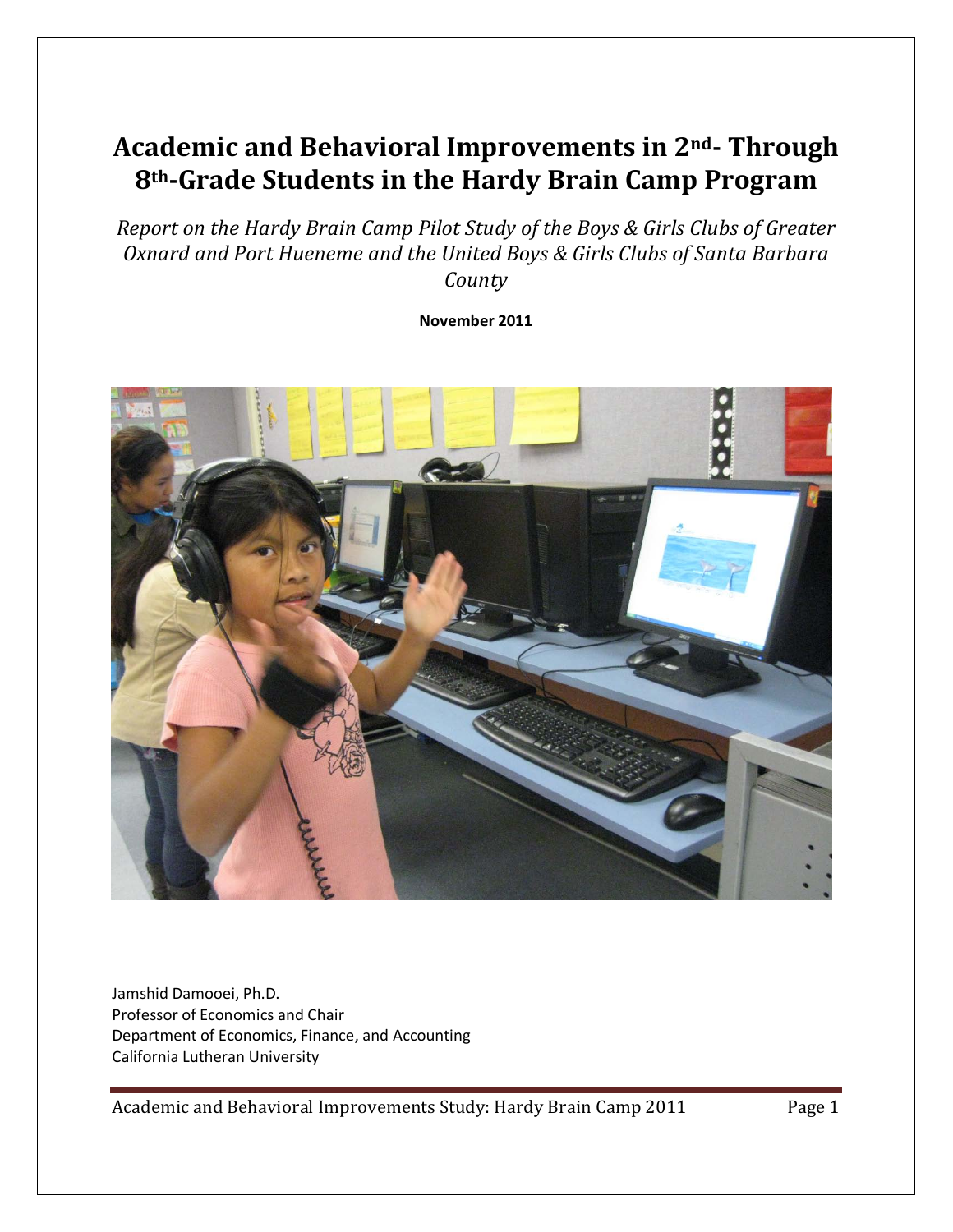# <span id="page-1-0"></span>**Acknowledgements**

I am grateful to Mr. Tim Blaylock, Chief Professional Officer, for his support throughout the duration of this project. I am thankful to Mr. Michael Rattray, CEO of the United Boys & Girls Clubs of Santa Barbara County, for his encouragement and help. My sincere gratitude goes to Ms. Erin Antrim, Director of Program Services, for her time and effort to help this evaluation. Mr. David Poeschel, Director of Pupil Services of Rio School District, has been most helpful in bringing together all the collaborators to coordinate their efforts in the outset of the project, which has been most helpful. I am grateful for the time and the efforts of Mr. William McDonald, School Psychologist from Rio School District. I thank Ms. Diane Solomon for her most valuable assistance.

I also would also like to thank the staff of the Boys & Girls Clubs of Greater Oxnard and Port Hueneme and the Boys & Girls Clubs of Santa Barbara County for giving me their utmost cooperation and assistance.

I want to recognize the pivotal role and the enormous contribution of Ms. Sherrie Hardy in helping me in every step of this evaluation. The personal interest and gracious support of Mr. Jeff Henley, Chairman of the Board of Directors of Oracle Corporation and member of the National Board of Directors of the Boys and Girls Clubs, has been one of the most significant elements of the commencement of this project and its unique contribution to the success of many children who have gone through this program, and hopefully will continue to benefit from it in the years to come.

I would like to express my appreciation for the help of my research assistant, Mr. Jenish Patel, M.B.A., for his valuable and hard work in processing the gathered data and preparing them for analyses. I thank Mr. Adam Erickson, M.Ed., for his work in editing the manuscript of this study.

**Jamshid Damooei, Ph.D.**

**Professor of Economics and Chair**

**Department of Economics, Finance, and Accounting**

**California Lutheran University**

**Tel: (805) 493-3357**

**[Damooei@callutheran.edu](mailto:Damooei@callutheran.edu)**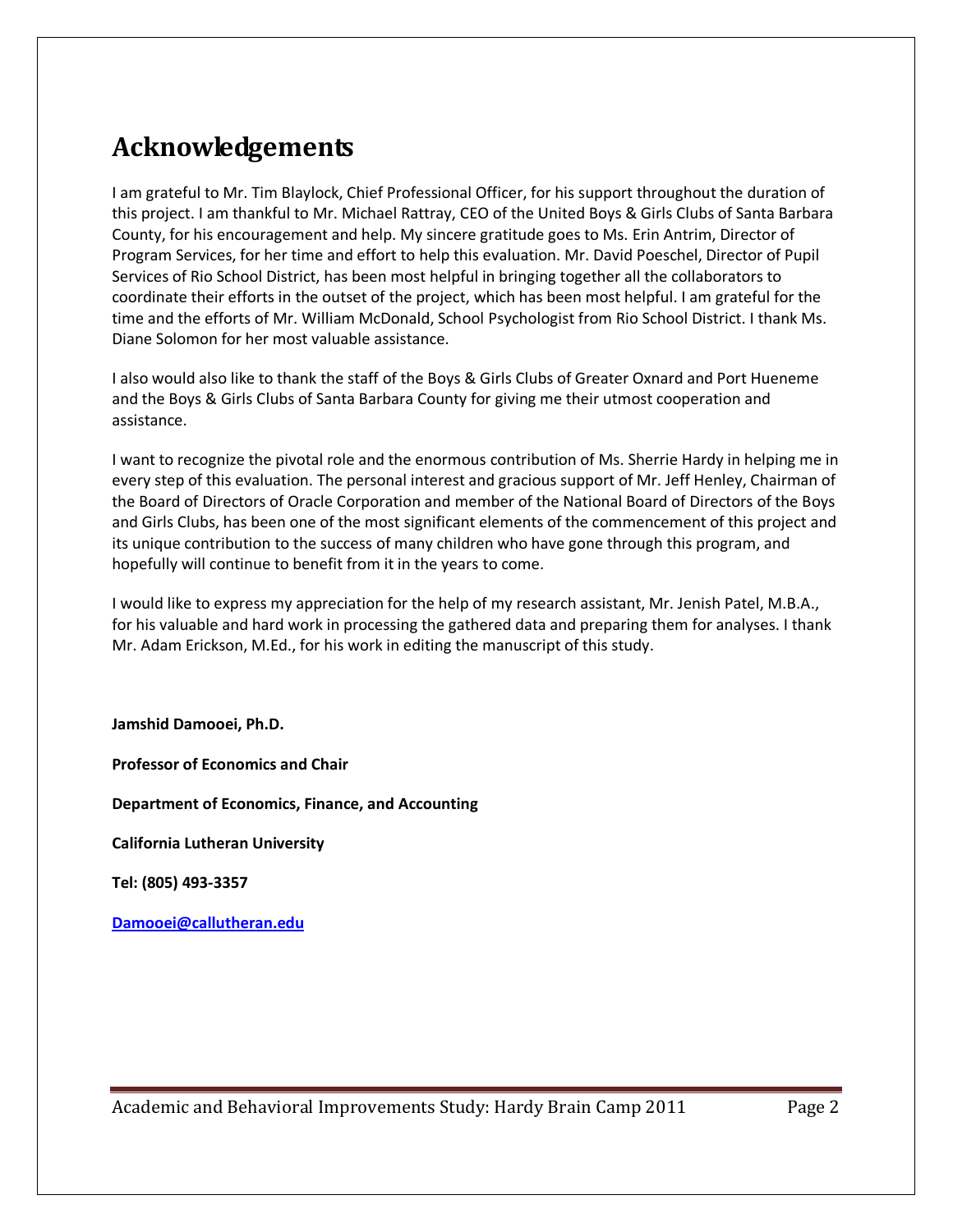## <span id="page-2-0"></span>**Executive Summary**

The academic and behavioral performance of 54 students (grades 2-8) was studied before and after participation in the Hardy Brain Camp program. The students, who belonged to the Boys and Girls Club of Greater Oxnard and Port Hueneme and attended school in the Rio School District along with students who belonged to the United Boys & Girls Clubs of Santa Barbara, were selected by Boys and Girls Club Staff and Rio School District School Psychologists as those needing academic, attention, and behavior improvements.

The students in both groups were selected because of observed difficulties with learning, attention, organization, behavior, poor grades, listening, following directions, completing schoolwork, reading and/or math weaknesses. Some of the students were struggling in regular classrooms, some in Special-Education pull-out programs, some with Special Education one-to-one aides, some in full-day Special Education programs and some in programs for emotionally disturbed children. Some had no diagnosis and some had diagnoses of Learning Disabilities, ADD, ADHD, dyslexia, Central Auditory Processing Disorder, speech and language delay, dysgraphia, dyscalculia, Asperger's Syndrome and autism. They all had severe difficulties that negatively impacted their ability to do well in school.

The students went through the Hardy Brain Camp program, which consisted of 20 sessions of 45 minutes using a proprietary training program designed by Sherrie Hardy to improve the millisecond timing of the brain. Improved millisecond timing has been shown to improve reading, math, thinking speed, attention, communication, and coordination.

Before and after training, teachers, parents, and Boys and Girls Club counselors rated the students on eleven traits that influence academic success and behavior.

Two standardized testing measurements were used to evaluate the students along with a Mathematics Performance Inventory. Twenty-two students were tested using the Woodcock-Johnson for Reading Fluency, Math, and Processing Speed. Thirty–two students were given the WISC Coding and Symbol Search to measure processing speed along with the Mathematics Performance Inventory.

The twenty-two students tested with the Woodcock-Johnson gained an average of:

- **9.1 months improvement in reading**.
- **3.9 months improvement in math**.
- **16 months (1.6 years) improvement in processing speed**. **This was the most significant outcome**. Processing speed is the combination of thinking speed and decision-making speed. As students improve their processing speed they are able to think faster and absorb information more easily.

The thirty-two students who were tested with the WISC showed an average of:

• **10.9% improvement in processing speed** in the WISC Coding measurement.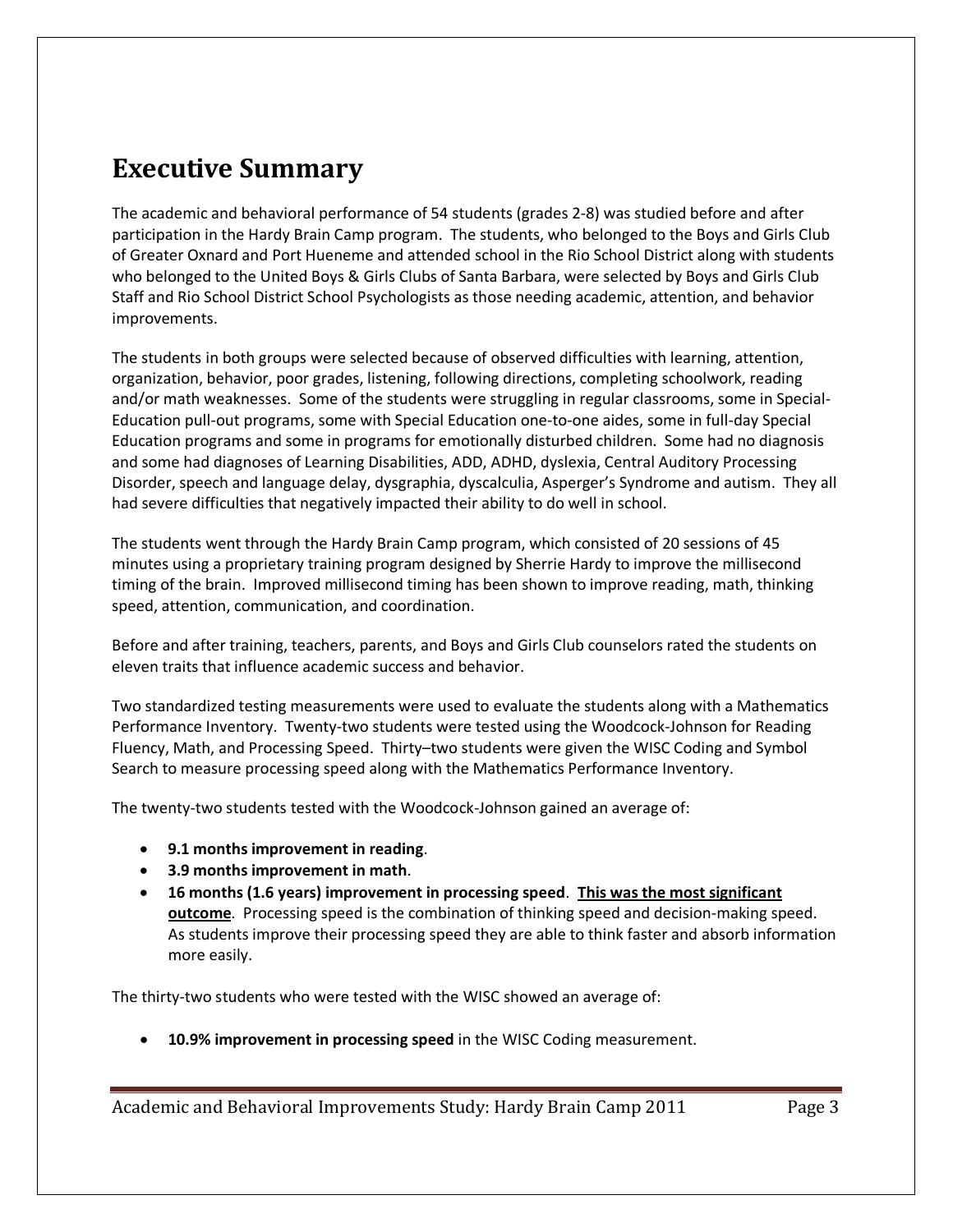• **31.2% improvement in processing speed** in the WISC Symbol Search.

The thirty-two students who were tested on the Mathematics Performance Inventory showed an average of:

### • **2.9 months improvement in math**.

The students also showed dramatic improvement in ratings from teachers, parents, and Boys and Girls Club counselors on the 11 academic and behavior traits for which they were rated. Remarkable improvements were made in academic performance, attitude, ability to process information, and ability to deal with the surrounding environment

Students showed an average of:

- Ability to pay attention: **35.2%** improvement
- Reading, math, spelling, and writing: **32.1%** improvement
- Ability to organize and communicate ideas: **26.7%** improvement
- Focus: **35.1%** improvement
- Ability to finish work on time: **30.4%** improvement
- Listening skills: **32.1%** improvement
- Ability to manage frustration: **27.5%** improvement
- Ability to finish work independently: **31.3%** improvement
- Coordination and motor skills: **20.8%** improvement
- Ability to work well with others: **25.4%** improvement
- Self confidence: **30.5%** improvement

For the 11 traits rated, teachers reported an average of 21.9% improvement, parents reported an average of 32.8% improvement and Boys and Girls Club counselors reported an average of 34.4% improvement.

Rio School District School Psychologist, William MacDonald, summed up the progress students made as "remarkable." He said he has never seen this much progress so quickly with this population of students.

Principal of Rio Real Elementary School, Maria Hernandez, said the program "takes away the barriers and allows our students to experience academic success."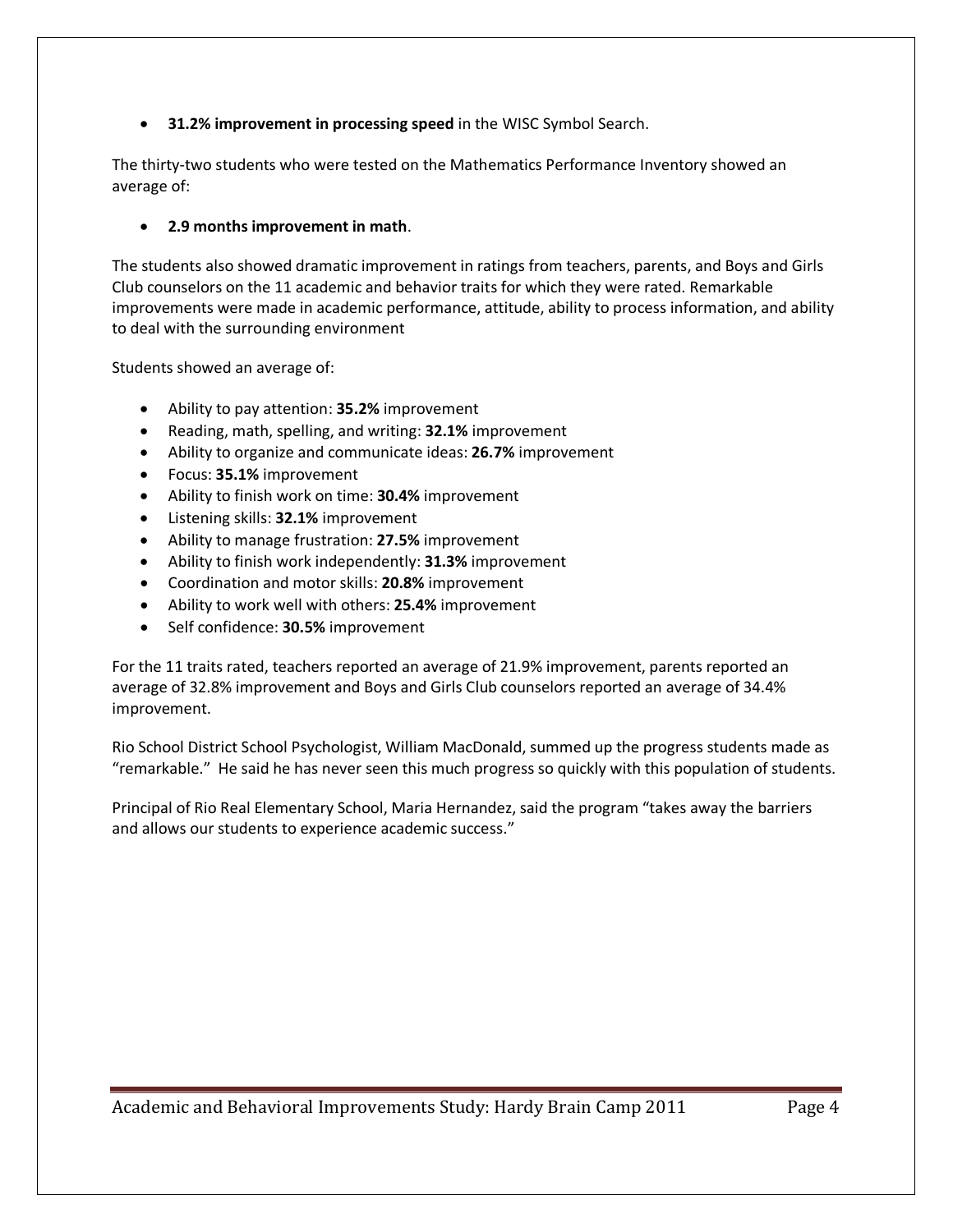# **Table of Contents**

| <b>Acknowledgements</b>                                                                                                                                                                                      | 2                    |
|--------------------------------------------------------------------------------------------------------------------------------------------------------------------------------------------------------------|----------------------|
| <b>Executive Summary</b>                                                                                                                                                                                     | 3                    |
| <b>List of Tables</b>                                                                                                                                                                                        | 6                    |
| <b>Introduction</b>                                                                                                                                                                                          | 7                    |
| About the Hardy Brain Camp Workshop and Pilot Project                                                                                                                                                        | 8                    |
| <b>Methods: Data and Analyses</b>                                                                                                                                                                            | 10                   |
| Data Gathering and Reporting                                                                                                                                                                                 | 10                   |
| Data Analysis<br>Formal Achievement Test: Woodcock-Johnson and WISC<br>Students' Rating Scores by Parents, Teachers, and Boys & Girls Clubs Facilitators                                                     | 11<br>11<br>12       |
| <b>Results and Discussion</b>                                                                                                                                                                                | 13                   |
| Woodcock-Johnson Test<br><b>Takeaways from Reading Tests Results</b><br><b>Takeaways from Math Tests Results</b><br>Takeaways from Processing Speed Results                                                  | 13<br>13<br>13<br>13 |
| Wechsler Intelligence Scale for Children (WISC) Test<br>Takeaways from Change in Coding Test Results:<br>Takeaways from Change in Symbol Search Test Results:<br>Takeaways from Change in Math Test Results: | 17<br>17<br>17<br>17 |
| <b>Summary of Achievement Test Results</b>                                                                                                                                                                   | 21                   |
| Results from Ranking of the Students' Abilities                                                                                                                                                              | 21                   |
| <b>Conclusions</b>                                                                                                                                                                                           | 24                   |
| Appendix A: Graphic Presentation of Differential Changes in Eleven Areas Evaluated by<br><b>Parents, Teachers, and Counselors</b>                                                                            | 25                   |
| Appendix B: Graphic Results of Separate Areas of Evaluation by Parents, Teachers, and BGC<br><b>Counselors</b>                                                                                               | 36                   |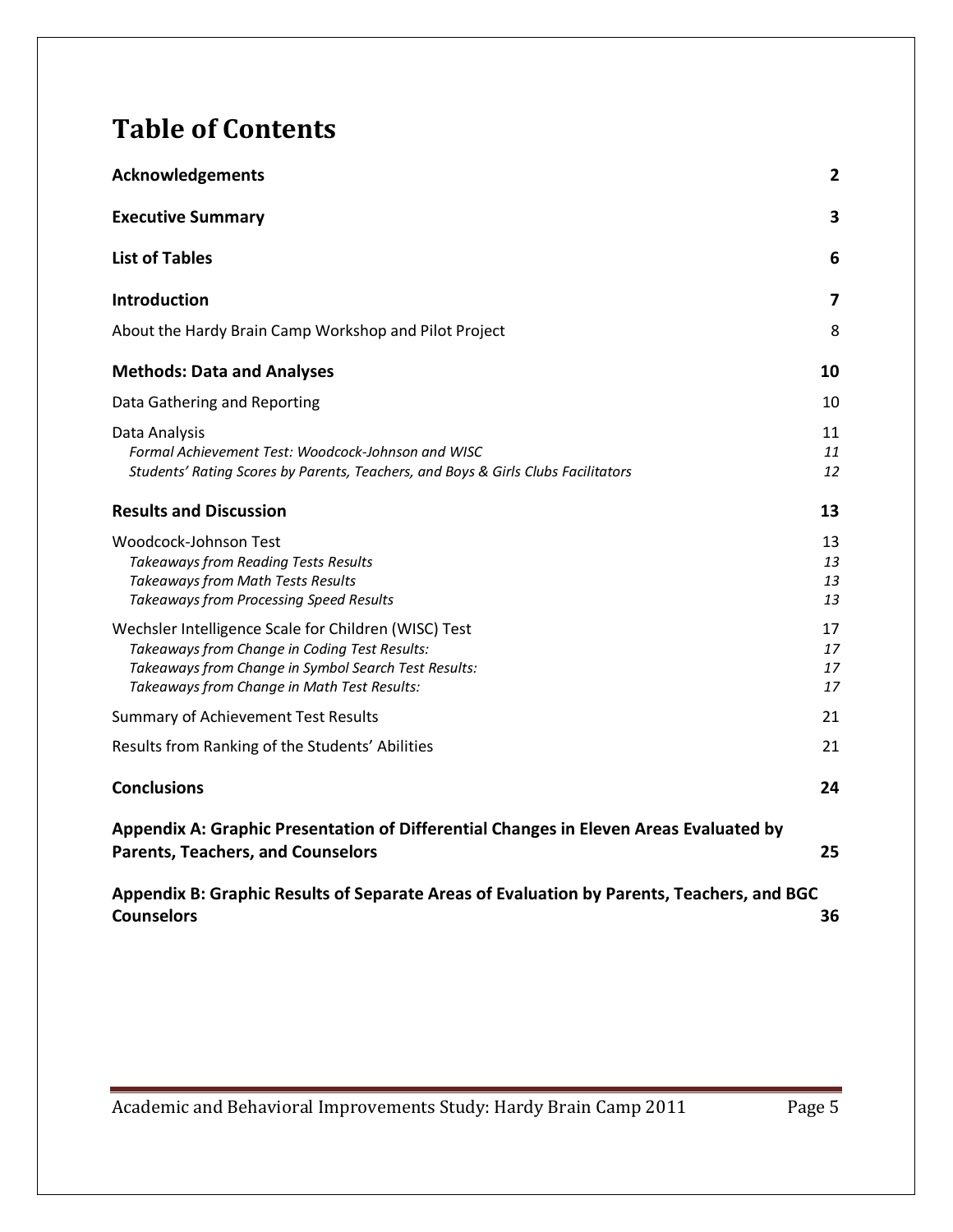# <span id="page-5-0"></span>**List of Tables**

| TABLE 1: SUMMARY OF READING SCORES FOR GROUP OF 22 STUDENTS USING WOODCOCK-JOHNSON METHOD  14            |  |
|----------------------------------------------------------------------------------------------------------|--|
| TABLE 2: SUMMARY OF MATH SCORES FOR GROUP OF 22 STUDENTS USING WOODCOCK-JOHNSON METHOD 15                |  |
| TABLE 3: SUMMARY OF PROCESSING SPEED FOR GROUP OF 22 STUDENTS USING WOODCOCK-JOHNSON METHOD16            |  |
|                                                                                                          |  |
|                                                                                                          |  |
| TABLE 6: SUMMARY OF MATH SCORES FOR GROUP OF 32 STUDENTS USING THE MATHEMATICS PERFORMANCE INVENTORY  20 |  |
| TABLE 7: RANKING OF ELEVEN AREAS OF STUDENT ABILITY ASSESSED BY PARENTS, TEACHERS, AND COUNSELORS  22    |  |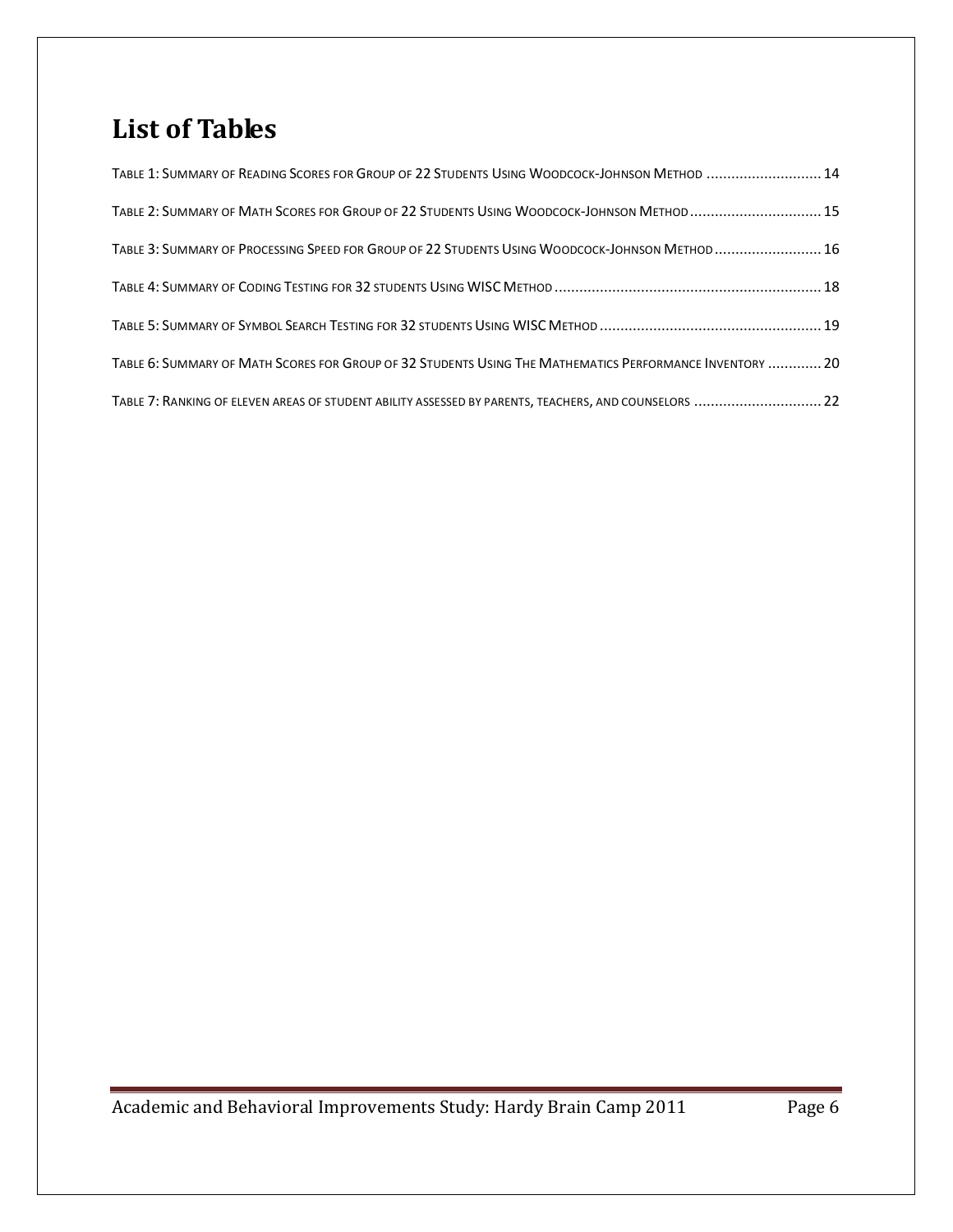# <span id="page-6-0"></span>**Introduction**

Children struggle in school for many reasons. Two of the most important are slow thinking skills and weak processing skills. Students with these two weaknesses have problems completing school work, paying attention, reading, and doing math. Often, these students receive tutoring or extra help for these visible symptoms - but not for the underlying weak processing and thinking skills that create these problems.

A *learning disability* (LD) is usually defined as *unexpected underachievement*—specifically, students who do not listen, speak, read, write, or develop mathematics skills commensurate with their potential, even though there has been adequate opportunity to learn. Historically, unexpected underachievement has been attributed to intrinsic neurobiological factors that indicate that students with LD will require specialized instruction to achieve at expected levels based upon some index of aptitude, usually an IQ test score.<sup>[1](#page-6-1)</sup> The concept of unexpected underachievement has been reported in medical and psychological literature since the mid-19th century under the rubrics of dyslexia, word blindness, dysgraphia, dyscalculia, and other terms.<sup>[2](#page-6-2)</sup> However, it has only been since 1962, when Samuel Kirk, a psychologist at the University of Illinois, coined the term *learning disabilities*, that the concept of unexpected underachievement attained formal recognition in the education community.

The concept of *learning disabilities* and the need for different specialized educational services also made intuitive sense to parents, teachers, and policymakers. The term did not stigmatize children. Specifically, the learning difficulties displayed by youngsters with LD were not due to mental retardation, poor parenting, or psychopathology. The term likewise reflected optimism. Students with LD had not yet reached their potential: Their difficulties in learning to read, write, and/or calculate occurred despite adequate intelligence, sensory integrity, healthy emotional development, and cultural and environmental advantage. Education programs were needed that recognized differences among children with LD, those who learned "normally," and those who manifested physical, sensory, and intellectual handicaps that affected academic achievement.

The field of LD was founded on the assumption that neurobiological factors are the basis of these disabilities. As the field progressed, definitions of LD continued to attribute disabilities in learning to intrinsic (neurobiological) rather than extrinsic (for example, environmental or instructional) causes, even though there was initially no objective way to assess the presence of recognized brain dysfunction. [3](#page-6-3)

New scientific studies proved that a large number of children need support in a timely manner to overcome their existing biological and neurological impediments to learning. It became clear that failure

l

<span id="page-6-1"></span><sup>1</sup> See K. Kavale and S. Forness, *The Nature of Learning Disabilities* (Hillsdale, NJ: Erlbaum, 1995); and J.L. Wiederholt, "Historical Perspectives on the Education of the Learning Disabled," in *The Second Review of Special* 

<span id="page-6-2"></span>*Education*, eds. L. Mann and D. Sabatino, (Austin, TX: PRO-ED, 1974), 103-152.<br><sup>2</sup> See *G. Reid Lyon, Jack M. Fletcher, et al* (2001), Rethinking Learning Disabilities, Progressive Policy Institute, Thomas B. Fordham Foundation.

<span id="page-6-3"></span> $3$  Ibid.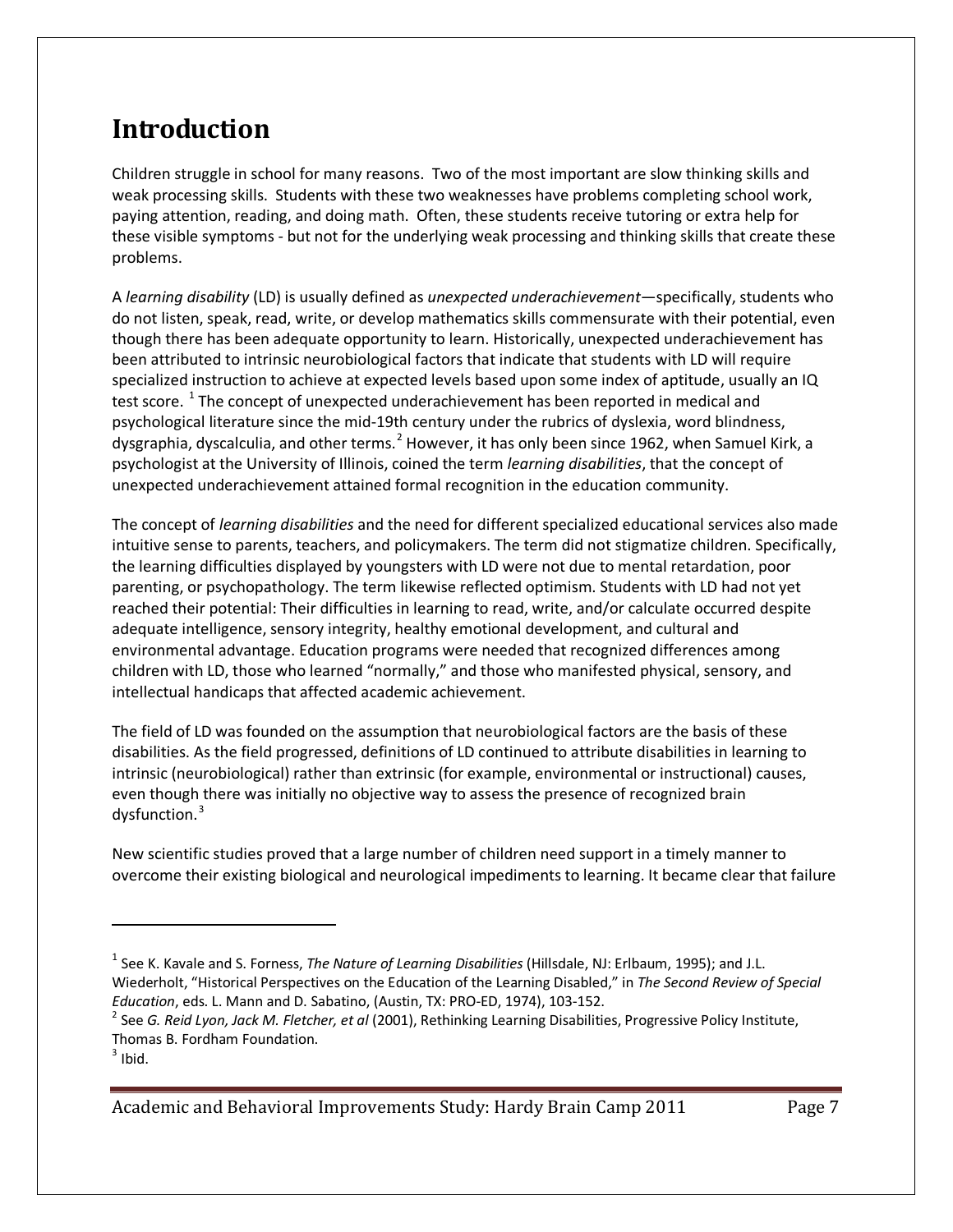to act in the early years of a child's development may create an irreversible condition. The importance of a timely intervention became more obvious in the minds of parents, community leaders and policy makers.

The No Child Left Behind Act of 2001 (NCLB) includes benefits to students with learning disabilities (LD), as well as some barriers that might prevent these same students from enjoying all of the opportunities in the law. In order to increase the accountability of at-risk groups of students and for the purpose of helping to close the achievement gap, NCLB further required that schools, school districts, and states disaggregate, or separate out, the test results for several subgroups of students. Students with disabilities who are receiving services under the Individuals with Disabilities Education Act (IDEA), that is, students with IEPs, are one of the subgroups that must be reported.

- Economically disadvantaged students
- Students from major racial and ethnic groups
- Students with disabilities under the IDEA
- Students with limited English proficiency

All students must be tested annually in grades 3-8 and once in high school (during the grade 10-12 span) in reading and mathematics. Schools must test students in science at least once in elementary, middle, and high school. These assessments were decided to be aligned with state academic standards. Schools were required to report the scores of the statewide assessments to parents in the form of a "report card." States must bring all students up to the "proficient" level on state tests by the 2013-14 school year. This certainly has not worked in a manner that it was intended and the rate of success has been questionable in many places for a variety of reasons.

Under NCLB, accommodations are defined as changes in testing materials or procedures that ensure that an assessment measures the student's knowledge rather than the student's disability. Students with Individualized Education Plans (IEP) may not be exempted from participating in a state's assessment system. The IEP determines how a student will participate, not whether a student will participate. Furthermore, out-of-level testing is not allowed under NCLB. Students, including students with disabilities, must be assessed at the student's assigned grade level.

A discussion about educational expectation and provision for students with disabilities emphasizes the importance of timely investment to help this group receive as much from the educational system as other students. This clearly shows that the importance of any program that can impact the situation and bring the level of learning of students with disabilities to the level of other students can be one of the most important developments that can help young people to overcome their learning problems. This is the most important element of this transformation and, at the same time, saves significant amounts of financial resources for many states who are involved in the process.

## <span id="page-7-0"></span>*About the Hardy Brain Camp Workshop and Pilot Project*

Boys & Girls Clubs of Greater Oxnard and Port Hueneme along with the United Boys & Girls Clubs of Santa Barbara County supported a joint effort to send a number of their members who needed such an intervention to the Hardy Brain Camp workshop over a period of twenty sessions.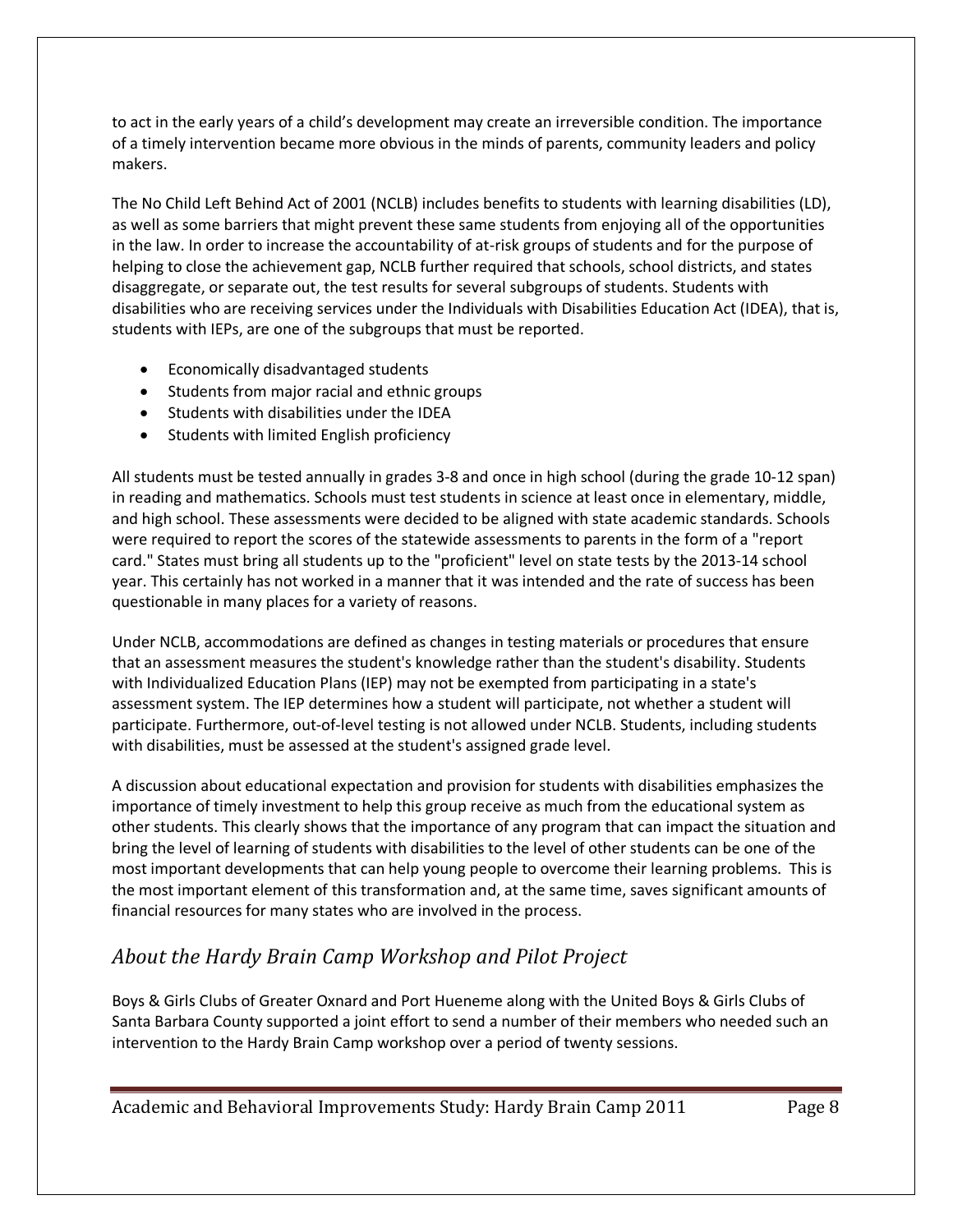The training was designed using the Interactive Metronome training equipment and a proprietary training formula developed by Sherrie Hardy that is customized for each student's needs. Students participate in pre-training exercises to prepare them for the "regular" training of 20 sessions if their millisecond (ms) timing is in the below average to severe range. Students with timings of less than 100 ms are ready to begin regular training. Most of the students selected for this pilot project had millisecond timings in the below average to severe range and needed pre-training prior to starting the regular training program.

Fifty-four students completed the study. $4$  Thirty-two students were chosen and tested by the school psychologists from The Rio School District and participated at the three school sites. Twenty two students were selected by Boys and Girls Club staff and participated at the Boys & Girls Clubhouses at 5th Street, Seventh Street, Port Hueneme and Carpentaria.

The students in both groups were selected because of observed difficulties with learning, attention, organization, behavior, poor grades, listening, following directions, completing schoolwork, reading and/or math weaknesses. Some of the students were struggling in regular classrooms, some in Special-Education pull-out programs, some with Special Education one-to-one aides, some in full-day Special Education programs and some in programs for emotionally disturbed children. Some had no diagnosis and some had diagnoses of Learning Disabilities, ADD, ADHD, dyslexia, Central Auditory Processing Disorder, speech and language delay, dysgraphia, dyscalculia, Asperger's Syndrome and autism. They all had severe difficulties that negatively impacted their ability to do well in school.

Academic and Behavioral Improvements Study: Hardy Brain Camp 2011 Page 9

 $\overline{\phantom{a}}$ 

<span id="page-8-0"></span> $4$  It should be mentioned that a significant number of the children who attended the training did not complete the full course of the intervention and therefore their progress has been impacted by inability to complete the entire course.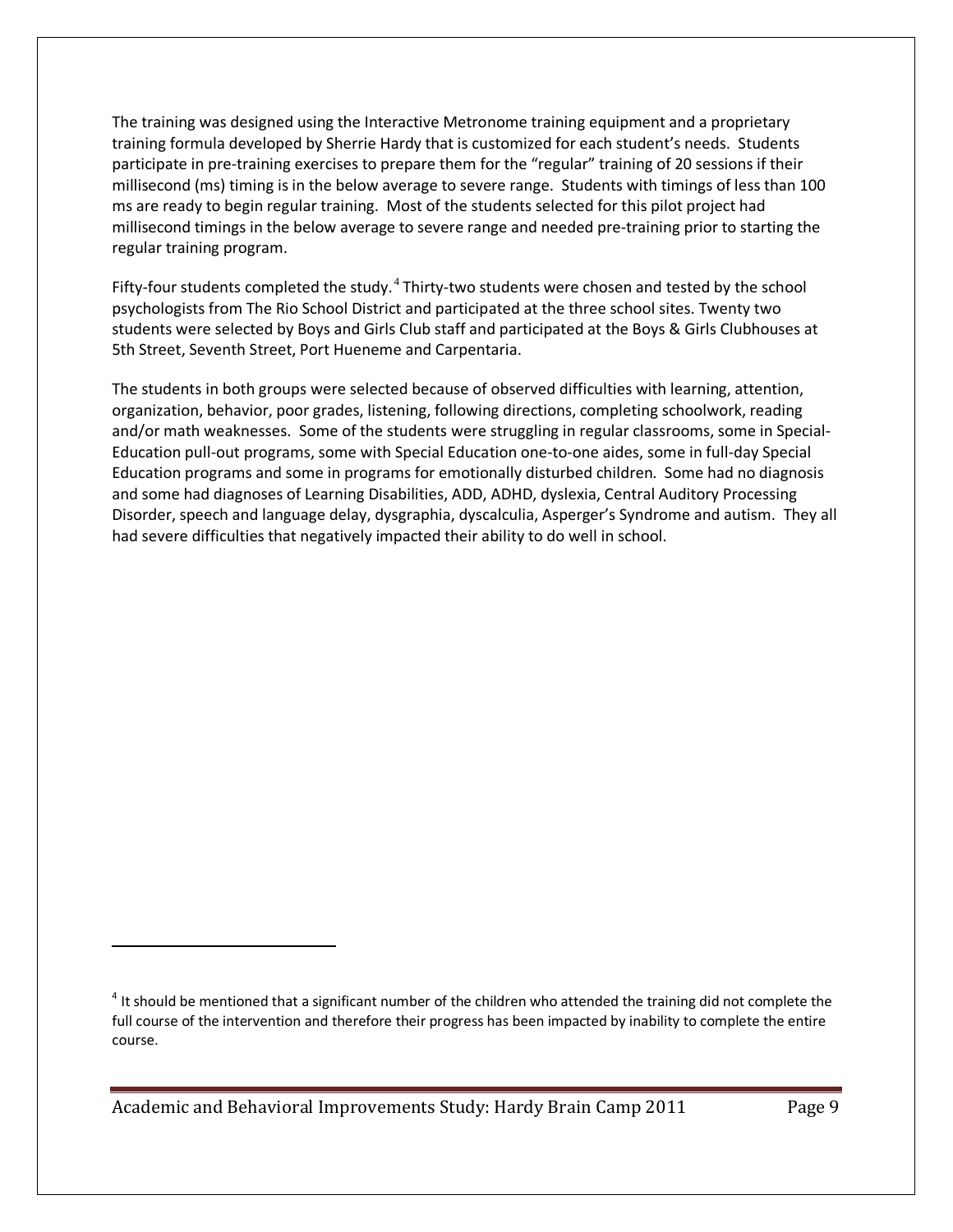# <span id="page-9-0"></span>**Methods: Data and Analyses**

## <span id="page-9-1"></span>*Data Gathering and Reporting*

The students wore earphones through which they heard a rhythmic beat. Specific body movements were done to this beat. Triggers on hands and feet recorded the responses down to a hundredth of a millisecond. Fifteen different movement activities using hands, feet and a combination of hands and feet were used during the training. After each movement, the score was seen on the computer screen and an auditory tone was presented in the earphones simultaneously indicating if the response was "perfect" (within 20 milliseconds of the tone), slightly early, very early, slightly late or very late as the score flashed on the screen. The challenge the students faced was to reduce their millisecond times lower and lower, to learn how to get "perfect" hits and then to begin to get strings of perfect hits.

The training aimed at changing attention, learning, communication, behavior and organization for students who struggle in the classroom because it overwhelms the brain with more information than can be easily processed. The brain responds to this overload by growing new connections and strengthening existing ones to process the incoming information. The student's millisecond scores drop as the brain is better able to process this massive amount of input. This growth is then used naturally in class to pay attention, learn, communicate, behave and organize better. Students who are behind in class and struggle with learning disabilities, ADD, ADHD, dyslexia, Central Auditory Processing Disorder, reading, math, speech & language delays, dysgraphia, dyscalculia, Asperger's Syndrome and autism are able to make permanent gains in learning and attention. The program also helps average learners and gifted students who want to pay attention better, think faster, and do better in school.

Twenty-two of the students were pre- and post-tested at the Boys and Girls Clubs using the Woodcock-Johnson reading, math and processing speed inventories. The thirty two students who participated in conjunction with the Rio School District at the Boys and Girls Club School sites were trained at Rio Real, Rio Del Norte and Rio Del Valle Schools in the Rio School District. These students were selected by Rio School District psychologists due to the same observed criteria used to identify students at the Boys and Girls Club sites. The Rio School District school psychologist was in charge of the pre and post-testing of these students. They were pre and post-tested using the WISC Coding and Symbol Search tests to measure processing speed (see notes on the test sheet) and the Mathematics Performance Analysis.

Fourteen of the students in this group (the school-based sites) were post-tested prior to completing the entire training program of 20 sessions. Two of these students had some notable progress nevertheless in spite of the shortening of their program. One of the students who joined the program as a selective mute began communicating with peers, teachers, and BGC staff for the first time, using single words, text messages, and pictures to express his needs.

Another student who was a full-time special education day class student at the beginning of his training finished approximately half of the regular program and qualified to be moved out of full-time special education and mainstreamed into some regular classes for the first time ever.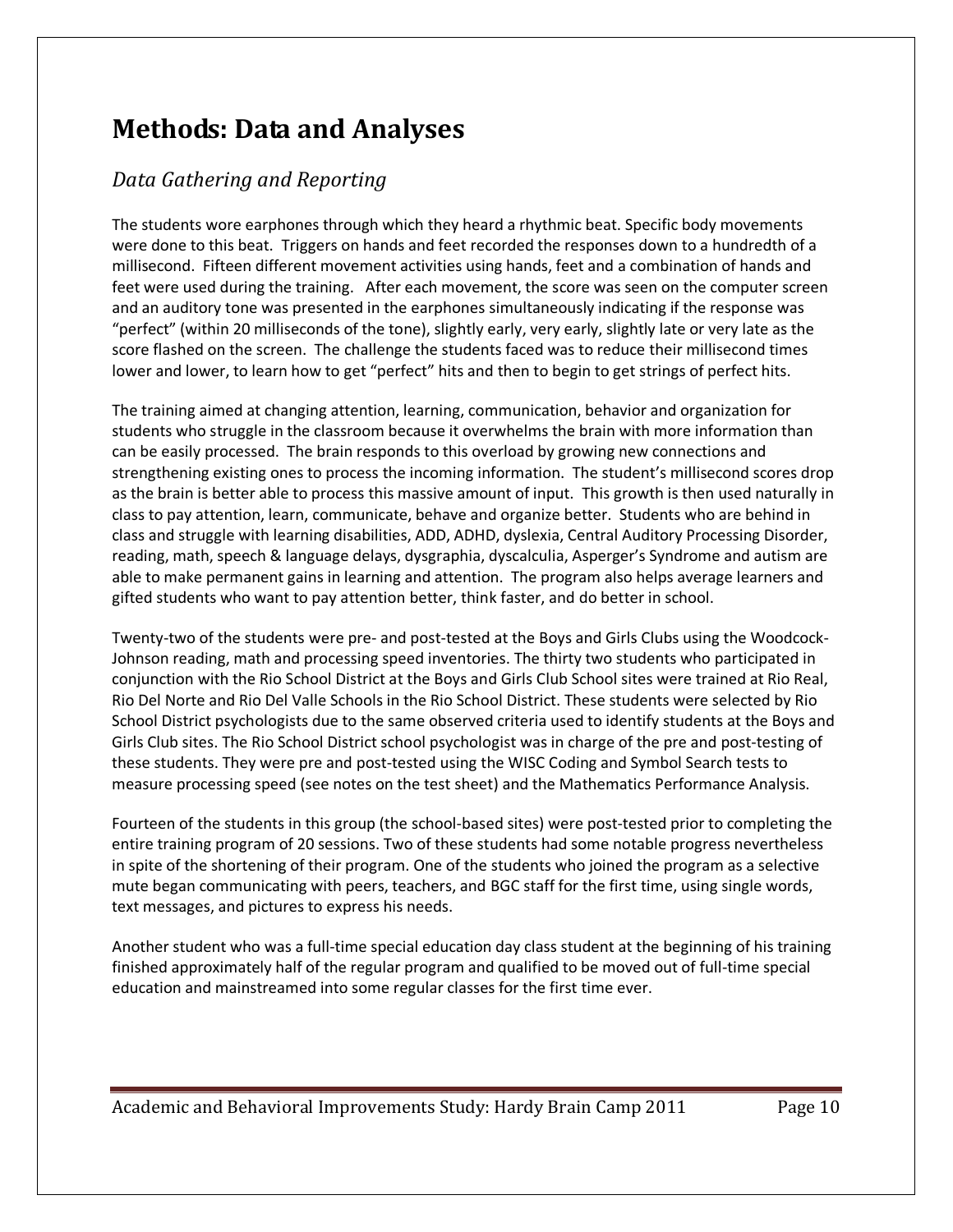Most of the other 12 students who did not finish the entire program required extensive pre-training time and they had to be tested at the end of the school year and training could not continue over the summer since they were all school site students. Nevertheless, most of them made positive progress.

Because test scores may not fully reflect the growth students achieve, to evaluate how well the training transferred to the students' classroom and home life, students were rated by their teachers, parents and Boys and Girls Club staff on their:

- Ability to pay attention
- Academic improvement in reading, math, spelling, and writing
- Ability to organize ideas and communicate
- Ability to focus on work
- Ability to finish work on time
- Ability to listen and follow directions
- Ability to manage frustration
- Ability to complete work independently
- Coordination and motor-skills
- Ability to work with others
- Self-confidence and self-esteem

The rating scale went from 1 (very poor), 3 (average) to 5 (excellent). In addition to the ratings, teachers, parents and staff were asked to write a comment on the progress they observed. There is one special rating from the school librarian at Rio Del Norte School who approached the program director about the positive overall changes she has observed in the entire group.

### <span id="page-10-0"></span>*Data Analysis*

A counterfactual research design was used, allowing us to compare the academic and behavioral performance of students in the Hardy Brain Camp Workshop, before and after the intervention.

#### <span id="page-10-1"></span>**Formal Achievement Test: Woodcock-Johnson and WISC**

The Woodcock-Johnson metric was administered to 22 students before and after training (20 sessions). This metric measures the academic level of students for reading, mathematics, and processing speed.

The Wechsler Intelligence Scale for Children (WISC) was administered to 32 students before and after training (20 sessions). The WISC is an individual test that does not require reading or writing. Performance subtests are nonverbal problems, all of which are timed and some of which allow bonus points for extra fast work. A number of students in this group have had less than 20 sessions of training. The reports are for Coding and Symbol Search. The scores are reported in percentages. There is a considerable lack of consistent data that show the scores in the pre-post stages for a complete period of training due to the fourteen students who were unable to fully complete the training.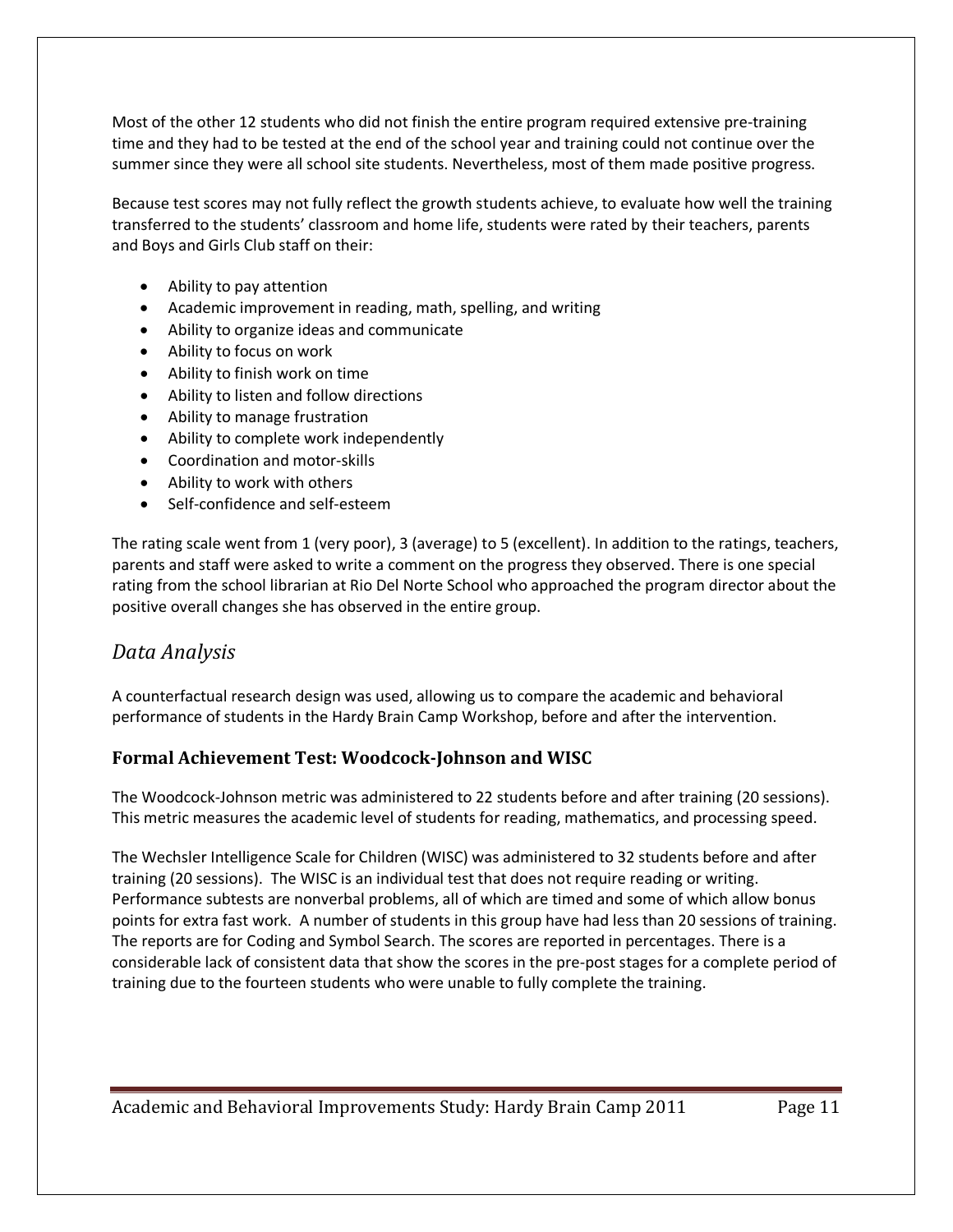### <span id="page-11-0"></span>**Students' Rating Scores by Parents, Teachers, and Boys & Girls Clubs Facilitators**

The objectives of the program are to help students develop other useful skills that allow them to manage their lives better and function better in relation to others around them. The program's objectives are to help students with:

- Ability to pay Attention
- Academic Improvement
- Ability to Organize Ideas
- Ability to Focus on Work
- Ability to Finish Work on Time
- Ability to Listen and Follow Directions
- Ability to Manage Frustration Level
- Ability to Complete Work Independently
- Coordination of Motor Skills
- Ability to Work with Others
- Improving Self Confidence and Self Esteem

Parents, teachers, and BGC facilitators rated each student on a scale of 1 to 5 (1 being the lowest, 3 being average and 5 the highest scores) for these traits.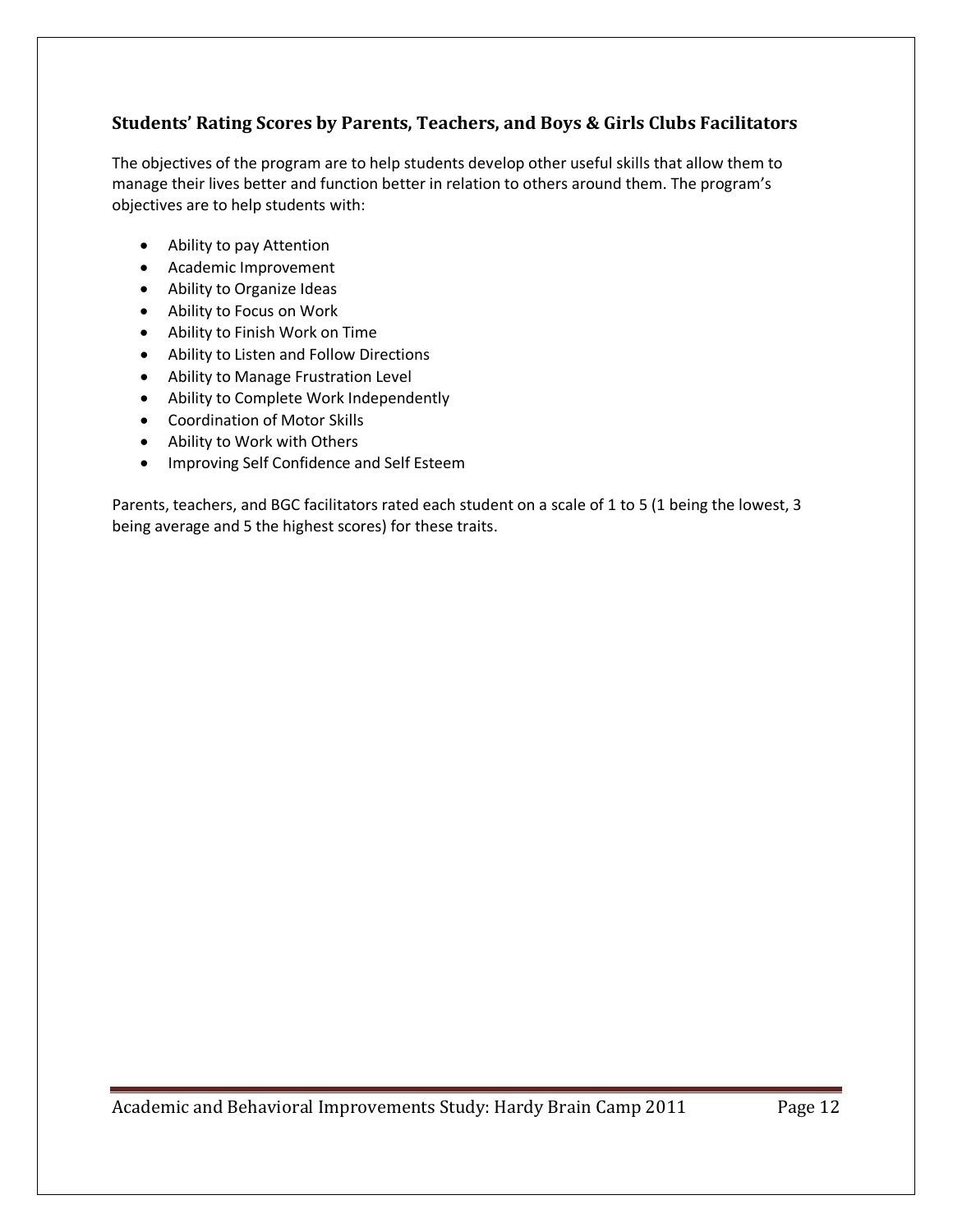## <span id="page-12-0"></span>**Results and Discussion**

Below are the results from the pre- and post-training tests, including the formal achievements tests (Woodcock-Johnson and WISC) and the eleven areas of improvements in academic, skill, and attitude of individual participants rated by their parents, teachers, and the Boys & Girls Clubs counselors. A more comprehensive report of the findings in graphic format can be found in the appendix of this report.

### <span id="page-12-1"></span>*Woodcock-Johnson Test*

This method was used for 22 students. We had consistent data for almost all of these 22 participants based on their pre- and post-workshop scores.

Reading, math, and processing results are reported in [Table 1,](#page-13-0) [Table 2,](#page-13-1) and [Table 3,](#page-14-1) respectively. Respecting student confidentiality, student names are not reported. Test scores from Woodcock-Johnson are reported based on the age and grade level of the students.

### <span id="page-12-2"></span>**Takeaways from Reading Tests Results**

- Every student showed improvement in reading, with the exception of one whose score did not change and one whose score showed a slight decline.
- The **average student gained 9.1 months** in reading
- Almost half of the students made improvements of **more than 1 year** in reading (9 students)
- In one case, the **student gained 6 years** in reading
- There was no apparent relationship between the grade of the students and her/his level of improvement.

### <span id="page-12-3"></span>**Takeaways from Math Tests Results**

- Students showed an average of **3.9 months improvement in math**
- **77% of the students showed improvement** (17 students)
- One student's score stayed the same.
- Four students declined. It shows that their performance was not impacted by the workshop intervention and they may have fallen back to a lower level.

#### <span id="page-12-4"></span>**Takeaways from Processing Speed Results**

- The average student had **16 months (1.6 academic years) improvement in processing speed**
- After training, 54% of the students performed at a level higher than their existing grade level.
- This area of improvement was by far the most outstanding of the three areas.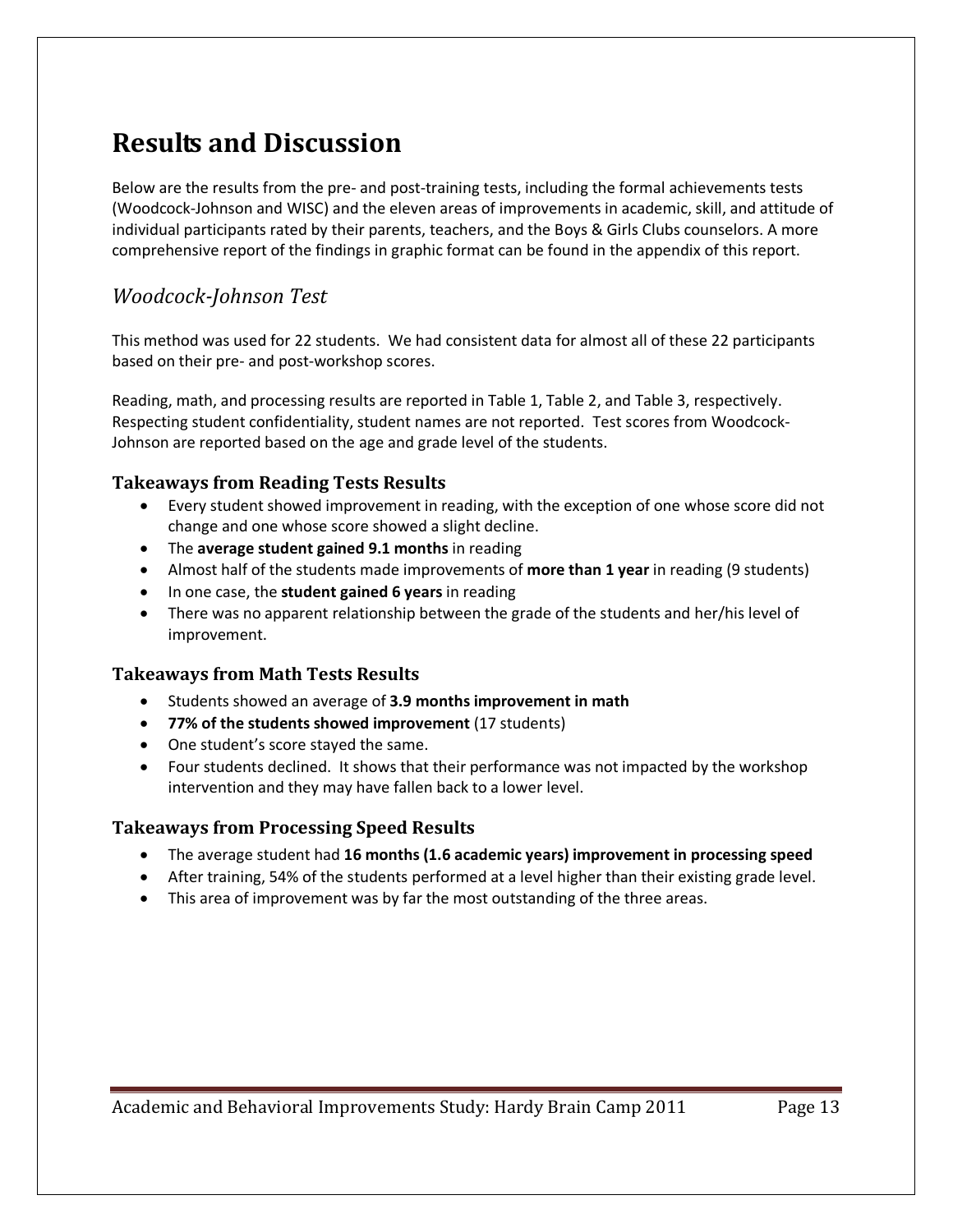<span id="page-13-1"></span>

| <b>Pre-Training</b>                        | <b>Post-Training Reading Change in</b> |              |                           |
|--------------------------------------------|----------------------------------------|--------------|---------------------------|
| <b>Reading Grade Level</b>                 | <b>Grade Level</b>                     | <b>Score</b> | <b>Months Improvement</b> |
| 3.1                                        | 3.4                                    | 0.3          | 3.0                       |
| 2.3                                        | 2.1                                    | $-0.2$       | $-2.0$                    |
| 4.0                                        | 4.8                                    | 0.8          | 8.0                       |
| 0.8                                        | 1.3                                    | 0.5          | 5.0                       |
| 2.3                                        | 2.9                                    | 0.6          | 6.0                       |
| 2.7                                        | 3.6                                    | 0.9          | 9.0                       |
| below K                                    | 1.8                                    | 1.8          | 18.0                      |
| 2.2                                        | 2.4                                    | 0.2          | 2.0                       |
| below k                                    | 1.1                                    | 1.1          | 1 1.0                     |
| 2.2                                        | 2.4                                    | 0.2          | 2.0                       |
| 2.7                                        | 2.8                                    | 0.1          | 1.0                       |
| 4.0                                        | 4.6                                    | 0.6          | 6.0                       |
| 1.6                                        | 3.6                                    | 2.0          | 20.0                      |
| 2.6                                        | 9.0                                    | 6.4          | 64.0                      |
| 7.3                                        | 9.0                                    | 1.7          | 17.0                      |
| 2.1                                        | 3.4                                    | 1.3          | 13.0                      |
| 2.1                                        | 2.3                                    | 0.2          | 2.0                       |
| 1.6                                        | 2.0                                    | 0.4          | 4.0                       |
| 4.0                                        | 4.6                                    | 0.6          | 6.0                       |
| 2.4                                        | 2.4                                    | 0.0          | 0.0                       |
| 1.8                                        | 2.1                                    | 0.3          | 3.0                       |
| 2.8                                        | 3.1                                    | 0.3          | 3.0                       |
| <b>Average Months Improved Per Student</b> |                                        |              | 9.1 months                |

#### <span id="page-13-0"></span>**Table 1: Summary of Reading Scores for Group of 22 Students Using Woodcock-Johnson Method**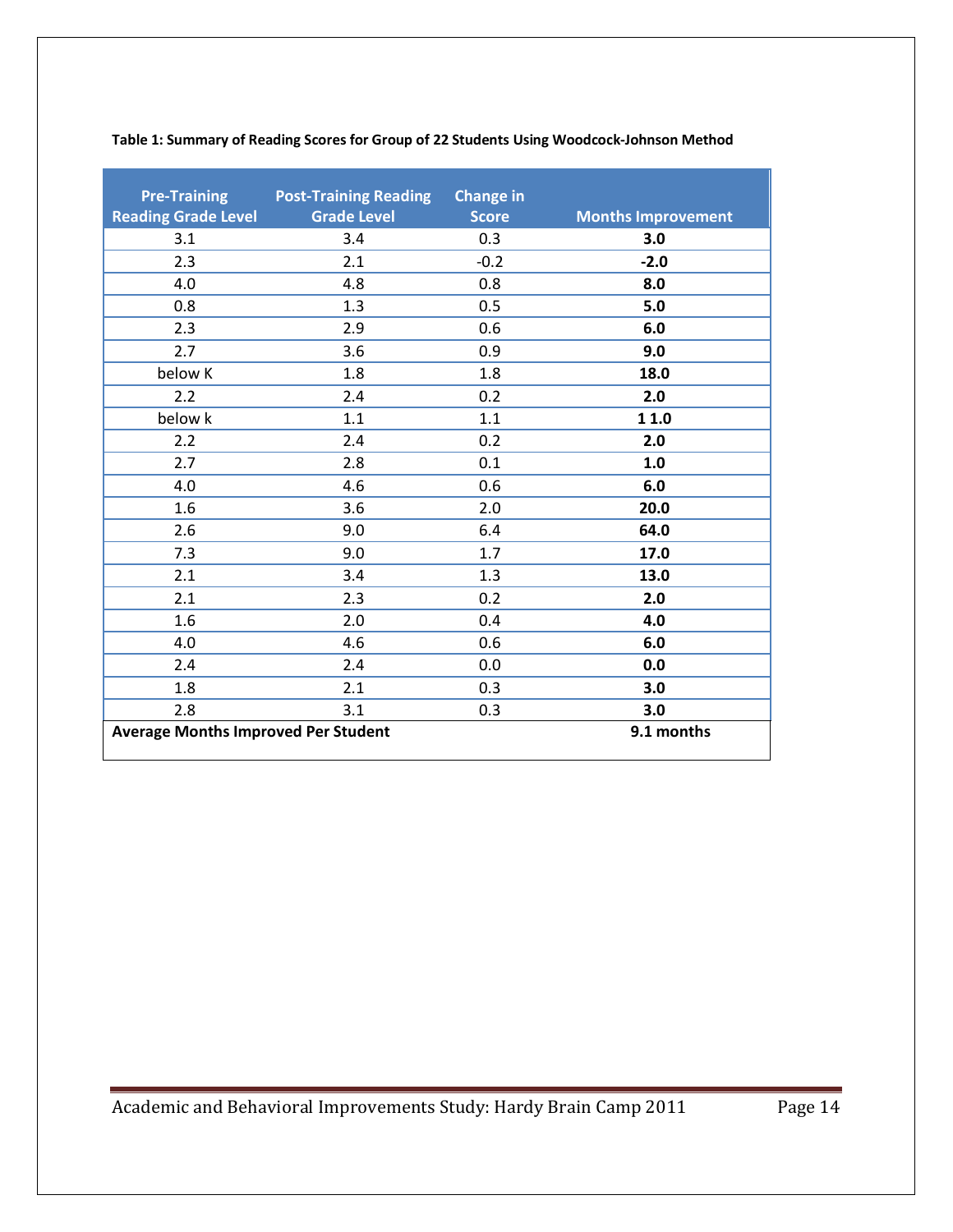<span id="page-14-1"></span>

|                    | <b>Pre-Training Math Post-Training Math</b> |               |                           |
|--------------------|---------------------------------------------|---------------|---------------------------|
| <b>Grade Level</b> | <b>Grade Level</b>                          | <b>Change</b> | <b>Months Improvement</b> |
| 6.1                | 6.2                                         | 0.1           | 1.0                       |
| 2.4                | 2.6                                         | 0.2           | 2.0                       |
| 2.0                | 2.5                                         | 0.5           | 5.0                       |
| 1.6                | 1.1                                         | $-0.5$        | $-5.0$                    |
| 2.0                | 2.8                                         | 0.8           | 8.0                       |
| 2.9                | 3.5                                         | 0.6           | 6.0                       |
| 1.6                | 1.8                                         | 0.2           | 2.0                       |
| 4.9                | 4.4                                         | $-0.5$        | $-5.0$                    |
| 1.2                | 0.5                                         | $-0.7$        | $-7.0$                    |
| 2.3                | 2.2                                         | $-0.1$        | $-1.0$                    |
| 0.0                | 2.2                                         | 2.2           | 22.0                      |
| 6.8                | 7.1                                         | 0.3           | 3.0                       |
| 1.7                | 2.9                                         | 1.2           | 12.0                      |
| 2.7                | 5.4                                         | 2.7           | 27.0                      |
| 8.7                | 6.8                                         | $-1.9$        | $-19.0$                   |
| 2.2                | 3.4                                         | 1.2           | 12.0                      |
| 3.0                | 3.3                                         | 0.3           | 3.0                       |
| 2.9                | 3.0                                         | 0.1           | 1.0                       |
| 3.9                | 4.1                                         | 0.2           | 2.0                       |
| 1.1                | 2.0                                         | 0.9           | 9.0                       |
| 2.4                | 2.4                                         | 0.0           | 0.0                       |
| 3.0                | 3.8                                         | 0.8           | 8.0                       |
|                    | <b>Average Months Improved Per Student</b>  |               | 3.9 months                |

<span id="page-14-0"></span>**Table 2: Summary of Math Scores for Group of 22 Students Using Woodcock-Johnson Method**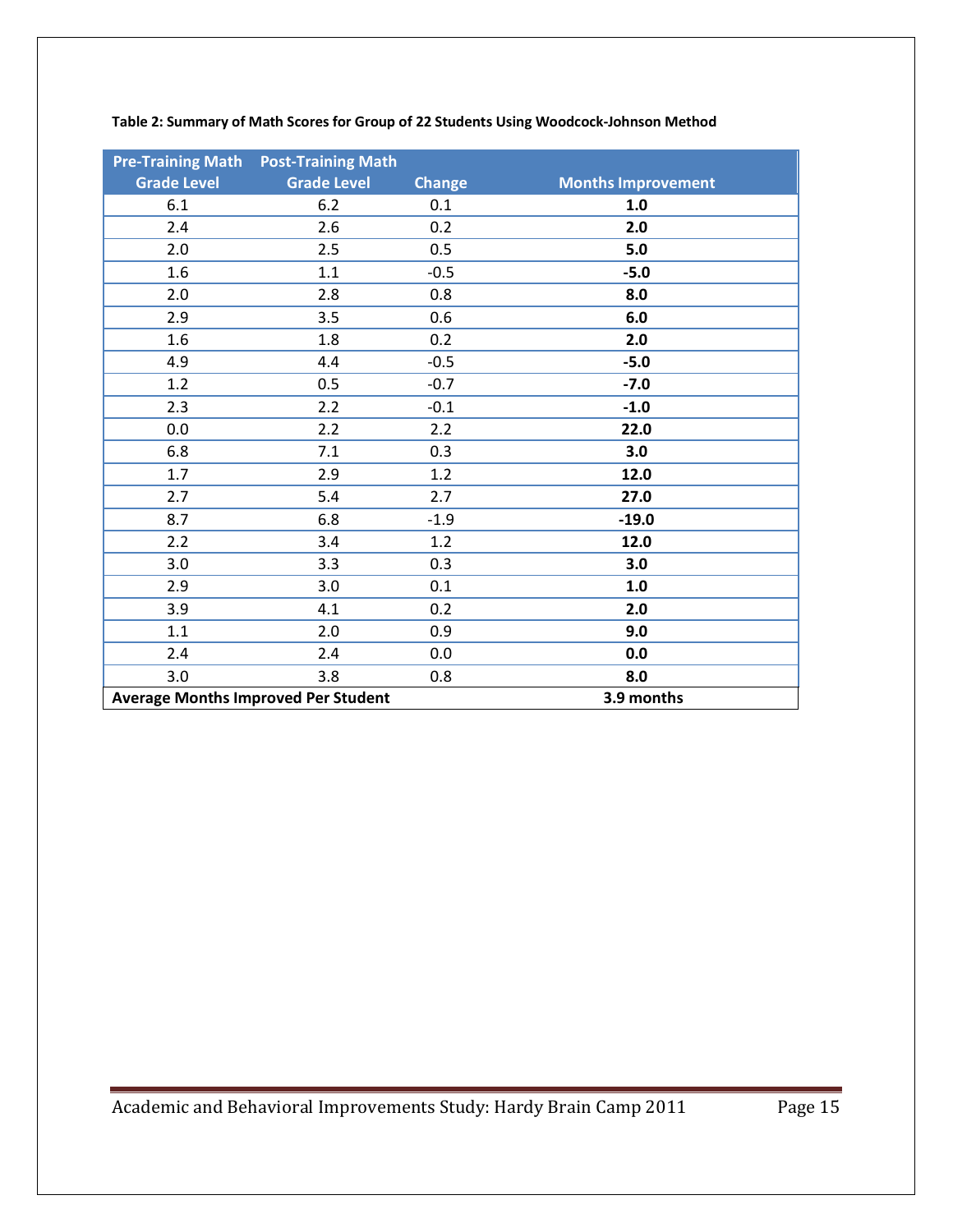| <b>Pre-Training Processing</b>             | <b>Post-Training</b>          |               |                           |
|--------------------------------------------|-------------------------------|---------------|---------------------------|
| <b>Grade Level</b>                         | <b>Processing Grade Level</b> | <b>Change</b> | <b>Months Improvement</b> |
| 3.5                                        | 5.4                           | 1.9           | 19.0                      |
| 3.0                                        | 4.2                           | 1.2           | 12.0                      |
| 1.9                                        | 3.8                           | 1.9           | 19.0                      |
| 2.1                                        | 3.6                           | 1.5           | 15.0                      |
| 0.6                                        | 2.1                           | 1.5           | 15.0                      |
| $5.2$                                      | 7.3                           | 2.1           | 21.0                      |
| 2.1                                        | 2.3                           | 0.2           | 2.0                       |
| 2.8                                        | 4.5                           | 1.7           | 17.0                      |
| 0.2                                        | 1.5                           | 1.3           | 13.0                      |
| 2.4                                        | 4.5                           | 2.1           | 21.0                      |
| 2.5                                        | 4.2                           | 1.7           | 17.0                      |
| 3.2                                        | 4.3                           | 1.1           | 11.0                      |
| 2.4                                        | 3.3                           | 0.9           | 9.0                       |
| 2.5                                        | 8.5                           | 6.0           | 60.0                      |
| 4.6                                        | 5.2                           | 0.6           | 6.0                       |
| 1.4                                        | 3.0                           | 1.6           | 16.0                      |
| 3.0                                        | 4.2                           | 1.2           | 12.0                      |
| 3.6                                        | 5.2                           | 1.6           | 16.0                      |
| 6.0                                        | 8.2                           | 2.2           | 22.0                      |
| $1.0\,$                                    | 0.7                           | $-0.3$        | $-3.0$                    |
| 2.4                                        | 4.3                           | 1.9           | 19.0                      |
| 3.6                                        | 5.8                           | 2.2           | 22.0                      |
| <b>Average Months Improved Per Student</b> |                               |               | 16 months                 |

#### **Table 3: Summary of Processing Speed for Group of 22 Students Using Woodcock-Johnson Method**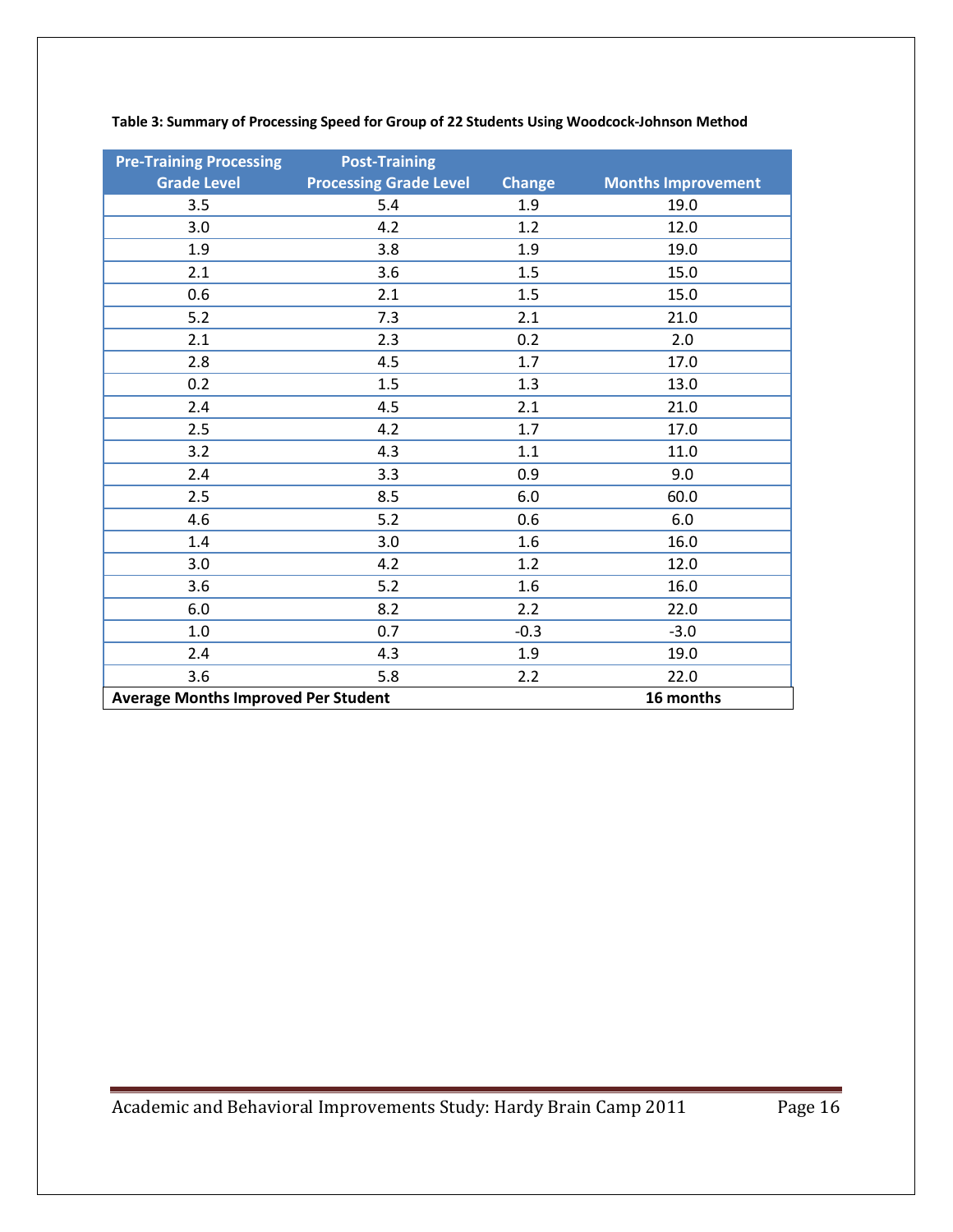## <span id="page-16-0"></span>*Wechsler Intelligence Scale for Children (WISC) Test*

The WISC test was administered to 32 students for two areas: Coding and Symbol Search. These students also completed the Mathematics Performance Inventory. The results of each are reported in [Table 4,](#page-17-0) [Table 5,](#page-18-0) and [Table 6.](#page-19-0)

### <span id="page-16-1"></span>**Takeaways from Change in Coding Test Results:**

- Students showed an **average improvement of 10.9%**
- **46% of students (15 students) improved**, some with minor improvement but most with a significant level of improvement
- 11 of the students with less than the desired level of improvement also did not complete training

### <span id="page-16-2"></span>**Takeaways from Change in Symbol Search Test Results:**

- Students showed an **average improvement of 31.2%**
- **81% (26 cases) of students showed improvement**, 2 students showed no change, and 2 declined

### <span id="page-16-3"></span>**Takeaways from Change in Math Test Results:**

- The Mathematics Performance Inventory requires a full years' growth (rather than month-bymonth, as in the Woodcock-Johnson) to show any gains. Gains of even 9 months therefore appear as 0.
- 30% of students showed improvement in math scores, despite the metric's limitations
- 43% (14 students) did not make at least one whole year of growth
- 15% (5 students) were performing at their existing grade level
- 12% (4 students) declined in grade level
- Overall, the **average improvement was 2.9 months**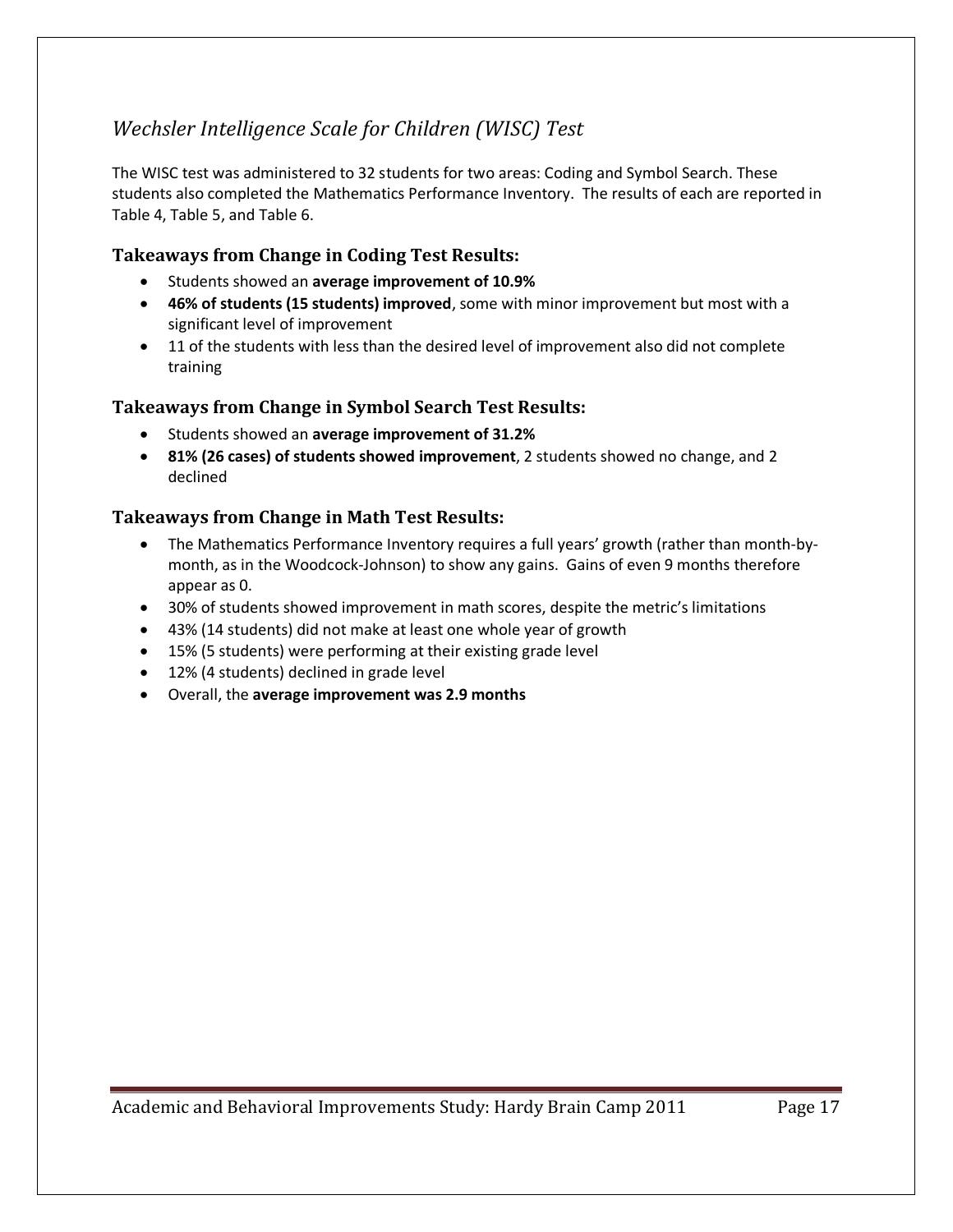### <span id="page-17-0"></span>**Table 4: Summary of Coding Testing for 32 students Using WISC Method**

| <b>Pre-Training Percentile</b> | <b>Post-Training Percentile</b>   | <b>Improvement</b> |
|--------------------------------|-----------------------------------|--------------------|
| 5%                             | 39%                               | 34%                |
| can't use scores               | $\overline{\ast}$                 | $\overline{\ast}$  |
| 0%                             | 12%                               | 12%                |
| 0%                             | 1%                                | 1%                 |
| 39%                            | 68%                               | 29%                |
| 16%                            | 50%                               | 34%                |
| 37%                            | 42%                               | 5%                 |
| 84%                            | 99%                               | 15%                |
| 87%                            | 87%                               | 0%                 |
| 1%                             | 1%                                | 0%                 |
| 50%                            | 50%                               | 0%                 |
| 63%                            | 25%                               | $-38%$             |
| 1%                             | 84%                               | 83%                |
| 10%                            | 19%                               | 9%                 |
| 30%                            | 30%                               | 0%                 |
| 0%                             | 1%                                | 1%                 |
| can't use scores               | $\ast$                            | $\ast$             |
| 45%                            | 50%                               | 5%                 |
| $\ast$                         | $\ast$                            | $\ast$             |
| $\ast$                         | $\ast$                            | $\ast$             |
| $\ast$                         | $\ast$                            | $\ast$             |
| 1%                             | 97%                               | 96%                |
| 68%                            | 95%                               | 27%                |
| 50%                            | 50%                               | 0%                 |
| $\ast$                         | $\ast$                            | $\ast$             |
| 5%                             | 9%                                | 4%                 |
| 42%                            | 68%                               | 26%                |
| 55%                            | 19%                               | $-36%$             |
| 50%                            | 50%                               | 0%                 |
| 99%                            | 96%                               | $-3%$              |
| can't use scores               | $\ast$                            | $\ast$             |
| 81%                            | 50%                               | $-31%$             |
|                                | Improvement per person on average | 10.9%              |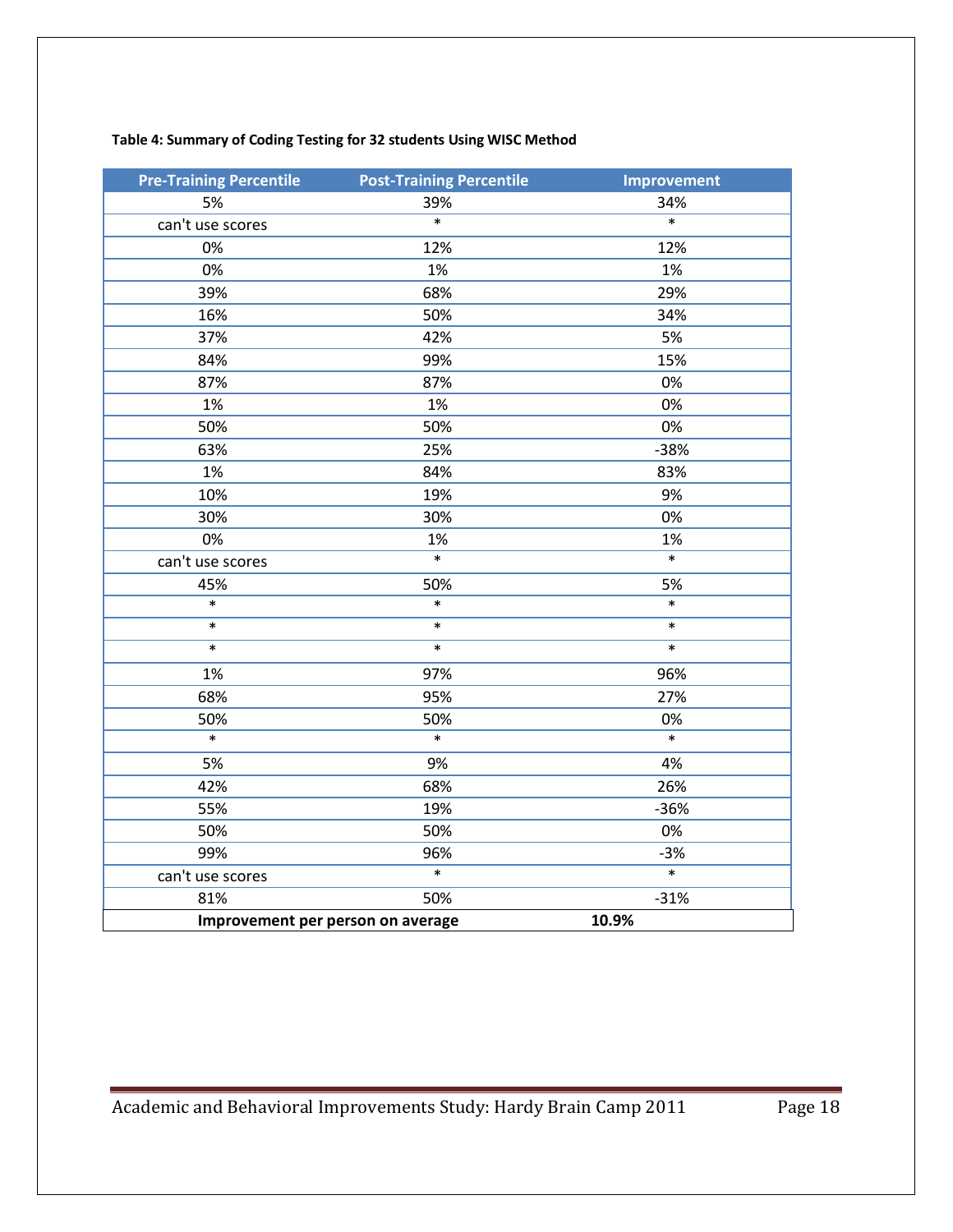<span id="page-18-0"></span>

| <b>Pre-Training Percentile</b>    | <b>Post-Training Percentile</b> | <b>Improvement</b> |
|-----------------------------------|---------------------------------|--------------------|
| 5%                                | 87%                             | 82%                |
| 42%                               | 68%                             | 26%                |
| 42%                               | 79%                             | 37%                |
| 0%                                | 19%                             | 19%                |
| 1%                                | 75%                             | 74%                |
| $\ast$                            | $\overline{\ast}$               |                    |
| 0%                                | 87%                             | 87%                |
| $\ast$                            | $\overline{\ast}$               |                    |
| 30%                               | 99%                             | 69%                |
| 1%                                | 25%                             | 24%                |
| 30%                               | 96%                             | 66%                |
| 1%                                | 37%                             | 36%                |
| 1%                                | 63%                             | 62%                |
| 30%                               | 19%                             | $-11%$             |
| 1%                                | 12%                             | 11%                |
| 1%                                | 1%                              | 0%                 |
| can't use scores                  |                                 |                    |
| 81%                               | 99%                             | 18%                |
| 0%                                | 68%                             | 68%                |
| 6%                                | 42%                             | 36%                |
| 1%                                | 37%                             | 36%                |
| 1%                                | 21%                             | 20%                |
| 68%                               | 86%                             | 18%                |
| 42%                               | 68%                             | 26%                |
| 19%                               | 50%                             | 31%                |
| 2%                                | 32%                             | 30%                |
| 98%                               | 30%                             | $-68%$             |
| 42%                               | 89%                             | 47%                |
| 30%                               | 30%                             | 0%                 |
| 87%                               | 96%                             | 9%                 |
| 19%                               | 42%                             | 23%                |
| 50%                               | 79%                             | 29%                |
| Improvement per person on average |                                 | 31.2%              |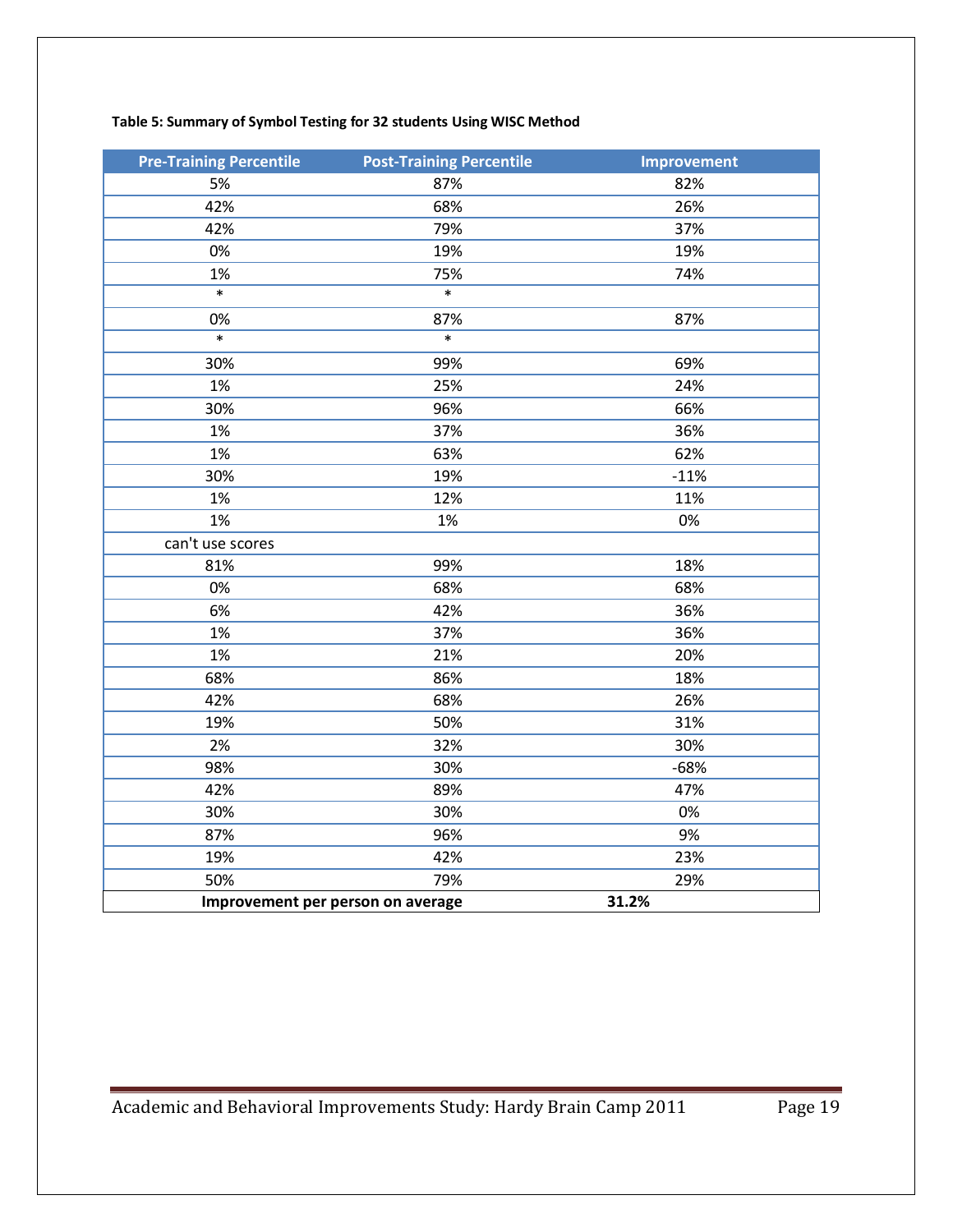| <b>Pre-Training Math Grade</b>             | <b>Post-Training Math Grade</b> |                  |                           |
|--------------------------------------------|---------------------------------|------------------|---------------------------|
| <b>Level</b>                               | <b>Level</b>                    | <b>Change</b>    | <b>Months Improvement</b> |
| $\overline{2}$                             | $\mathbf{1}$                    | $-1$             | -9                        |
| $\mathbf{1}$                               | $\overline{2}$                  | $\mathbf{1}$     | 9                         |
| $\mathbf{1}$                               | К                               |                  | $\boldsymbol{0}$          |
| $\pmb{0}$                                  | $\overline{2}$                  | $\overline{2}$   | 18                        |
| 3                                          | 3                               | $\pmb{0}$        | $\pmb{0}$                 |
| $\overline{2}$                             | $\overline{\mathbf{3}}$         | $\mathbf{1}$     | 9                         |
| $\mathbf{1}$                               | 3                               | $\overline{2}$   | 18                        |
| $\mathbf 0$                                | $\pmb{0}$                       | $\boldsymbol{0}$ | $\pmb{0}$                 |
| 3                                          | 3                               | $\mathbf 0$      | $\mathbf 0$               |
| $\overline{\mathbf{4}}$                    | $\overline{\mathbf{4}}$         | $\boldsymbol{0}$ | $\pmb{0}$                 |
| $\mathbf{1}$                               | $\overline{2}$                  | $\mathbf{1}$     | 9                         |
| $\overline{\mathbf{4}}$                    | $\overline{\mathbf{4}}$         | $\boldsymbol{0}$ | $\mathbf 0$               |
| $\overline{2}$                             | 3                               | $\mathbf{1}$     | $\boldsymbol{9}$          |
| $\overline{\mathbf{4}}$                    | $\overline{\mathbf{4}}$         | $\pmb{0}$        | $\pmb{0}$                 |
| 3                                          | $\overline{\mathbf{3}}$         | $\pmb{0}$        | $\pmb{0}$                 |
| Κ                                          | К                               | $\boldsymbol{0}$ | $\mathbf 0$               |
| 3                                          | $\overline{\mathbf{4}}$         | $\mathbf{1}$     | 9                         |
| $\overline{\mathbf{4}}$                    | $\overline{5}$                  | $\mathbf{1}$     | $\overline{9}$            |
| $\sf K$                                    | К                               | $\pmb{0}$        | $\pmb{0}$                 |
| $\mathbf{1}$                               | $\boldsymbol{0}$                | $^{\mbox{-}}1$   | -9                        |
| $\overline{\mathbf{4}}$                    | $\overline{4}$                  | $\pmb{0}$        | $\pmb{0}$                 |
| $\mathbf 0$                                | $\mathbf 1$                     | $\mathbf{1}$     | 9                         |
| $\overline{\mathbf{4}}$                    | 5                               | $\mathbf{1}$     | 9                         |
| $\overline{\mathbf{4}}$                    | $\overline{\mathbf{4}}$         | $\mathbf 0$      | $\overline{0}$            |
| $\overline{3}$                             | $\mathbf{1}$                    | $-2$             | $-18$                     |
| $\mathbf 0$                                | $\mathbf{1}$                    | $\mathbf{1}$     | 9                         |
| $\overline{2}$                             | $\overline{2}$                  | $\pmb{0}$        | $\pmb{0}$                 |
| $\pmb{4}$                                  | 5                               | $\mathbf 1$      | $\boldsymbol{9}$          |
| $\overline{3}$                             | $\overline{3}$                  | $\pmb{0}$        | $\boldsymbol{0}$          |
| can't use scores                           |                                 |                  |                           |
| К                                          | К                               |                  | $\pmb{0}$                 |
| $\overline{3}$                             | $\overline{3}$                  | $\pmb{0}$        | $\mathbf 0$               |
| <b>Average Months Improved Per Student</b> | 2.9 months                      |                  |                           |

#### <span id="page-19-0"></span>**Table 6: Summary of Math Scores for Group of 32 Students Using Mathematics Performance Inventory**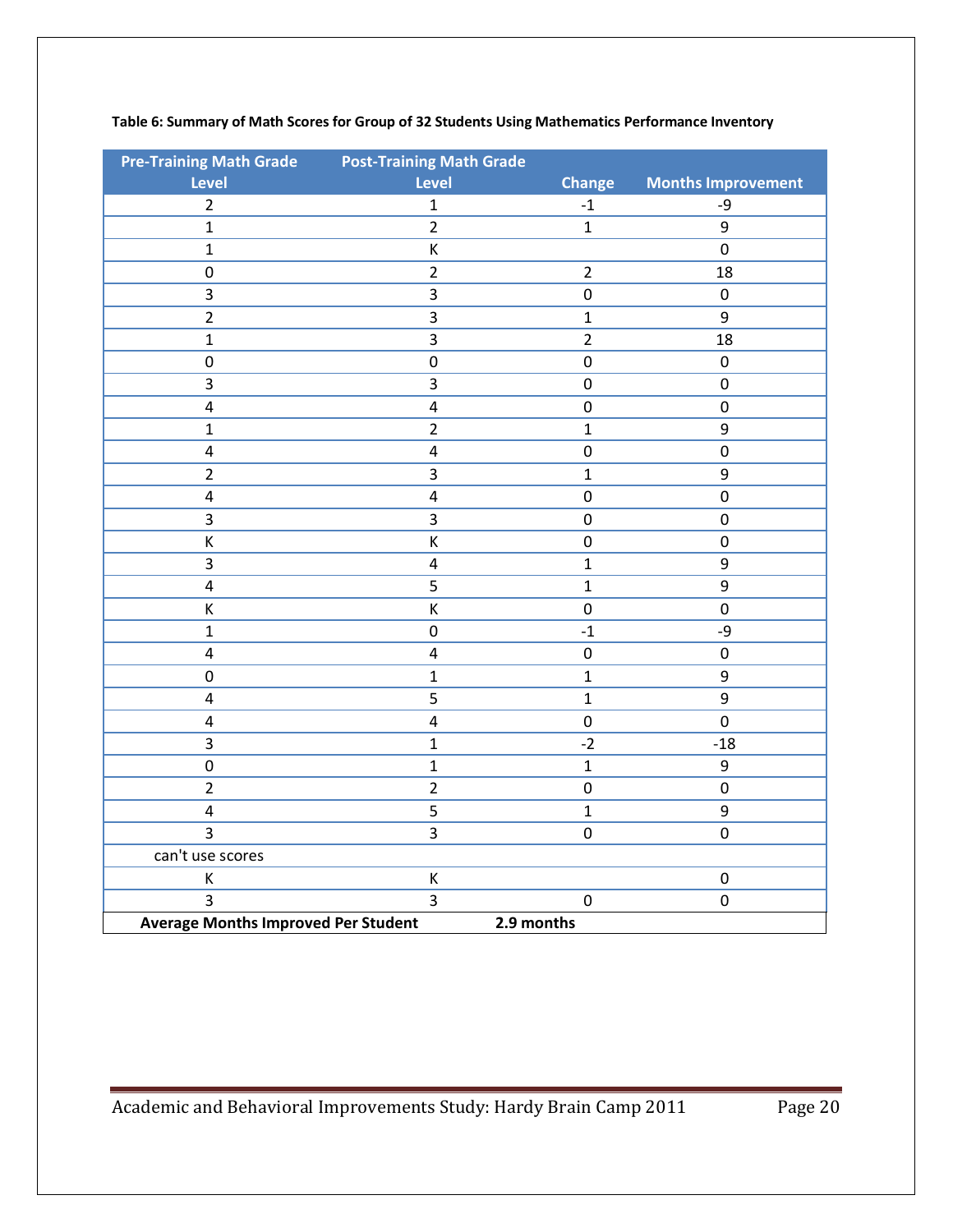## <span id="page-20-0"></span>*Summary of Achievement Test Results*

- **Regardless of the achievement test used, students showed improvement on all metrics after completing Hardy Brain Camp:**
	- o **Math skills improved.** Students taking the Woodcock-Johnson Mathematics Skills test showed an average of *3.9 months improvement* in math. Students taking the Mathematics Performance Inventory showed only *2.9 months average* growth; however, this was likely due to the fact that the inventory is only sensitive to a full year's growth.
	- o **Reading skills improved.** Students taking the Woodcock-Johnson Reading Skills test showed an average of *9.1 months improvement in reading*.
	- o **Processing speed improved.** Students taking the Woodcock-Johnson processing skills test showed an average of *16 months improvement*. Students taking the Coding processing test showed an average of 10.9% improvement; students taking the Symbol Search test showed an average of 31.2% improvement.
- The students who showed less improvement than most only partially completed the prescribed 20 sessions. This may have contributed to their comparatively lower level of performance and improvement.

### <span id="page-20-1"></span>*Results from Ranking of the Students' Abilities*

Students were ranked in eleven competency areas, both before and after completion of the Hardy Brain Camp program. The evaluators were the parents, teachers, and Boys & Girls Club counselors and program coordinators, who have been in close contacts with the program participants before, during and after the training was over. Results from these evaluations are tabulated in [Table 7.](#page-21-0) All three groups of evaluators found significant positive growth in the students' performance. For many students, the growth was huge: moving from a score of 1 to 5.

Overall, the evaluators found:

- 32.1% improvement in reading, math, spelling, and writing
- 35.2% improvement in ability to pay attention
- 35.1% improvement in ability to focus
- 32.1% improvement in listening skills
- 30.5% improvement in self confidence
- 31.3% improvement in ability to finish work independently
- 30.4% improvement in ability to finish work on time
- 27.5% improvement in ability to manage frustration levels
- 26.7% improvement in ability to organize and communicate ideas
- 25.4% improvement in ability to work well with others
- 20.8% improvement in coordination and motor skills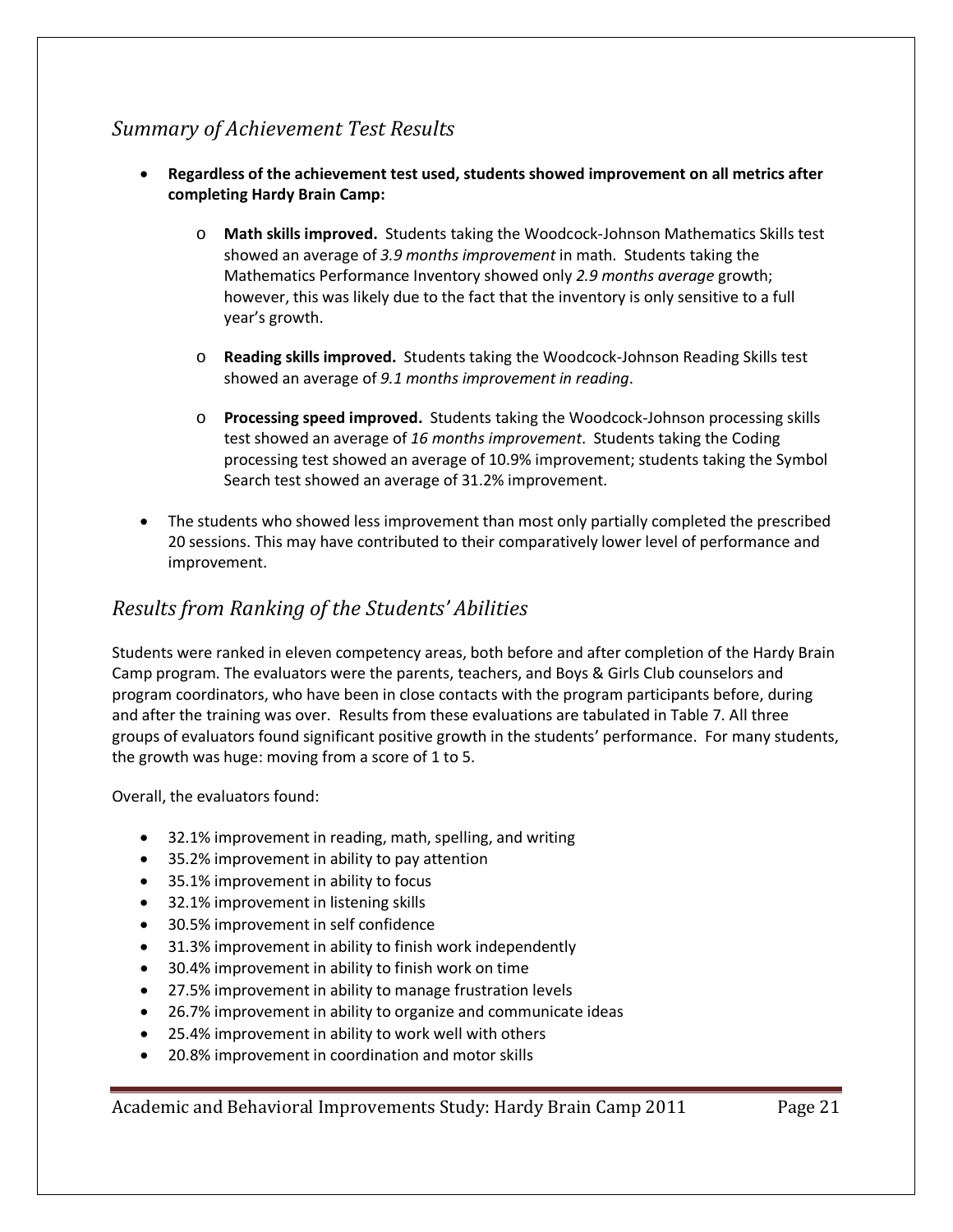|                                                   | <b>Detailed Data Breakdown</b> |                       |                 |               |               |               |       |
|---------------------------------------------------|--------------------------------|-----------------------|-----------------|---------------|---------------|---------------|-------|
|                                                   | <b>Overall</b>                 |                       | # of            | <b>Min</b>    | <b>Max</b>    | <b>Mean</b>   |       |
| <b>Trait</b>                                      | <b>Improvement</b>             |                       | <b>Students</b> | <b>Change</b> | <b>Change</b> | <b>Change</b> | $+/-$ |
|                                                   |                                | Parents               | 52              | 0%            | 100%          | 39.3%         | 24.9% |
| <b>Attention</b>                                  | 35.2%                          | <b>Teachers</b>       | 54              | $-75%$        | 75%           | 24.0%         | 26.2% |
|                                                   |                                | <b>BGC Counselors</b> | 53              | 0%            | 100%          | 42.3%         | 19.5% |
|                                                   |                                | Parents               | 52              | 0%            | 100%          | 39.2%         | 23.0% |
| <b>Academic</b><br>Performance                    | 32.1%                          | Teachers              | 53              | $-75%$        | 100%          | 24.1%         | 25.2% |
|                                                   |                                | <b>BGC Counselors</b> | 49              | 0%            | 75%           | 33.0%         | 22.9% |
| <b>Ability to Organize</b>                        |                                | Parents               | 52              | 0%            | 75%           | 31.7%         | 23.2% |
| Ideas &                                           | 26.7%                          | <b>Teachers</b>       | 53              | $-50%$        | 75%           | 19.4%         | 22.6% |
| Communicate                                       |                                | <b>BGC Counselors</b> | 52              | 0%            | 100%          | 29.0%         | 23.6% |
|                                                   |                                | Parents               | 52              | $-25%$        | 10%           | 40.4%         | 27.8% |
| <b>Focus</b>                                      | 35.1%                          | <b>Teachers</b>       | 53              | $-75%$        | 75%           | 23.1%         | 26.6% |
|                                                   |                                | <b>BGC Counselors</b> | 51              | 0%            | 75%           | 41.8%         | 17.1% |
|                                                   |                                | Parents               | 50              | $-25%$        | 100%          | 37.3%         | 24.4% |
| <b>Ability to Finish</b><br><b>Work on Time</b>   | 30.4%                          | <b>Teachers</b>       | 53              | $-75%$        | 75%           | 21.2%         | 24.8% |
|                                                   |                                | <b>BGC Counselors</b> | 51              | 0%            | 75%           | 32.8%         | 20.2% |
|                                                   |                                | Parents               | 51              | 0%            | 100%          | 33.1%         | 23.9% |
| <b>Listening Skills</b>                           | 32.1%                          | <b>Teachers</b>       | 54              | $-75%$        | 75%           | 24.1%         | 24.6% |
|                                                   |                                | <b>BGC Counselors</b> | 52              | 0%            | 100%          | 39.1%         | 26.1% |
|                                                   |                                | Parents               | 52              | $-50%$        | 100%          | 24.7%         | 28.2% |
| <b>Ability to Avoid</b><br><b>Frustration</b>     | 27.5%                          | <b>Teachers</b>       | 54              | $-50%$        | 75%           | 20.8%         | 28.9% |
|                                                   |                                | <b>BGC Counselors</b> | 51              | $-50%$        | 100%          | 36.9%         | 30.0% |
| <b>Ability to Finish</b>                          |                                | Parents               | 51              | 0%            | 100%          | 38.1%         | 24.1% |
| <b>Work</b>                                       | 31.3%                          | <b>Teachers</b>       | 54              | $-75%$        | 100%          | 23.8%         | 29.2% |
| Independently                                     |                                | <b>BGC Counselors</b> | 51              | 0%            | 87.5%         | 32.0%         | 22.1% |
| <b>Coordination &amp;</b>                         |                                | Parents               | 52              | 0%            | 75%           | 17.4%         | 22.0% |
| <b>Motor Skills</b>                               | 20.8%                          | <b>Teachers</b>       | 51              | 0%            | 75%           | 18.9%         | 23.1% |
|                                                   |                                | <b>BGC Counselors</b> | 52              | 0%            | 75%           | 26.1%         | 21.5% |
|                                                   |                                | Parents               | 52              | 0%            | 100%          | 26.8%         | 24.4% |
| <b>Ability to Work</b><br><b>Well with Others</b> | 25.4%                          | <b>Teachers</b>       | 54              | $-50%$        | 100%          | 20.0%         | 27.8% |
|                                                   |                                | <b>BGC Counselors</b> | 52              | 0%            | 100%          | 29.3%         | 23.1% |
|                                                   |                                | Parents               | 52              | 0%            | 75%           | 32.8%         | 23.2% |
| <b>Self Confidence</b>                            | 30.5%                          | <b>Teachers</b>       | 54              | $-75%$        | 75%           | 22.1%         | 25.2% |
|                                                   |                                | <b>BGC Counselors</b> | 52              | 0%            | 75%           | 36.7%         | 22.2% |

<span id="page-21-0"></span>**Table 7: Ranking of eleven areas of student ability assessed by parents, teachers, and counselors**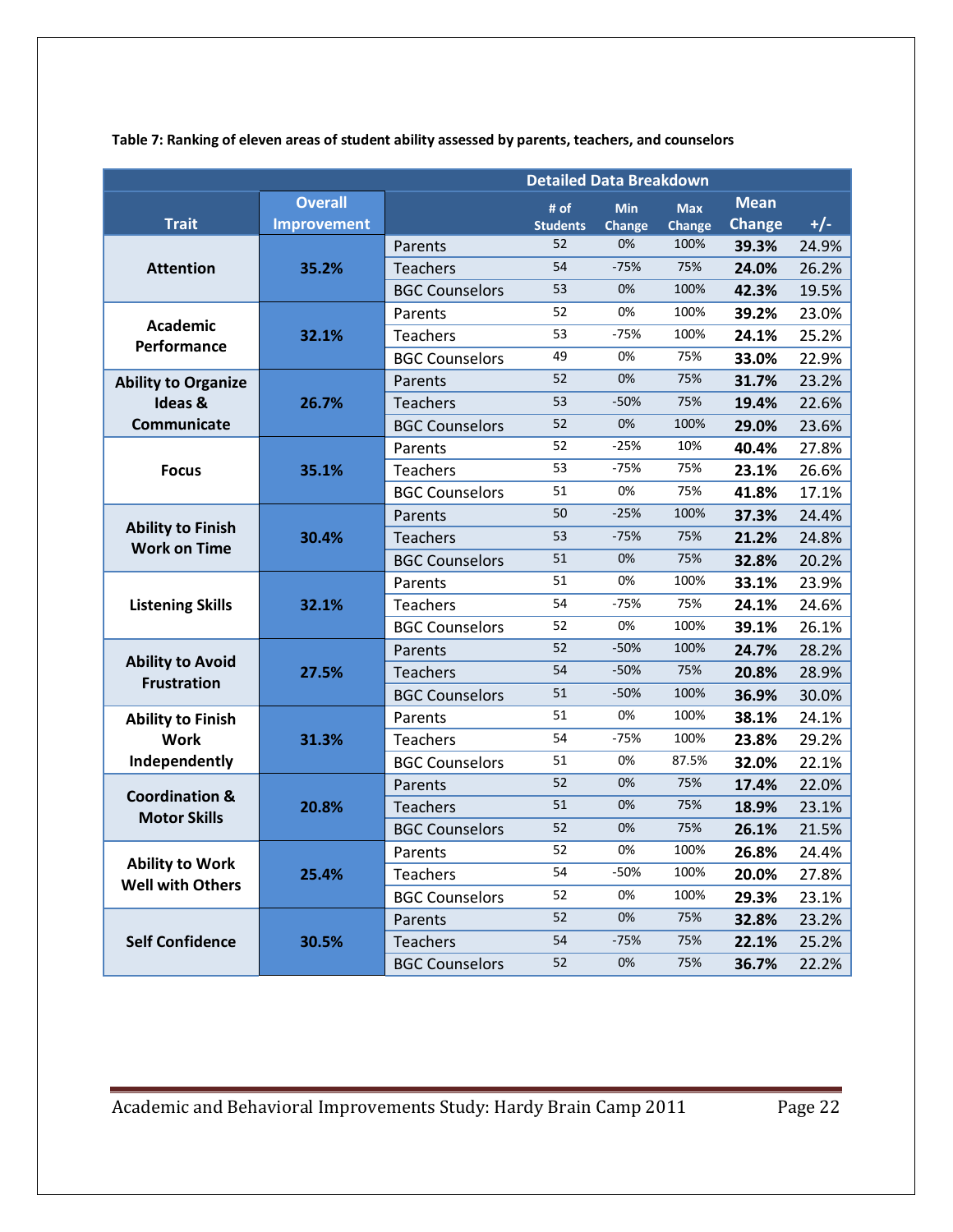| Raw data from Table 7: |  |
|------------------------|--|
|------------------------|--|

| Descriptive Statistics of Changes in Ranking provided by Parents, Teachers and the Counselors |    |                  |                         |       |                |
|-----------------------------------------------------------------------------------------------|----|------------------|-------------------------|-------|----------------|
|                                                                                               | N  | Minimum          | Maximum                 | Mean  | Std. Deviation |
| P_Attention                                                                                   | 51 | 0                | 4                       | 1.55  | 0.996          |
| T_Attention                                                                                   | 53 | $-3$             | 3                       | 0.92  | 1.046          |
| <b>BGC</b> Attention                                                                          | 53 | $\mathbf 0$      | $\overline{\mathbf{4}}$ | 1.70  | 0.780          |
| P Academic                                                                                    | 53 | $\mathbf 0$      | 4                       | 1.56  | 0.918          |
| T_Academic                                                                                    | 53 | $-3$             | $\overline{\mathbf{4}}$ | 0.92  | 1.007          |
| <b>BGC_Academic</b>                                                                           | 49 | $\mathbf 0$      | 3                       | 1.34  | 0.915          |
| P_OrgIdea                                                                                     | 53 | $\boldsymbol{0}$ | 3                       | 1.25  | 0.928          |
| T_OrgIdea                                                                                     | 53 | $-2$             | 3                       | 0.73  | 0.902          |
| BGC_OrgIdea                                                                                   | 52 | $\boldsymbol{0}$ | $\overline{\mathbf{4}}$ | 1.16  | 0.943          |
| P_Focus                                                                                       | 53 | $-1$             | 4                       | 1.59  | 1.110          |
| T_Focus                                                                                       | 53 | $-3$             | 3                       | 0.86  | 1.062          |
| <b>BGC Focus</b>                                                                              | 51 | 0.0              | 3.0                     | 1.686 | 0.6853         |
| P Finish                                                                                      | 51 | $-1$             | 4                       | 1.47  | 0.977          |
| T_Finish                                                                                      | 53 | -3               | 3                       | 0.80  | 0.992          |
| <b>BGC</b> Finish                                                                             | 51 | $\mathbf 0$      | 3                       | 1.31  | 0.806          |
| P_Listen                                                                                      | 52 | 0                | $\overline{4}$          | 1.28  | 0.957          |
| T_Listen                                                                                      | 54 | -3               | 3                       | 0.93  | 0.983          |
| <b>BGC_Listen</b>                                                                             | 52 | $\mathbf 0$      | 4                       | 1.57  | 1.043          |
| P_Frustration                                                                                 | 53 | $-2$             | $\overline{4}$          | 0.97  | 1.128          |
| T_Frustration                                                                                 | 54 | $-2$             | 3                       | 0.79  | 1.156          |
| <b>BGC_Frustration</b>                                                                        | 51 | $-2$             | $\overline{\mathbf{4}}$ | 1.48  | 1.200          |
| P_CompWork                                                                                    | 52 | $\boldsymbol{0}$ | $\overline{\mathbf{4}}$ | 1.50  | 0.965          |
| T_CompWork                                                                                    | 53 | $-3$             | 4                       | 0.89  | 1.167          |
| <b>BGC_CompWork</b>                                                                           | 51 | 0.0              | 3.5                     | 1.284 | 0.8846         |
| P_Motor                                                                                       | 53 | $\mathbf 0$      | 3                       | 0.69  | 0.878          |
| T_Motor                                                                                       | 51 | $\mathbf 0$      | 3                       | 0.71  | 0.923          |
| <b>BGC_Motor</b>                                                                              | 52 | $\mathbf 0$      | 3                       | 1.05  | 0.859          |
| P_WorkOthers                                                                                  | 54 | $\boldsymbol{0}$ | $\overline{\mathbf{4}}$ | 1.04  | 0.975          |
| T_WorkOthers                                                                                  | 54 | $-2$             | 4                       | 0.78  | 1.110          |
| <b>BGC_WorkOthers</b>                                                                         | 52 | 0                | 4                       | 1.17  | 0.923          |
| P_SelfConf                                                                                    | 53 | $\mathbf 0$      | 3                       | 1.29  | 0.927          |
| T_SelfConf                                                                                    | 54 | $-3$             | 3                       | 0.84  | 1.009          |
| <b>BGC SelfConf</b>                                                                           | 52 | $\mathbf 0$      | 3                       | 1.47  | 0.888          |

#### **Note:**

P: Stands for parents T: stands for teachers BGC: presents ranking provided by the Boys & Girls Clubs Counselors Attention: Ability to pay attention Academic: Academic improvement Orgldea: Ability to organize ideas and communicate

Focus: Ability to focus on work Finish: Ability to finish work on time Listen: Ability to listen and follow directions Frustration: Frustration level CompWork: Ability to complete work independently Motor: Coordination and motor-skills WorkOthers: Ability to work well with others SElfConf: Self-confidence and self-esteem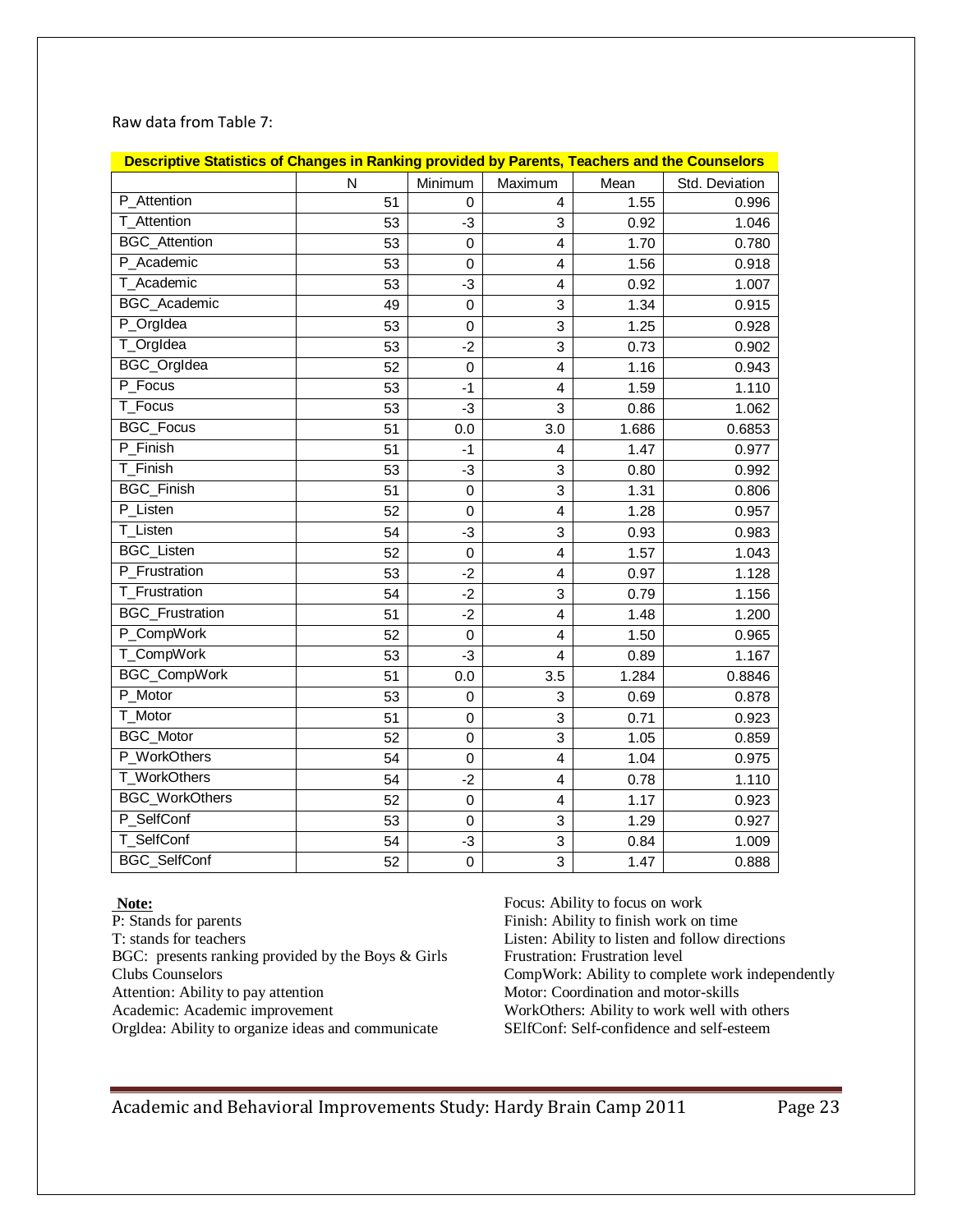# <span id="page-23-0"></span>**Conclusions**

The twenty-two students tested with the Woodcock-Johnson gained an average of:

- **9.1 months improvement in reading**.
- **3.9 months improvement in math**.
- **16 months (1.6 years) improvement in processing speed**. **This was the most significant outcome**. Processing speed is the combination of thinking speed and decision-making speed. As students improve their processing speed they are able to think faster and absorb information more easily.

The thirty-two students who were tested with the WISC showed an average of:

- **10.9% improvement in processing speed** in the WISC Coding measurement.
- **31.2% improvement in processing speed** in the WISC Symbol Search.

The thirty-two students who were tested on the Mathematics Performance Inventory showed an average of:

• **2.9 months improvement in math**.

The students also showed dramatic improvement in ratings from teachers, parents, and Boys and Girls Club counselors on the 11 academic and behavior traits for which they were tested. Remarkable improvements were made in academic performance, attitude, ability to process information, and ability to deal with the surrounding environment

Students showed an average improvement of:

- Ability to pay attention: **35.2%** improvement
- Reading, math, spelling, and writing: **32.1%** improvement
- Ability to organize and communicate ideas: **26.7%** improvement
- Focus: **35.1%** improvement
- Ability to finish work on time: **30.4%** improvement
- Listening skills: **32.1%** improvement
- Ability to manage frustration: **27.5%** improvement
- Ability to finish work independently: **31.3%** improvement
- Coordination and motor skills: **20.8%** improvement
- Ability to work well with others: **25.4%** improvement
- Self confidence: **30.5%** improvement

For the 11 traits reported, teachers reported an average of 21.9% improvement, parents reported an average of 32.8% improvement and Boys and Girls Club counselors reported an average of 34.4% improvement.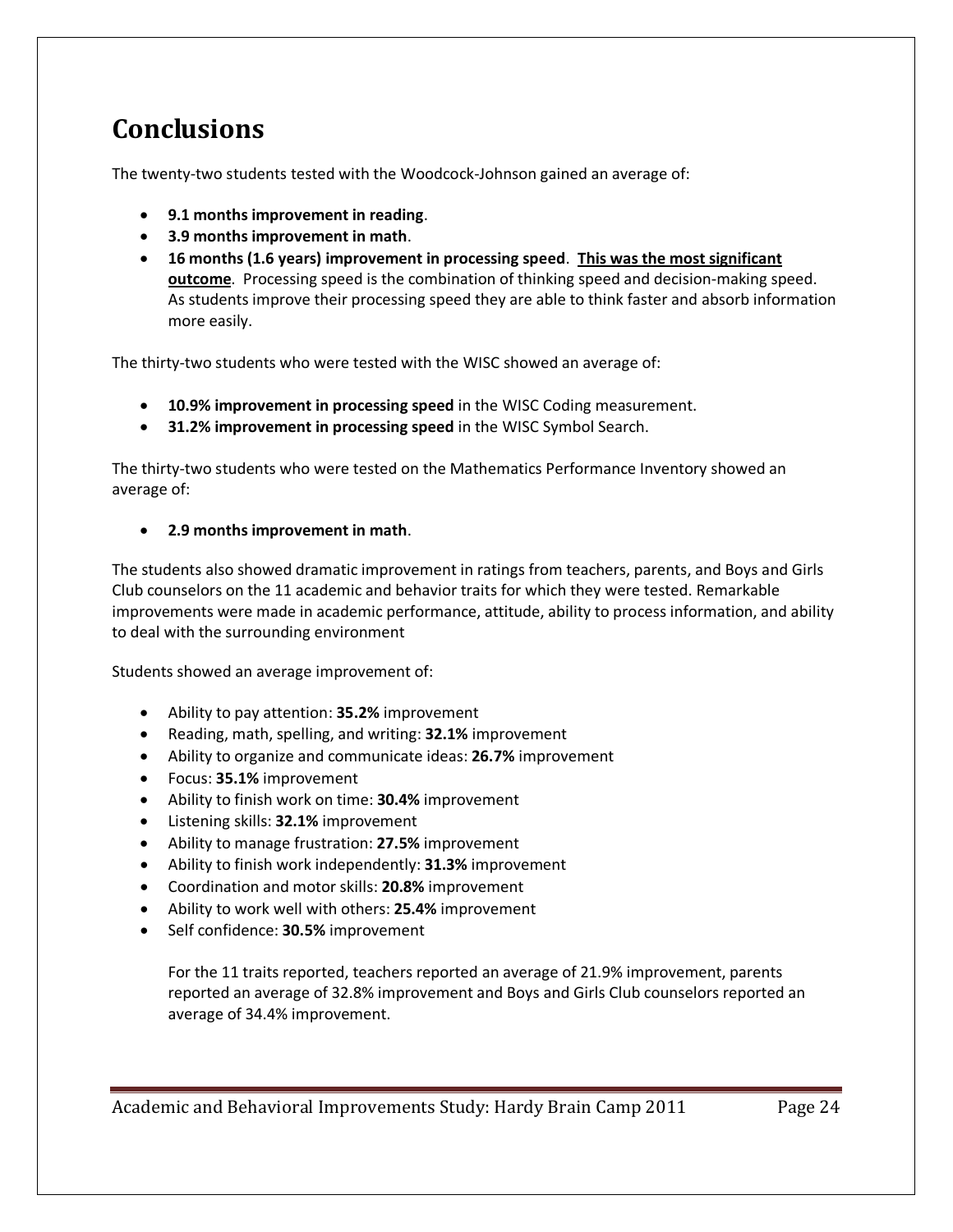# <span id="page-24-0"></span>**Appendix A: Graphic Presentation of Differential Changes in Eleven Areas Evaluated by Parents, Teachers, and Counselors**

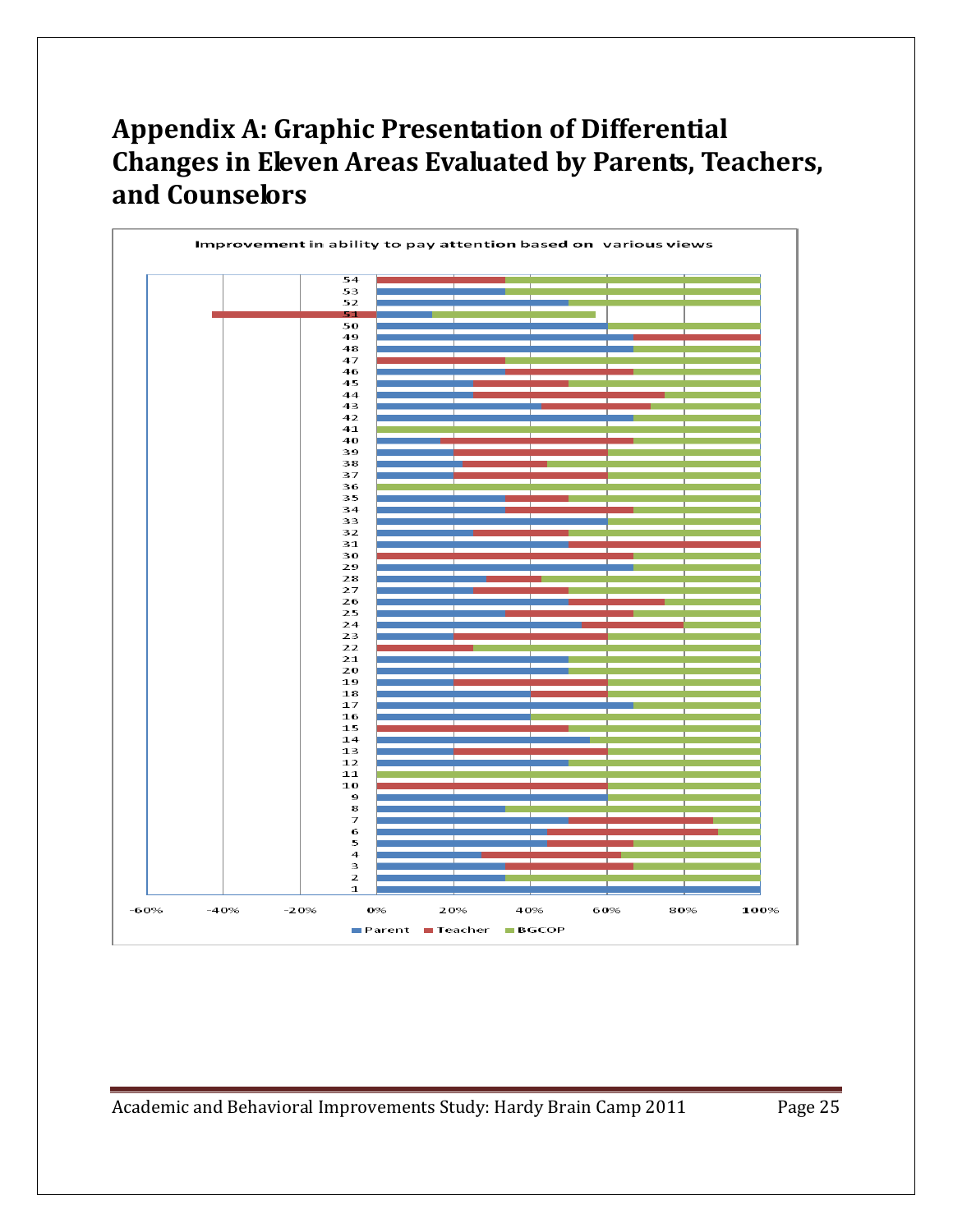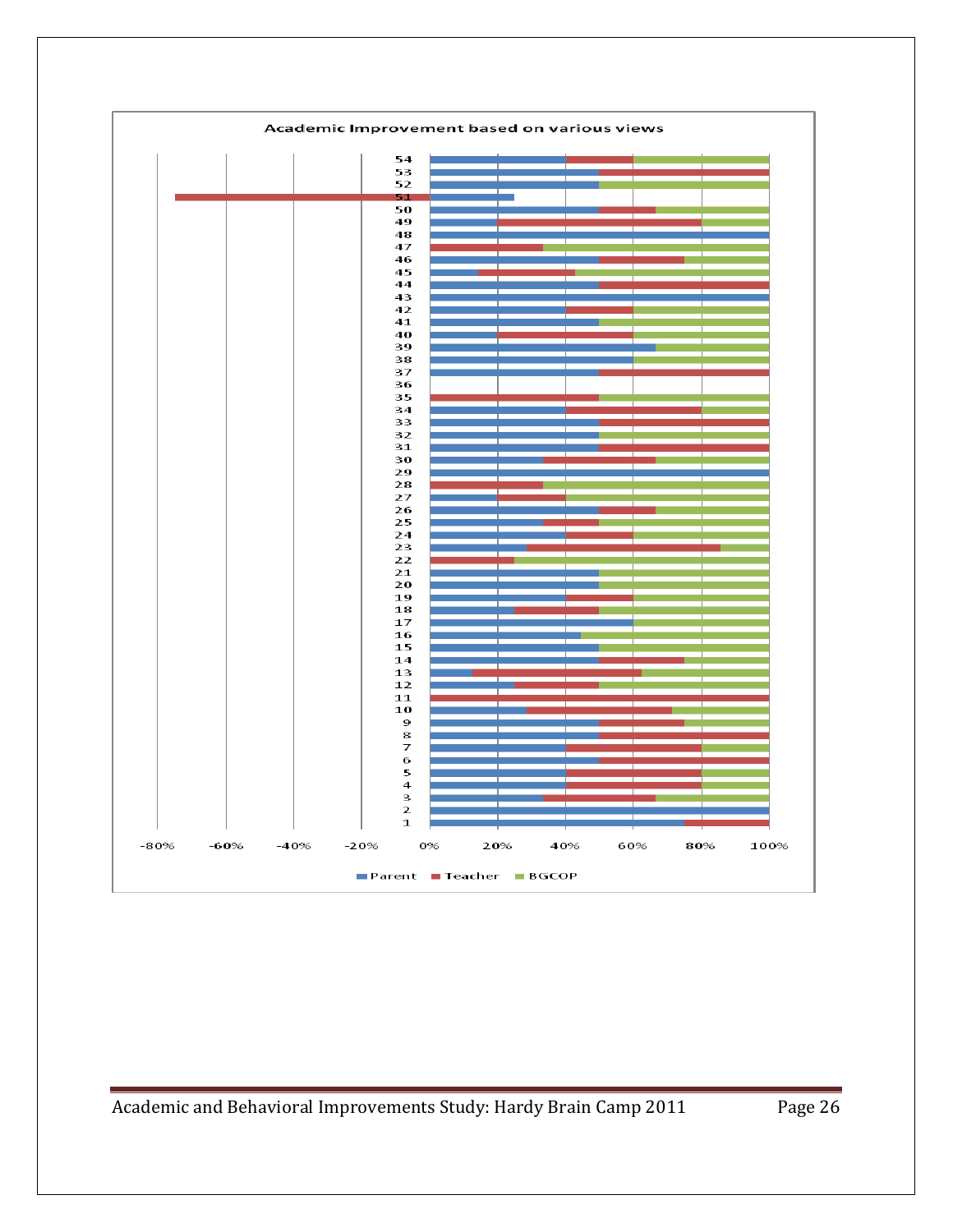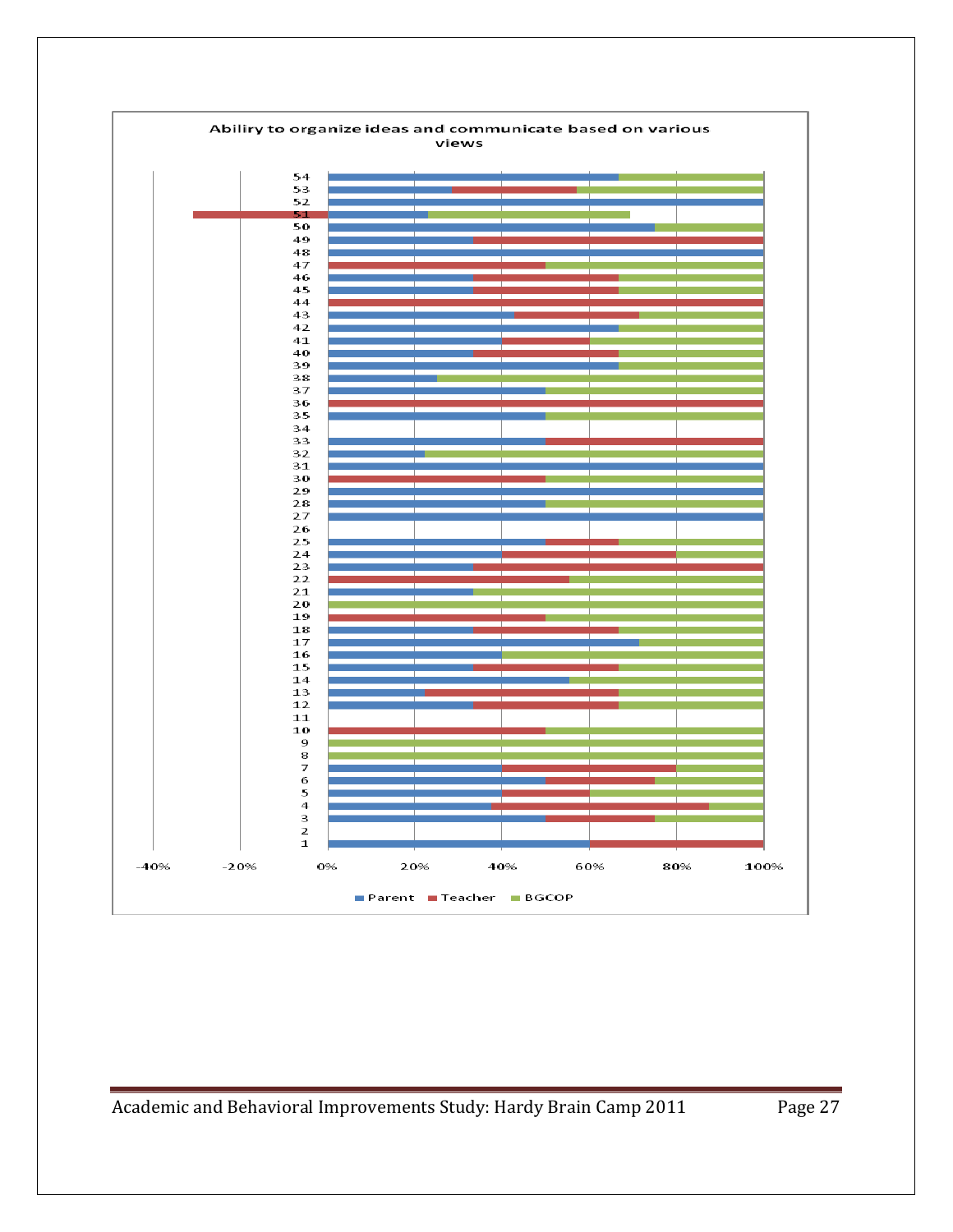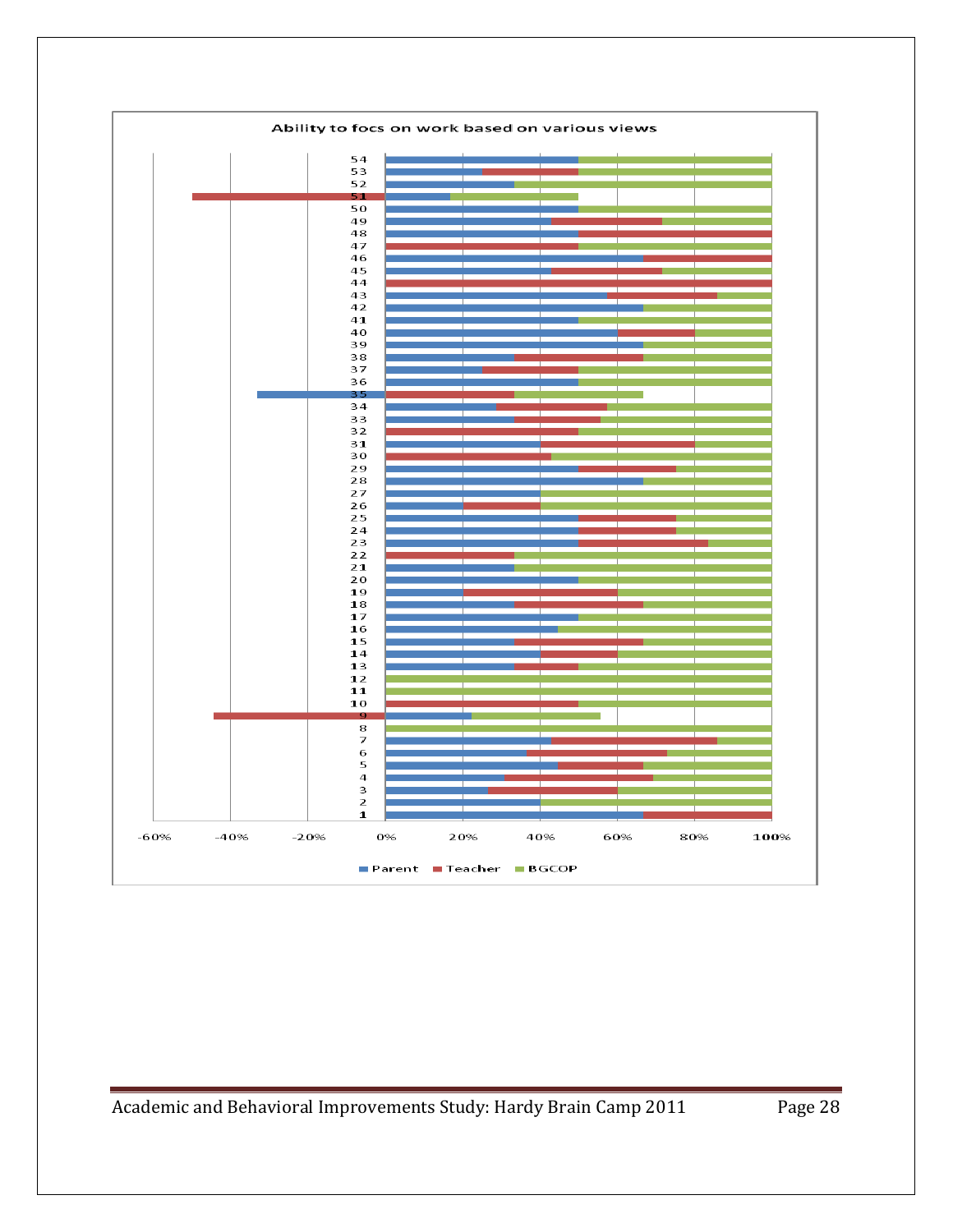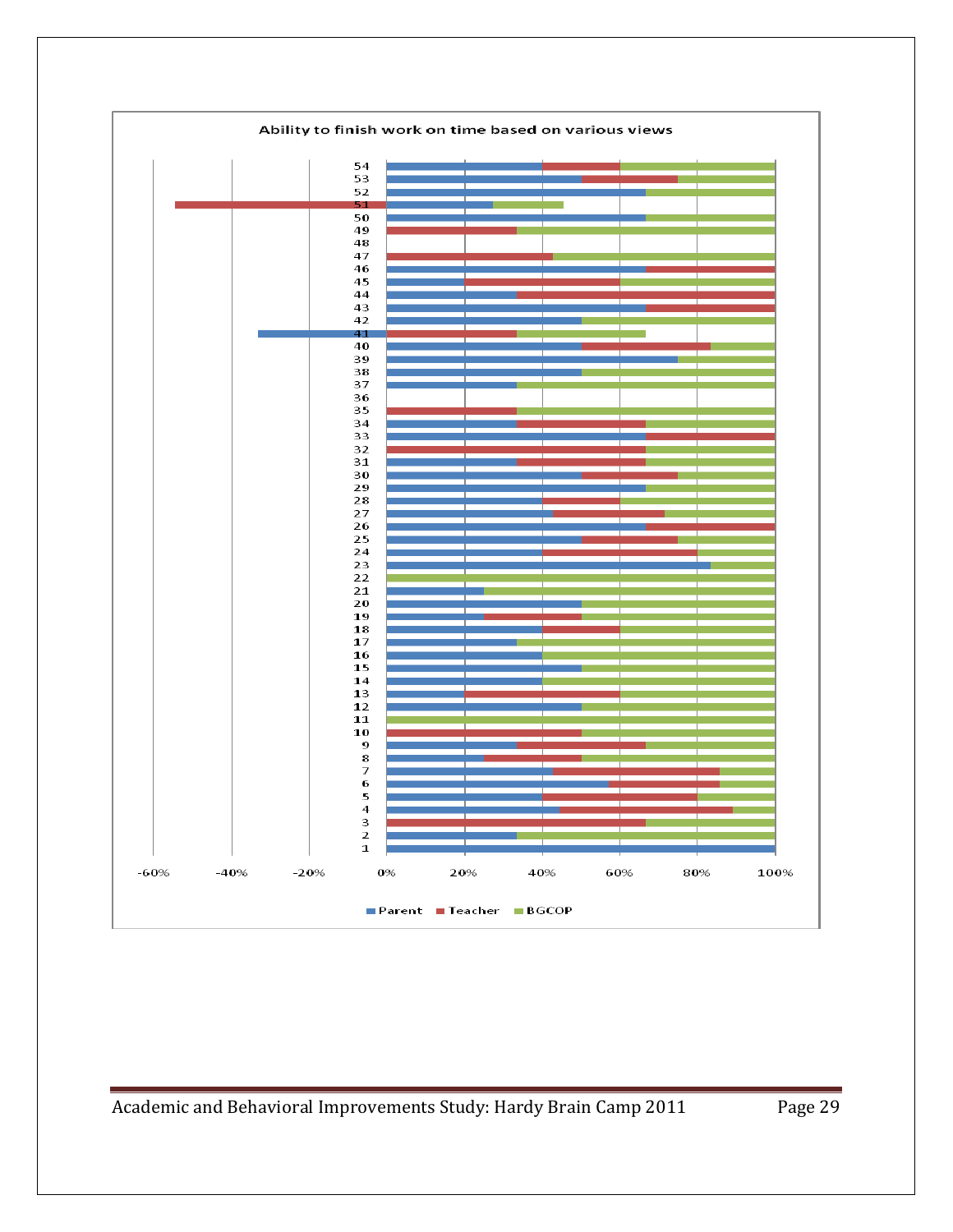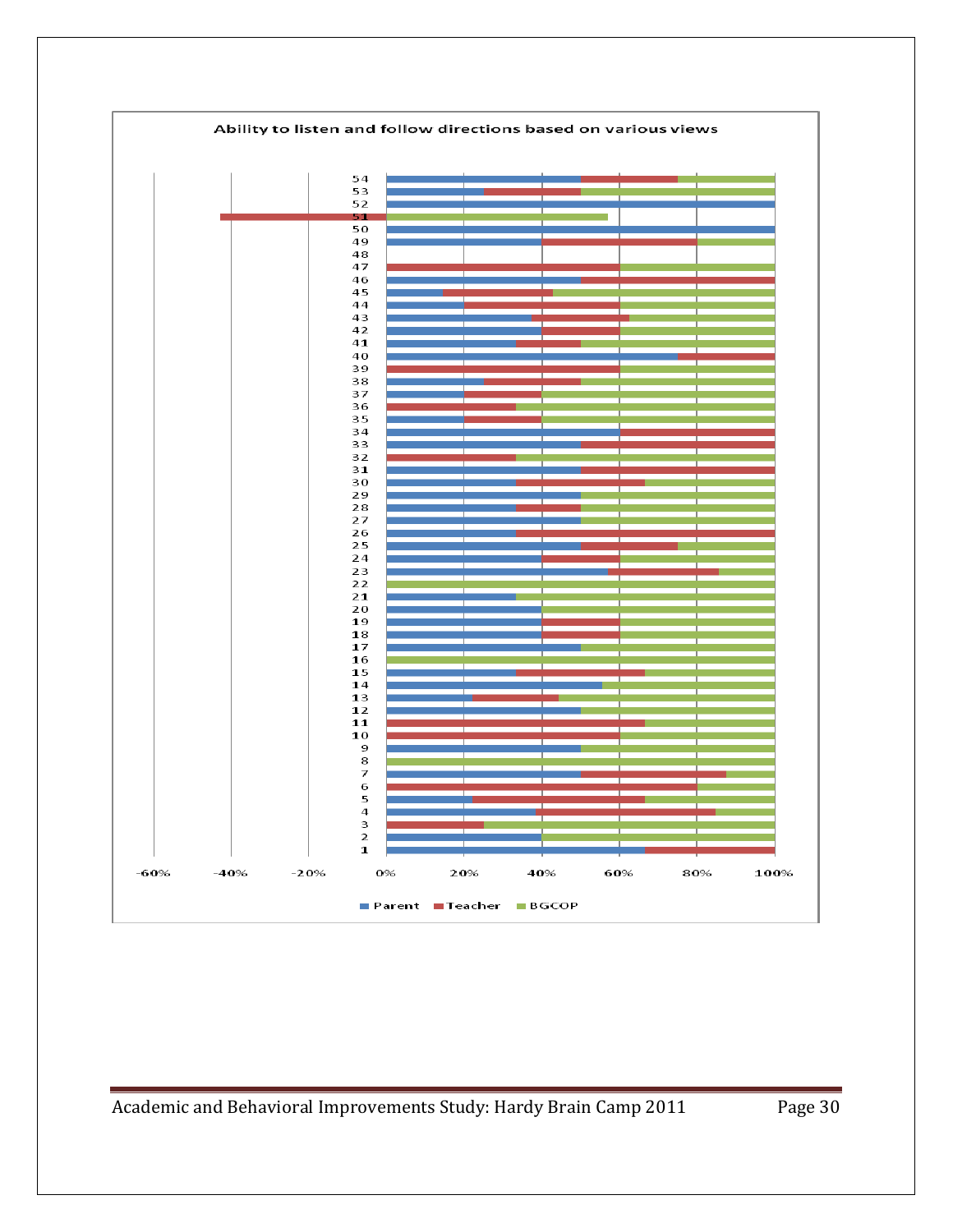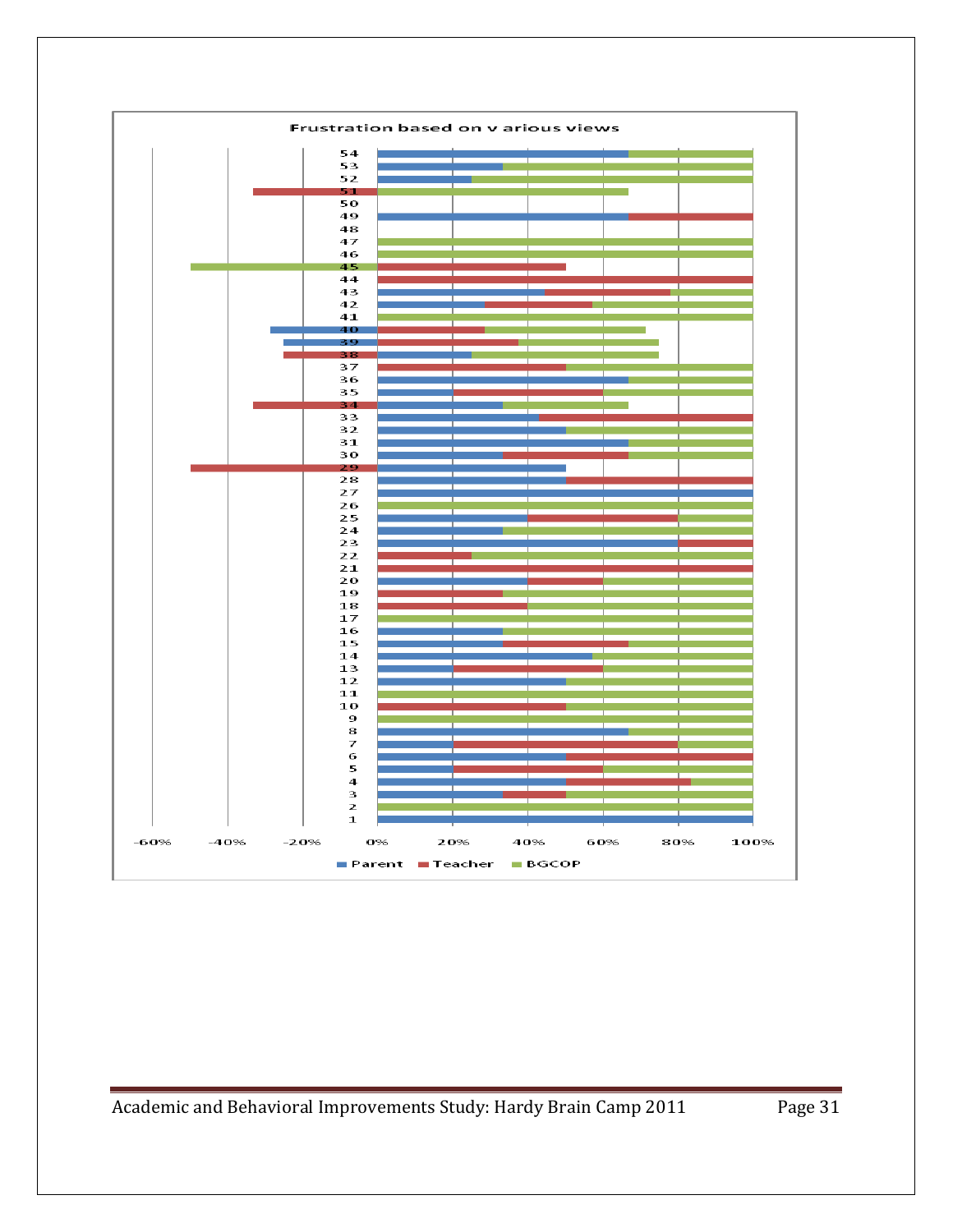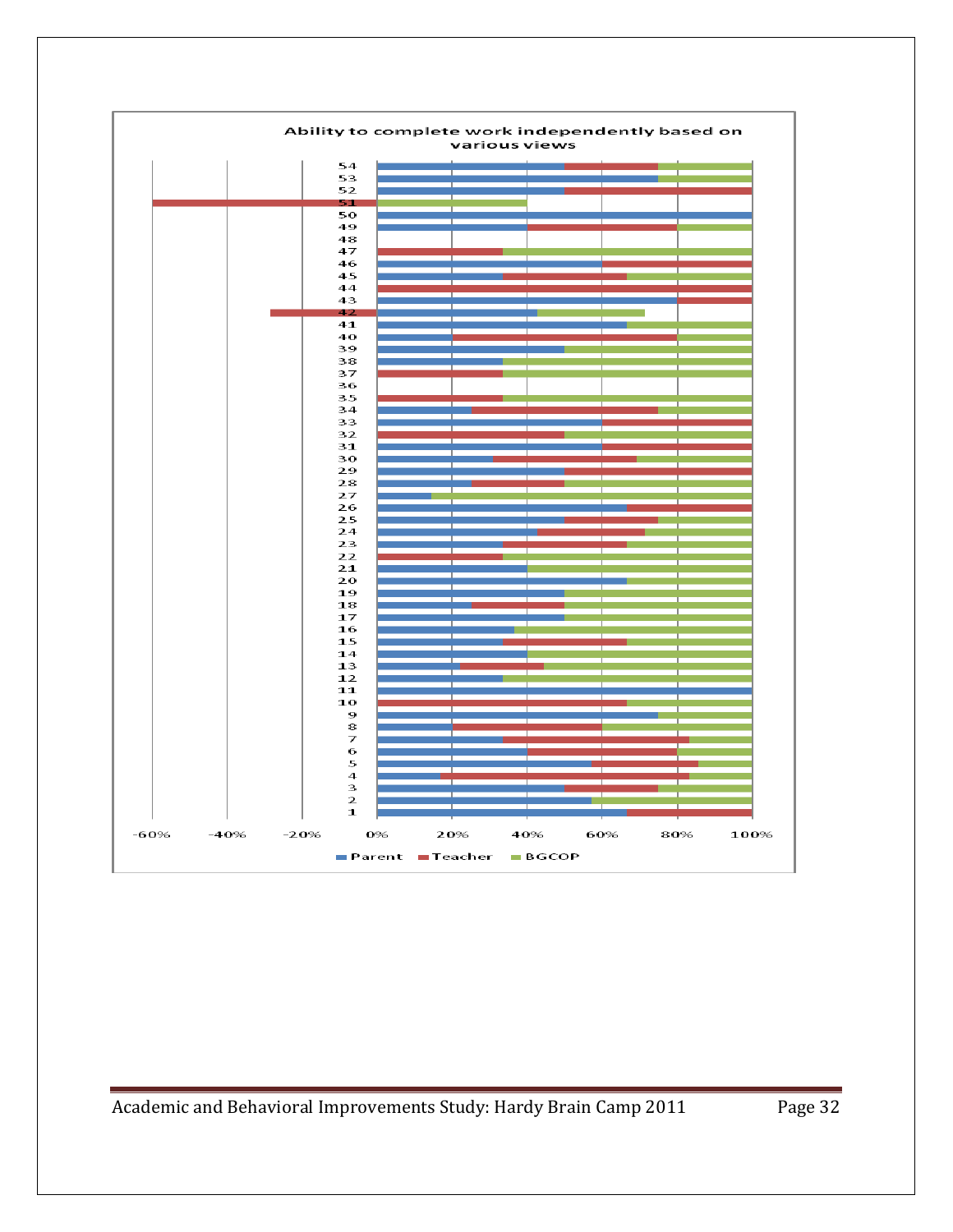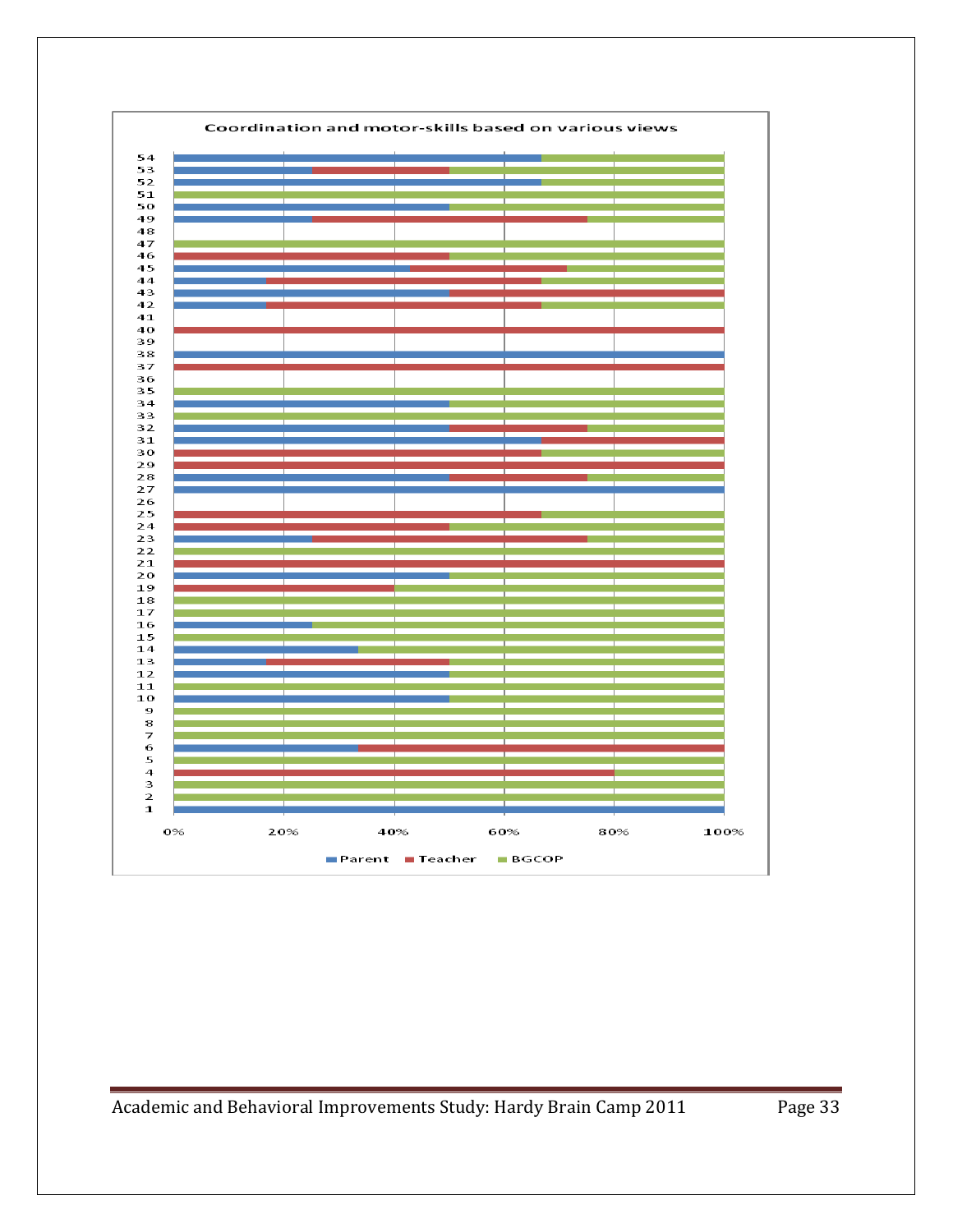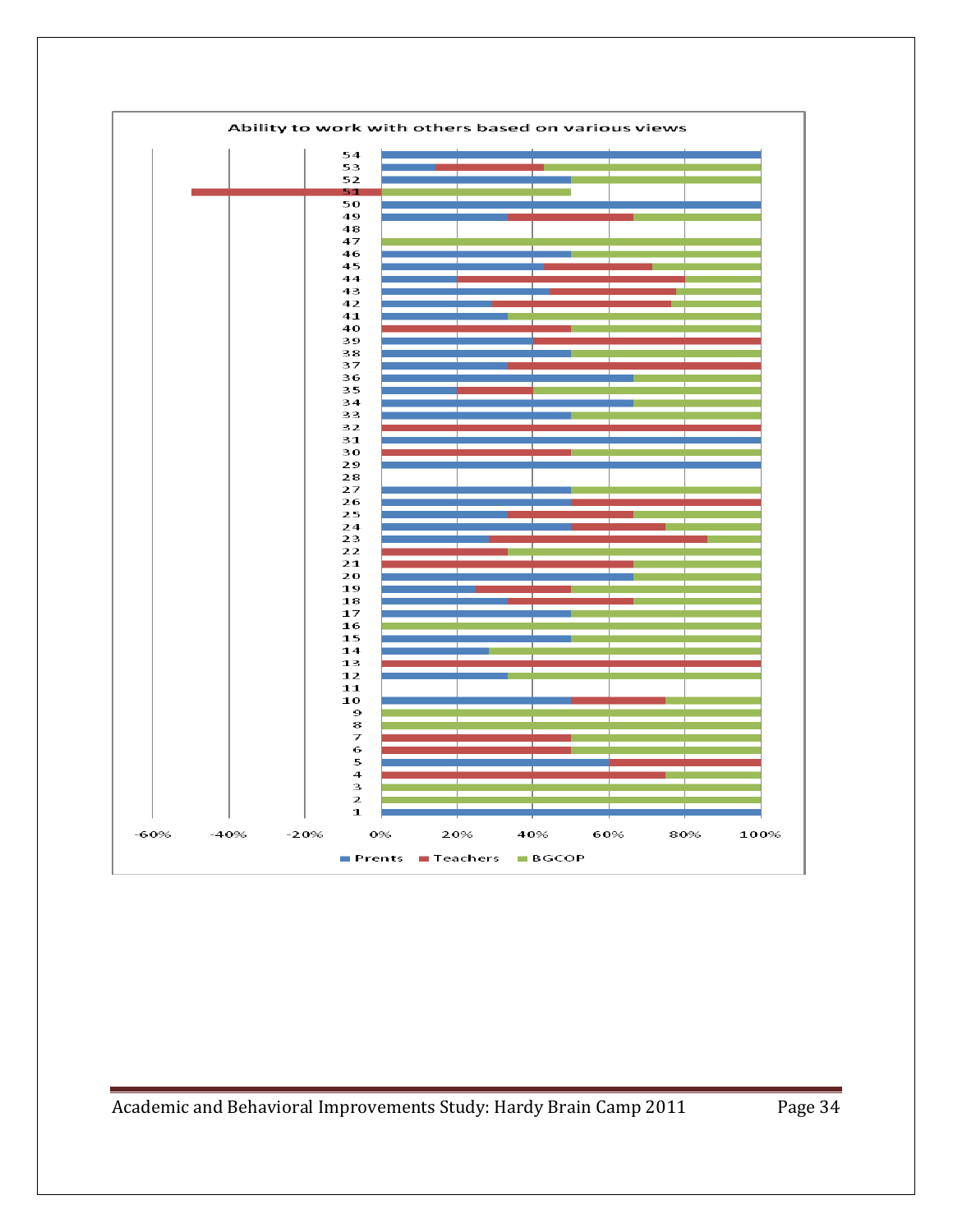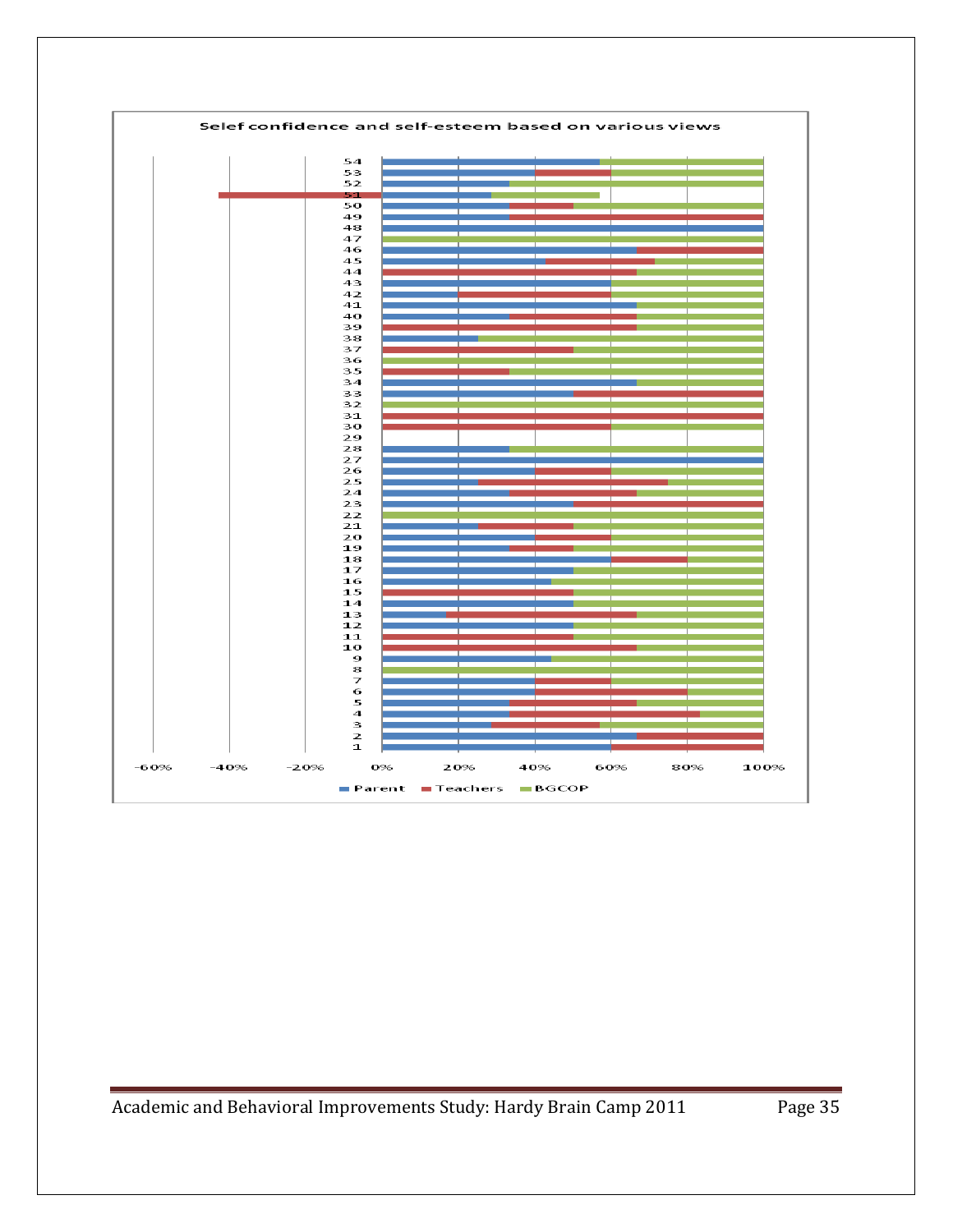# <span id="page-35-0"></span>**Appendix B: Graphic Results of Separate Areas of Evaluation by Parents, Teachers, and BGC Counselors**

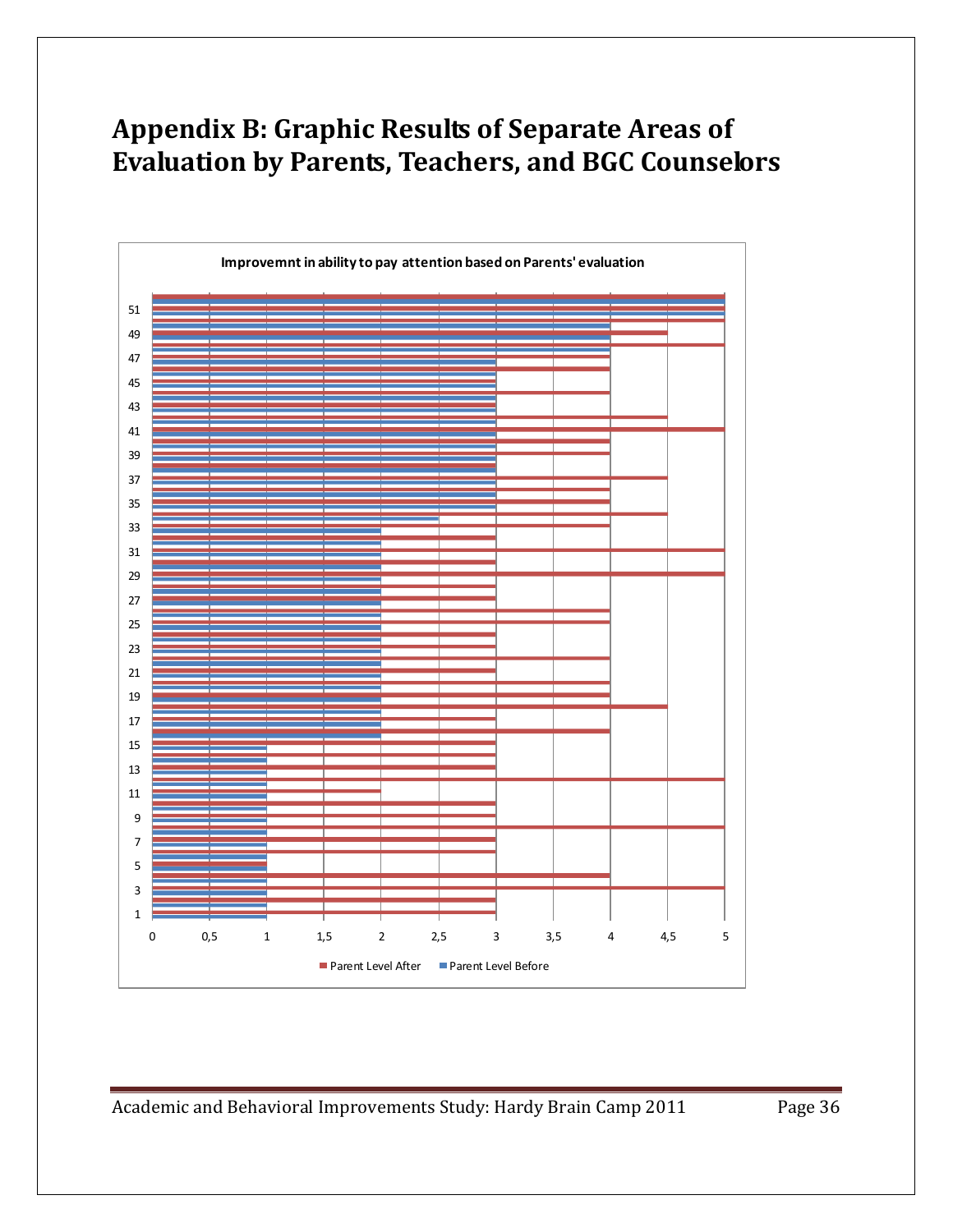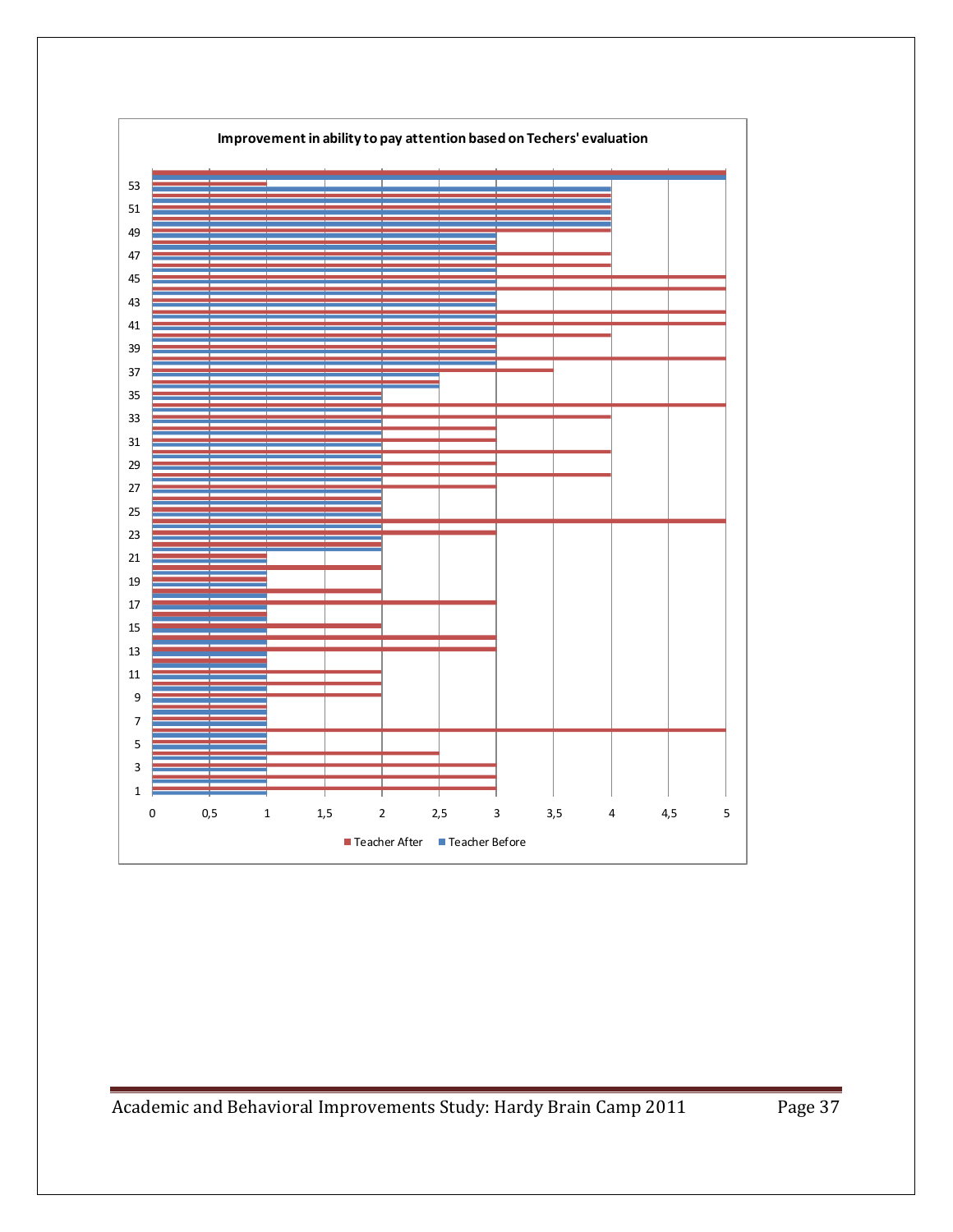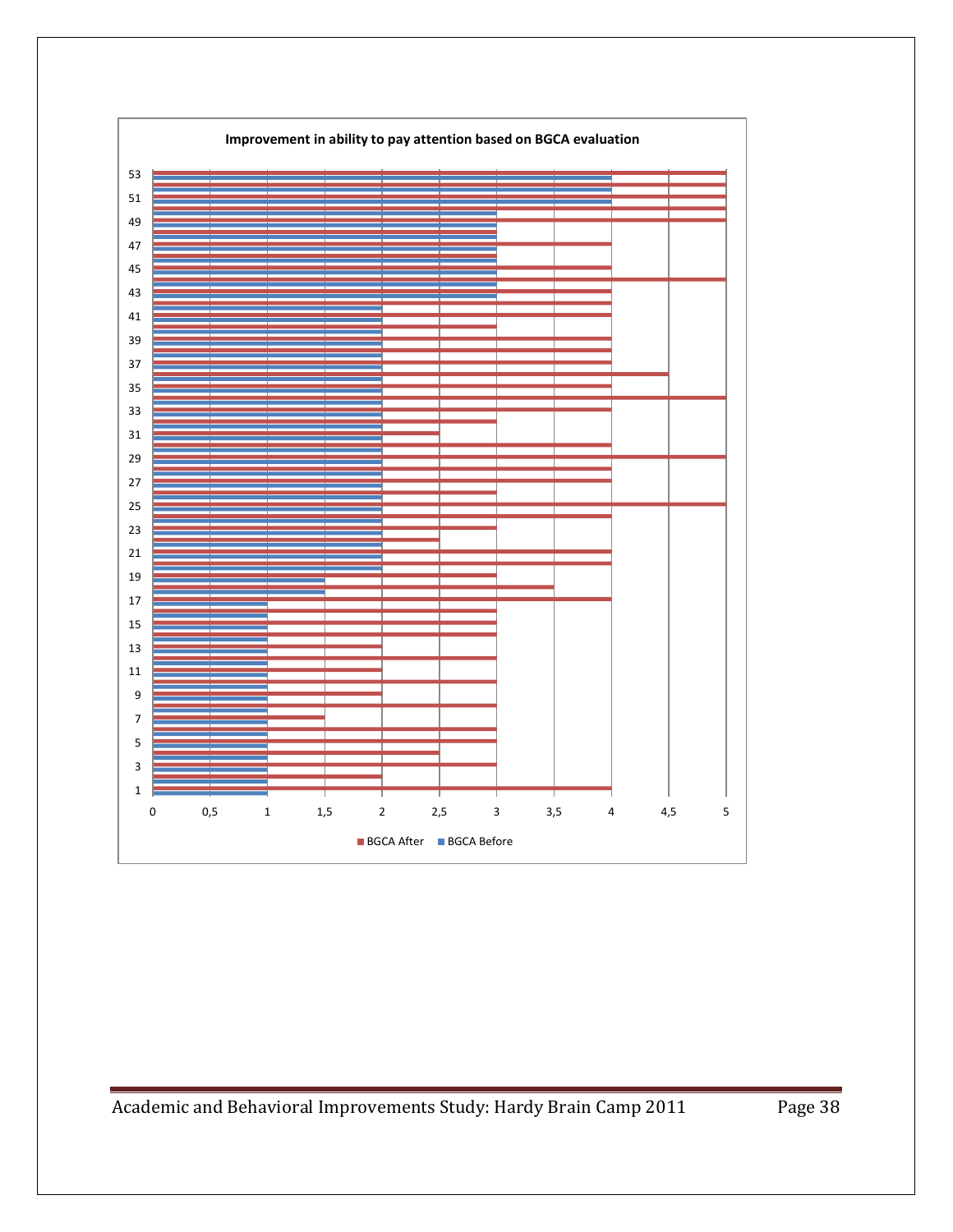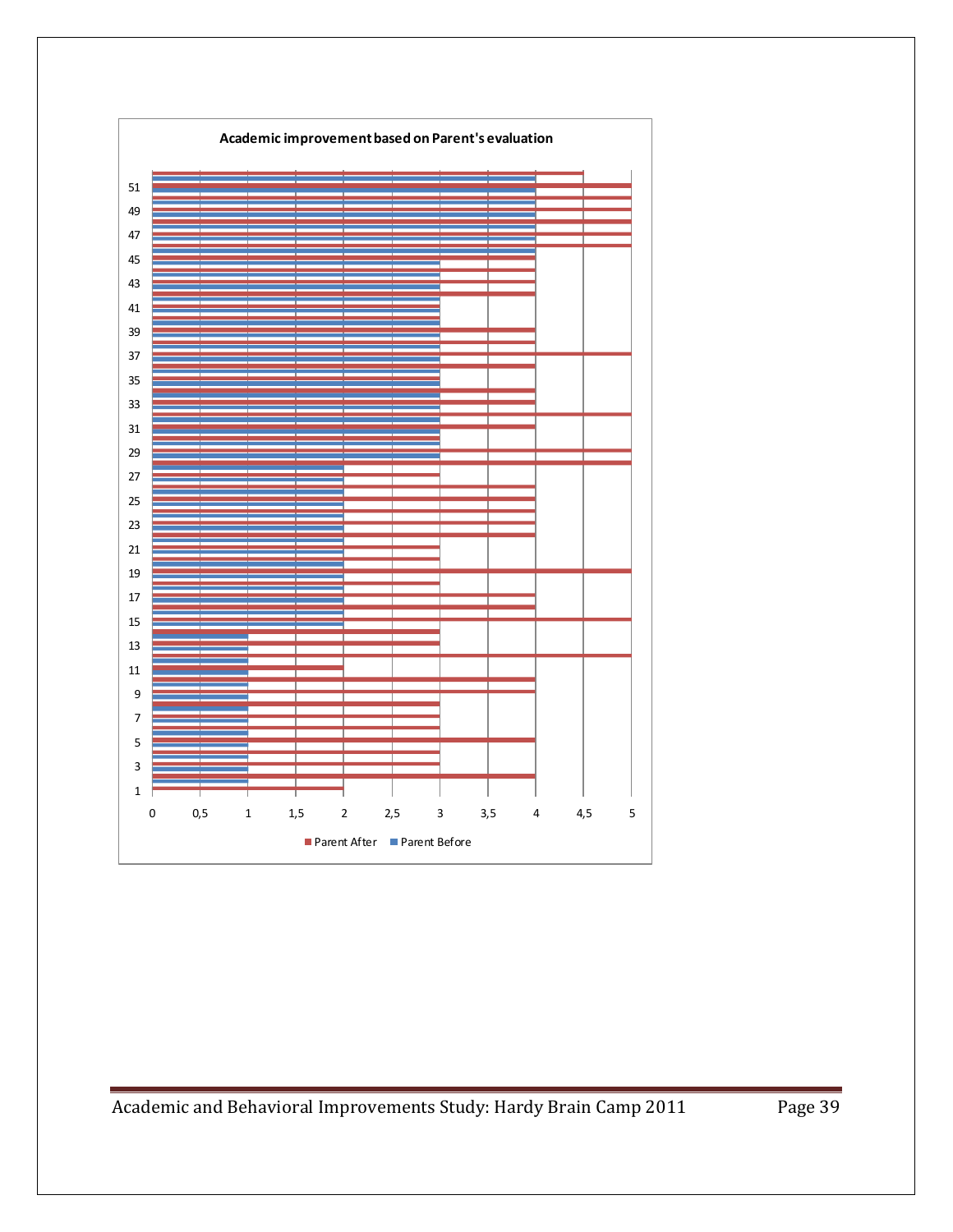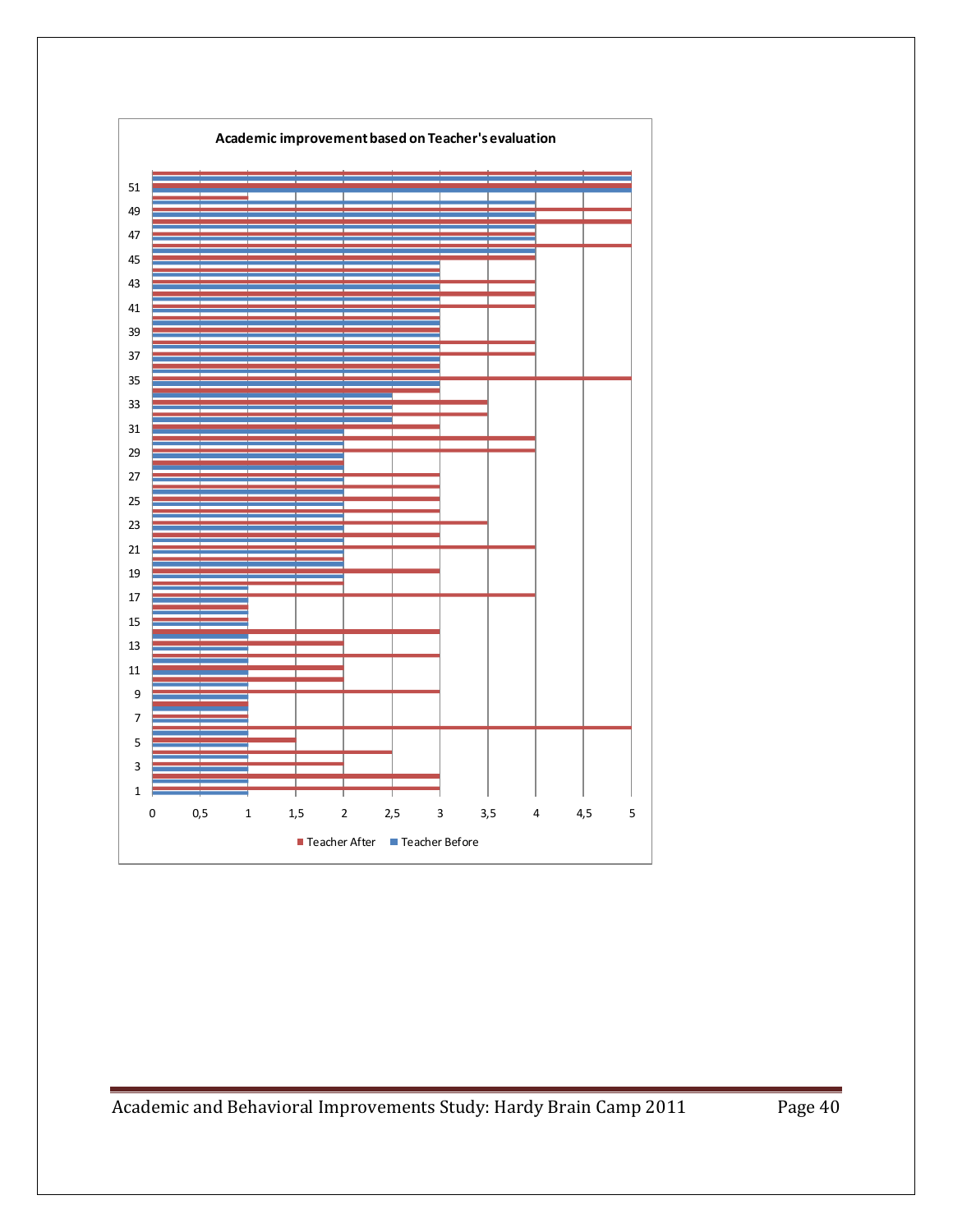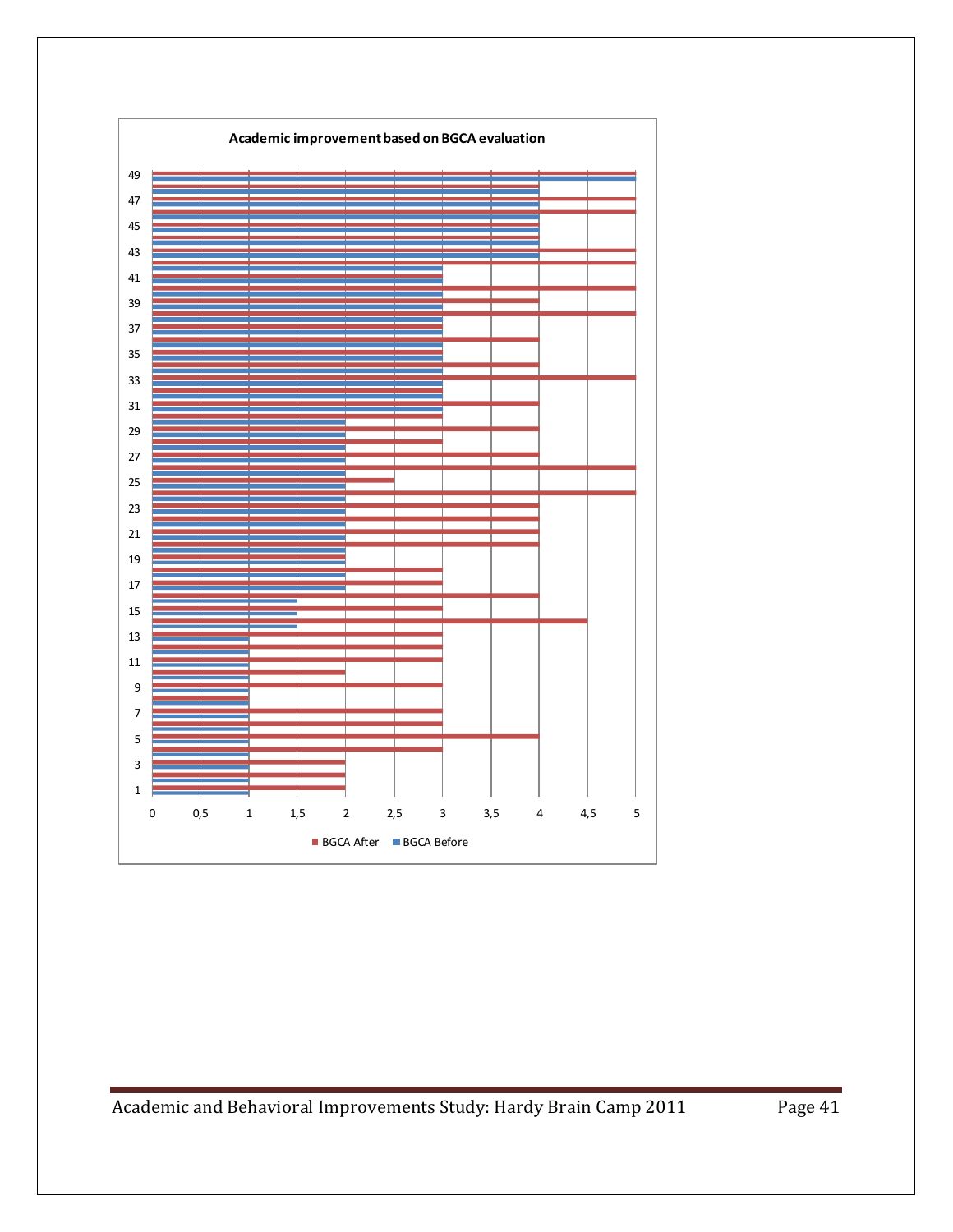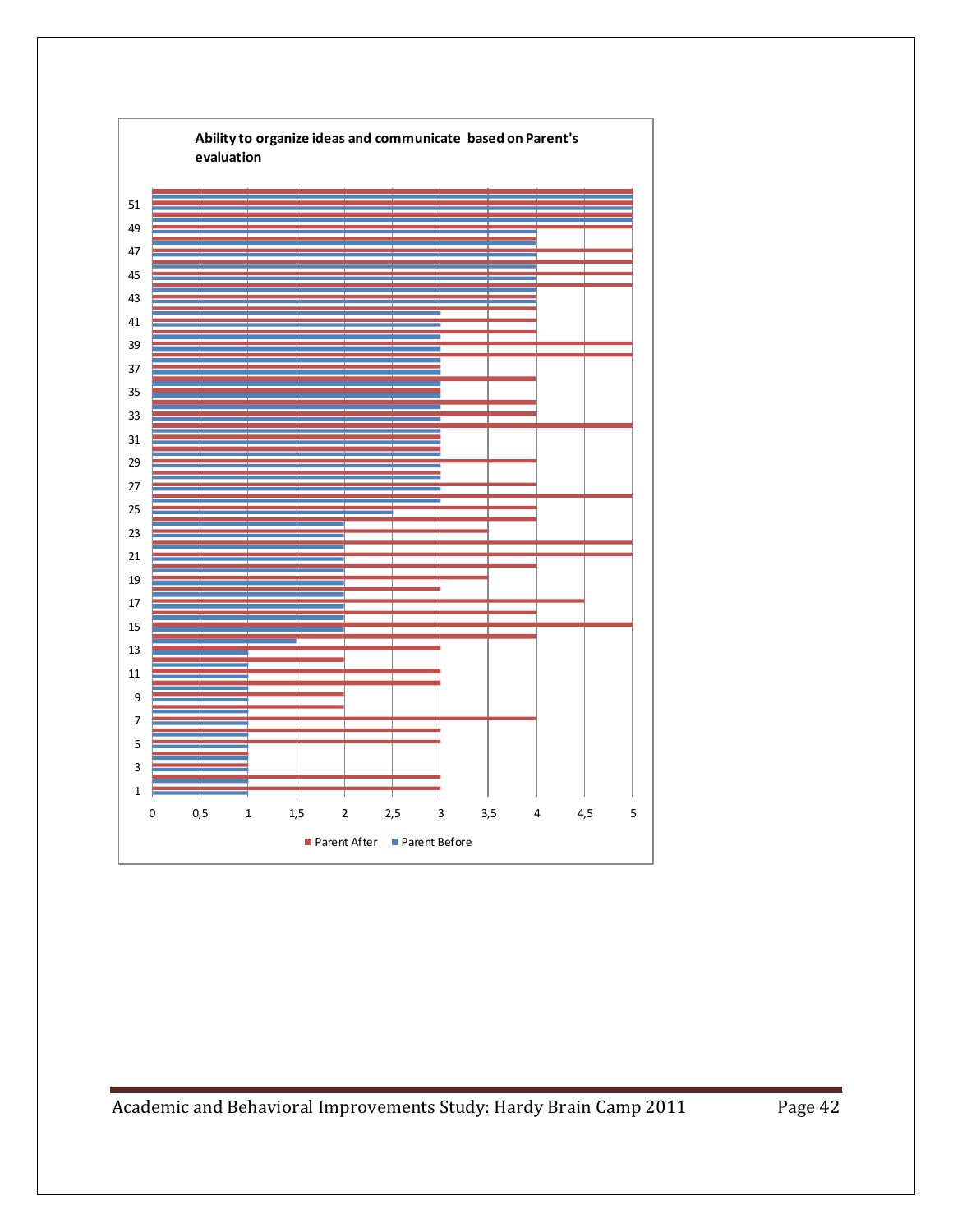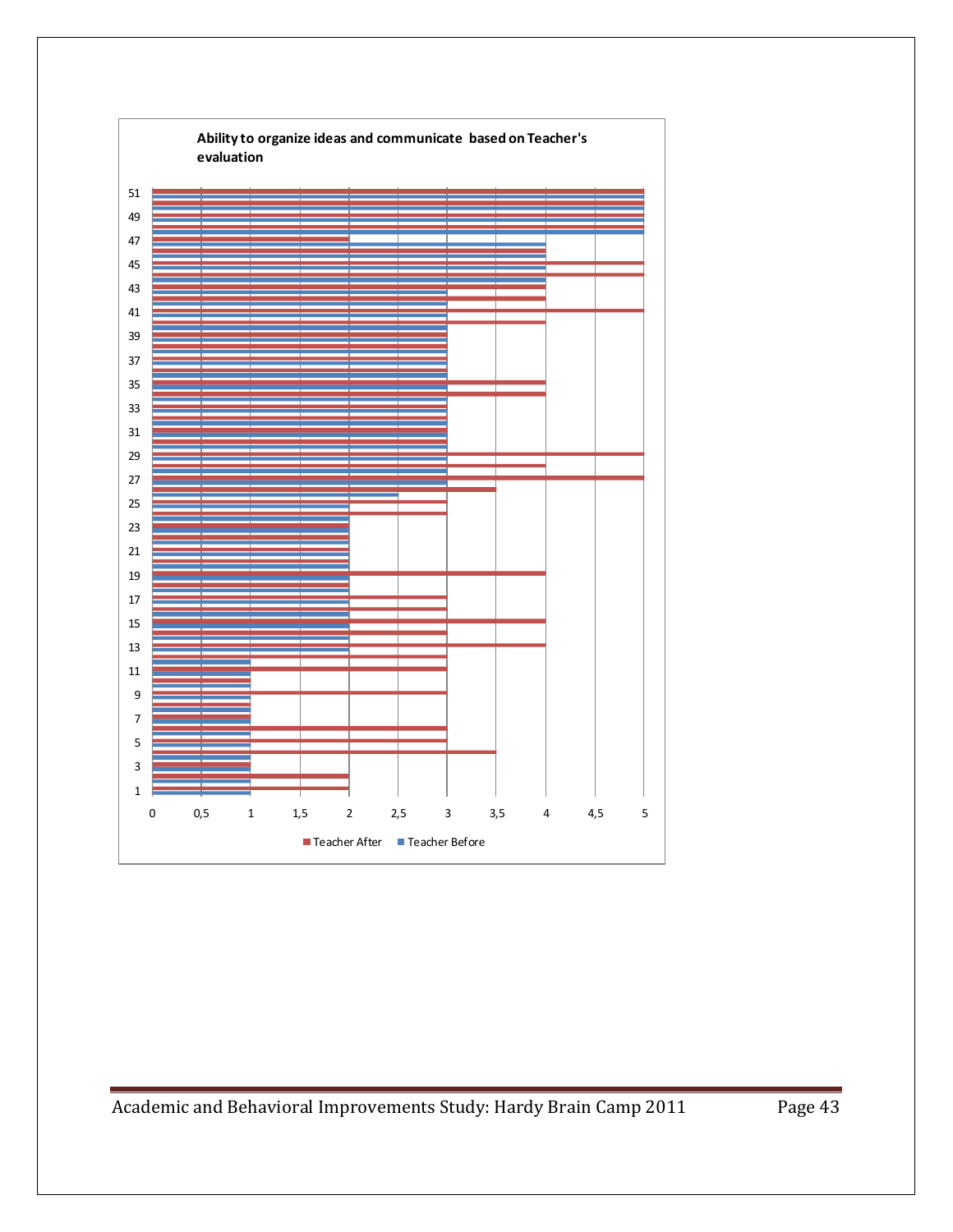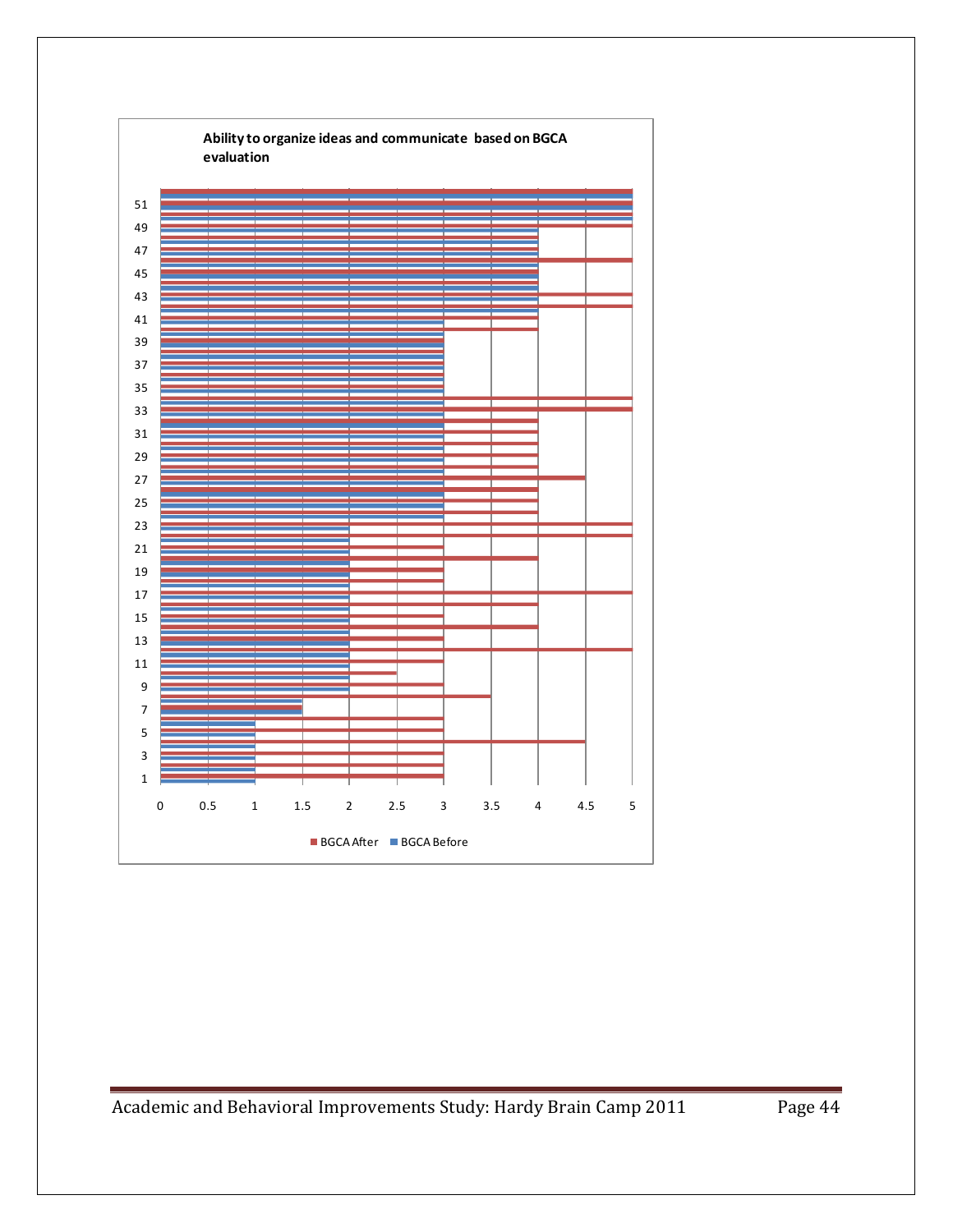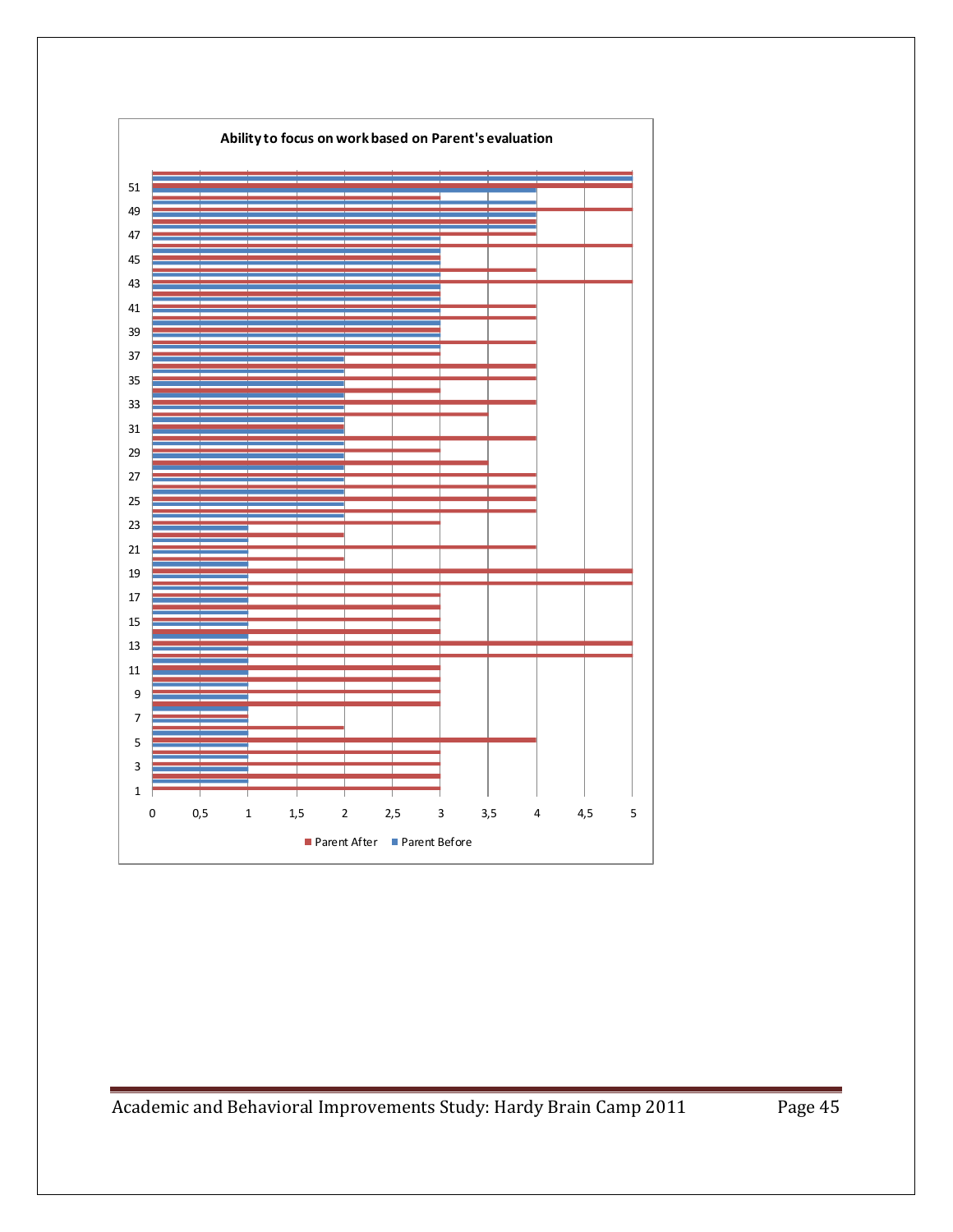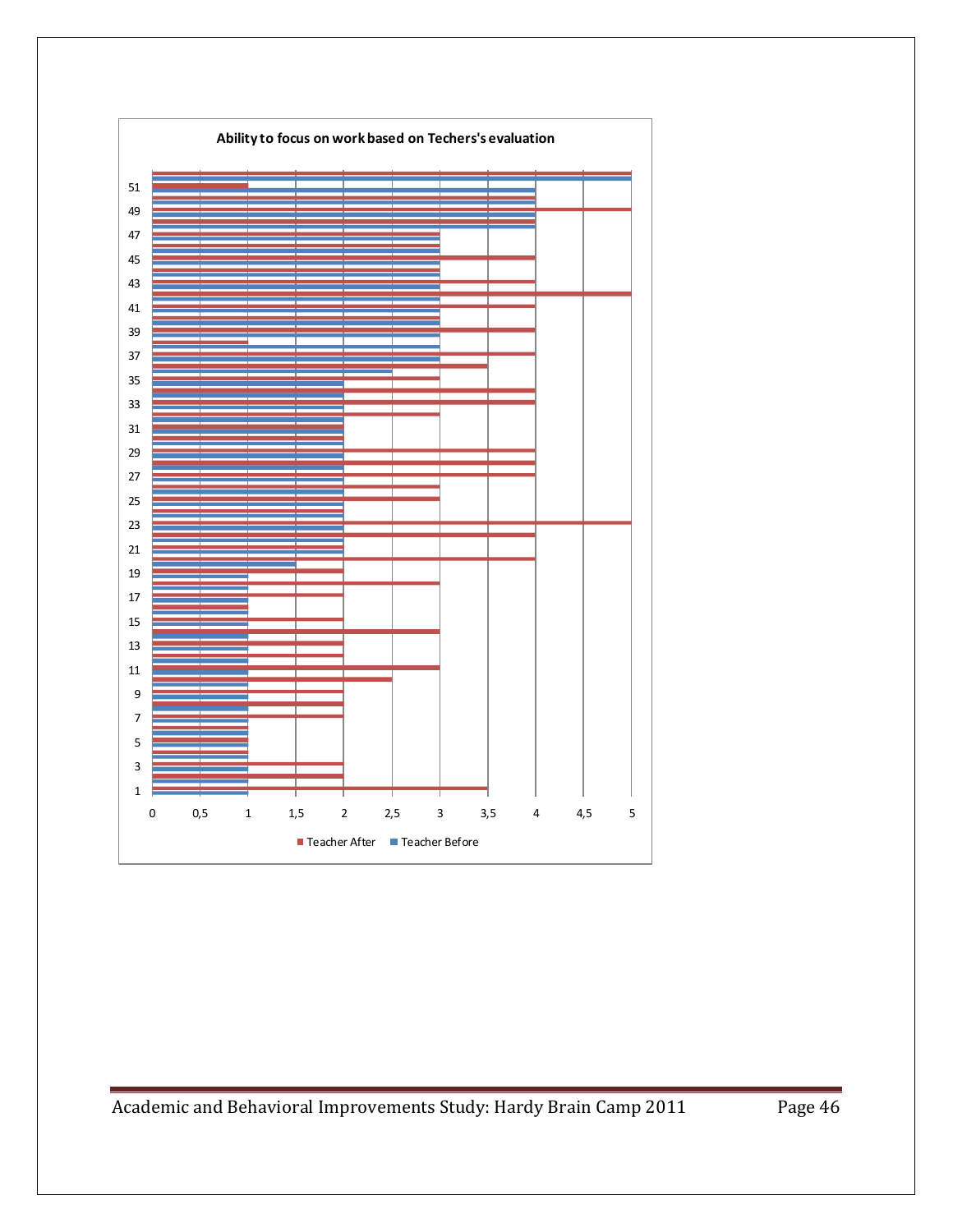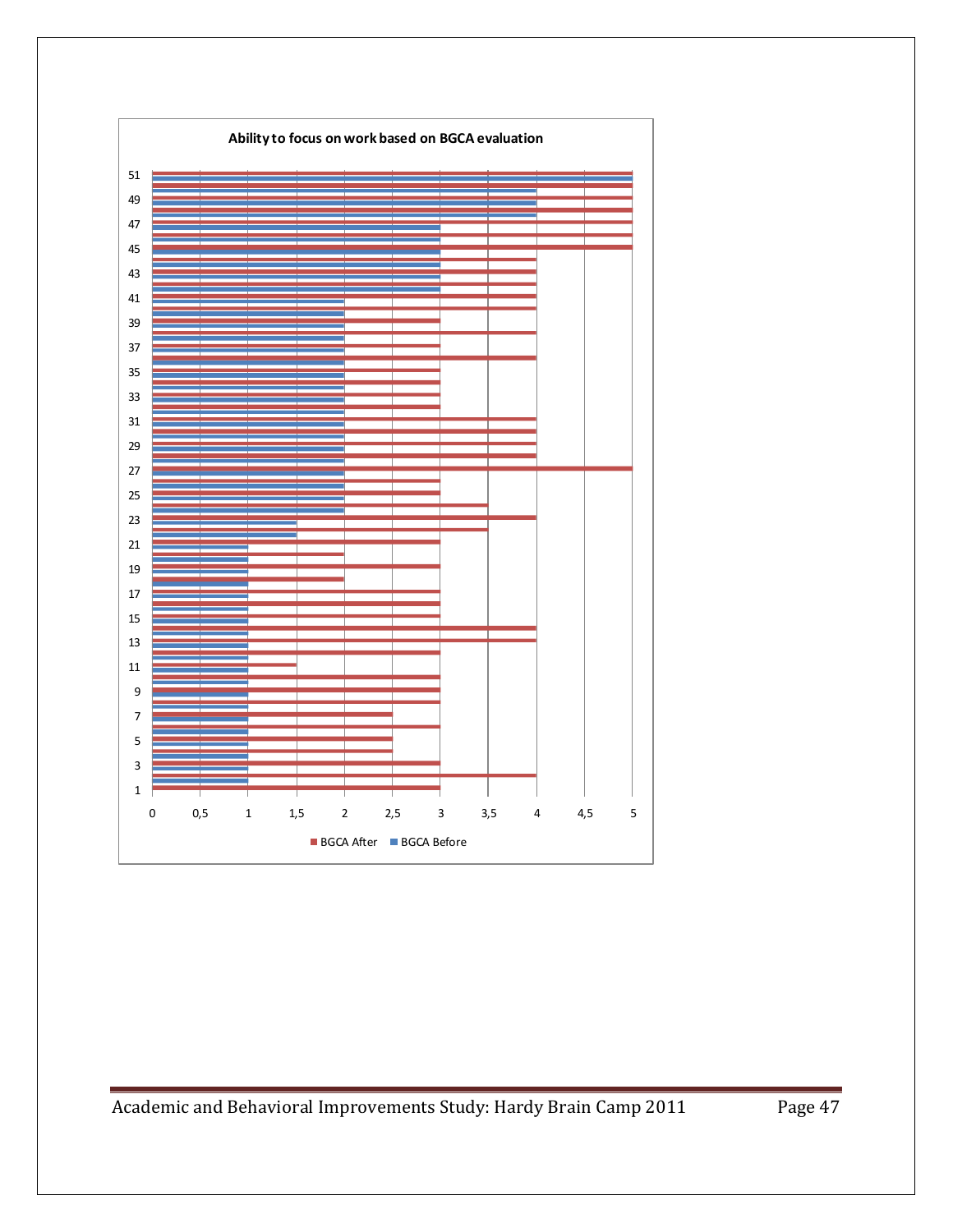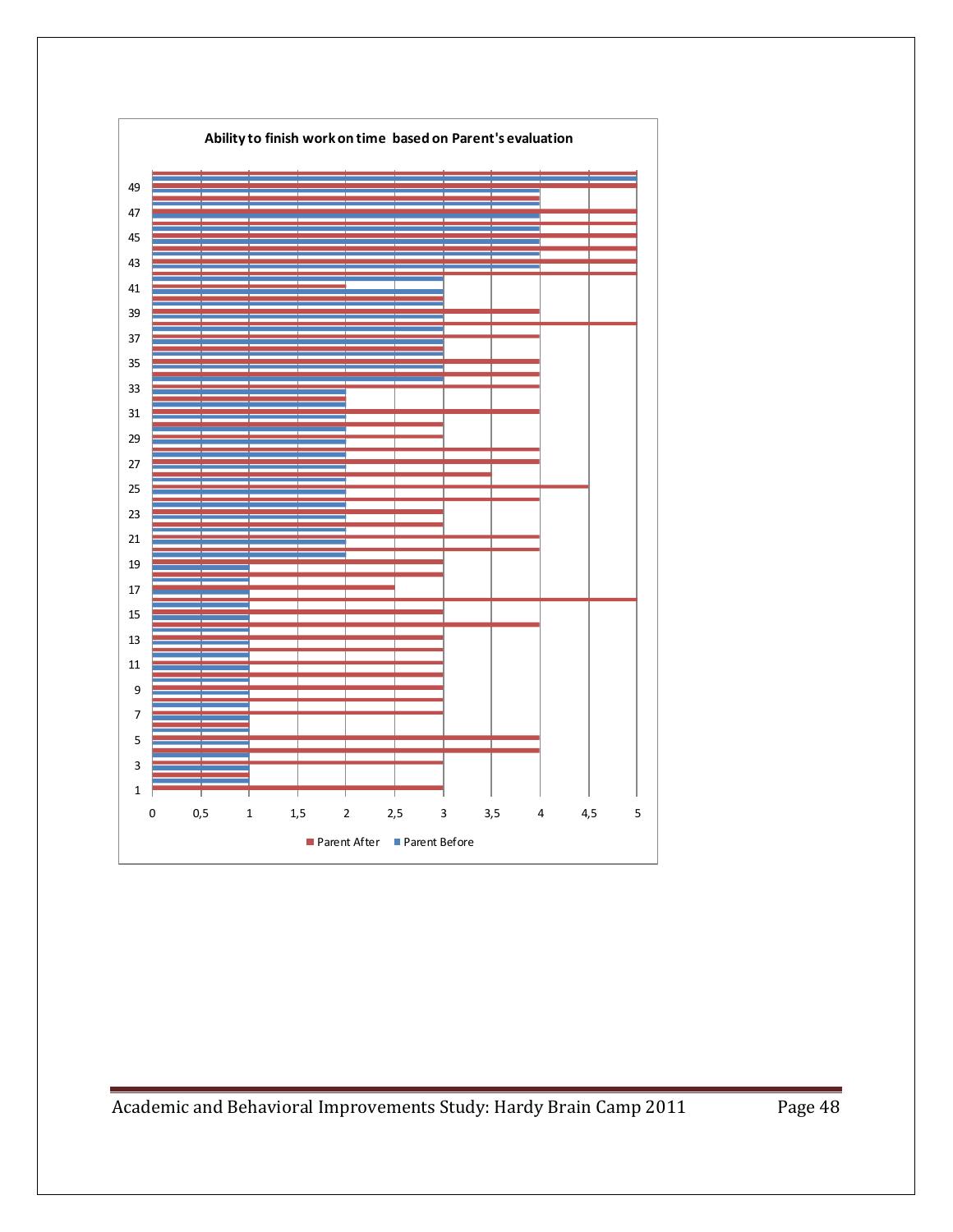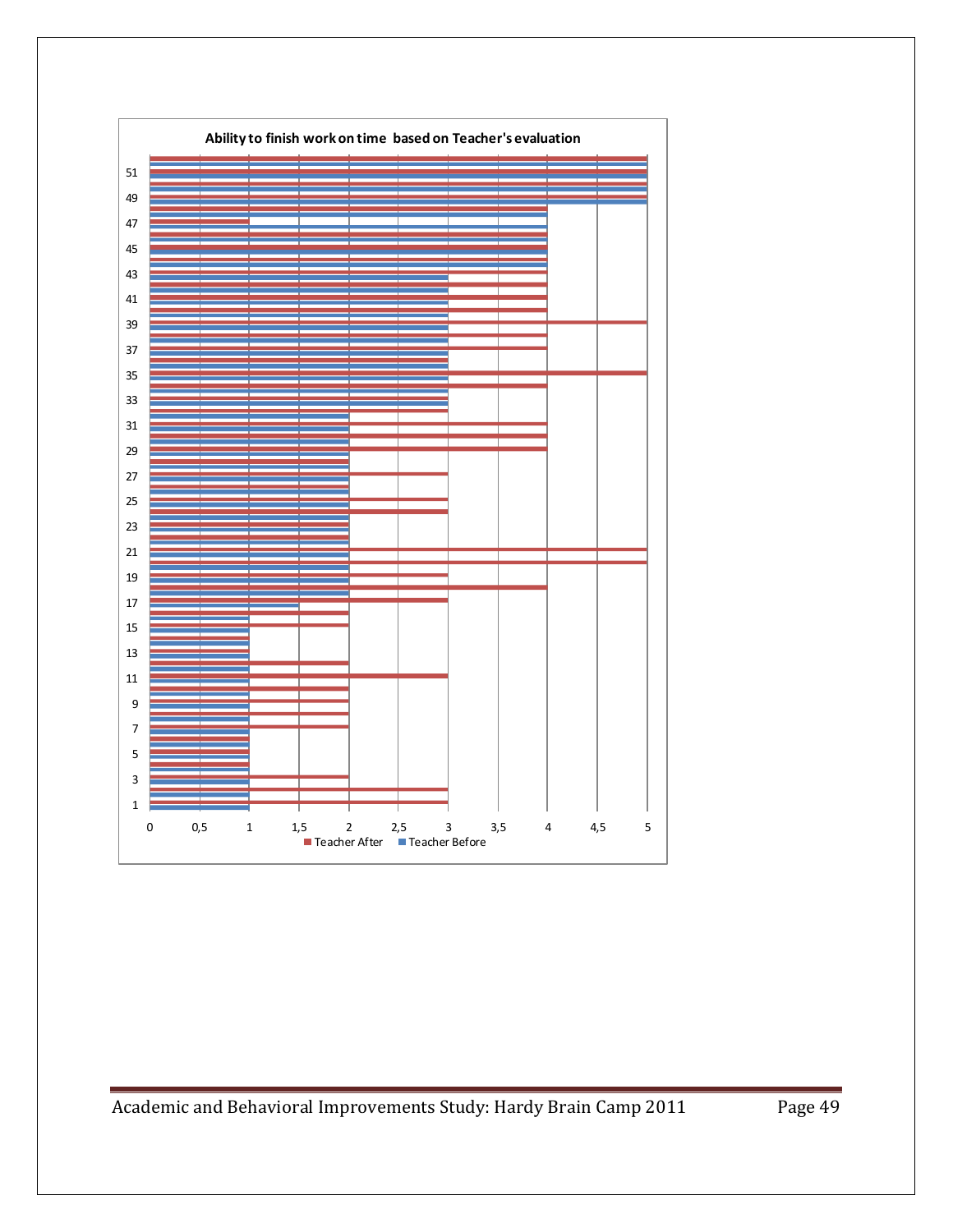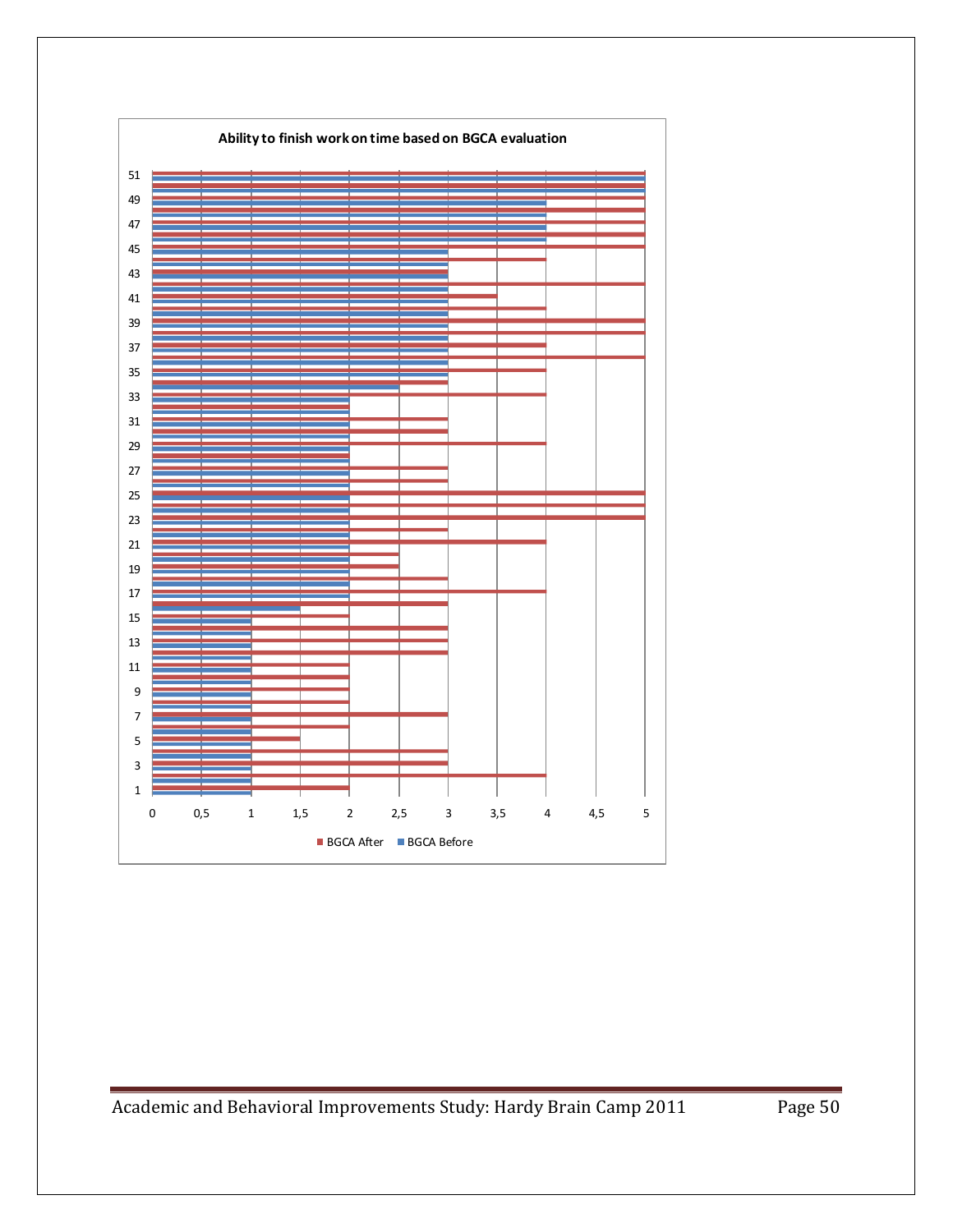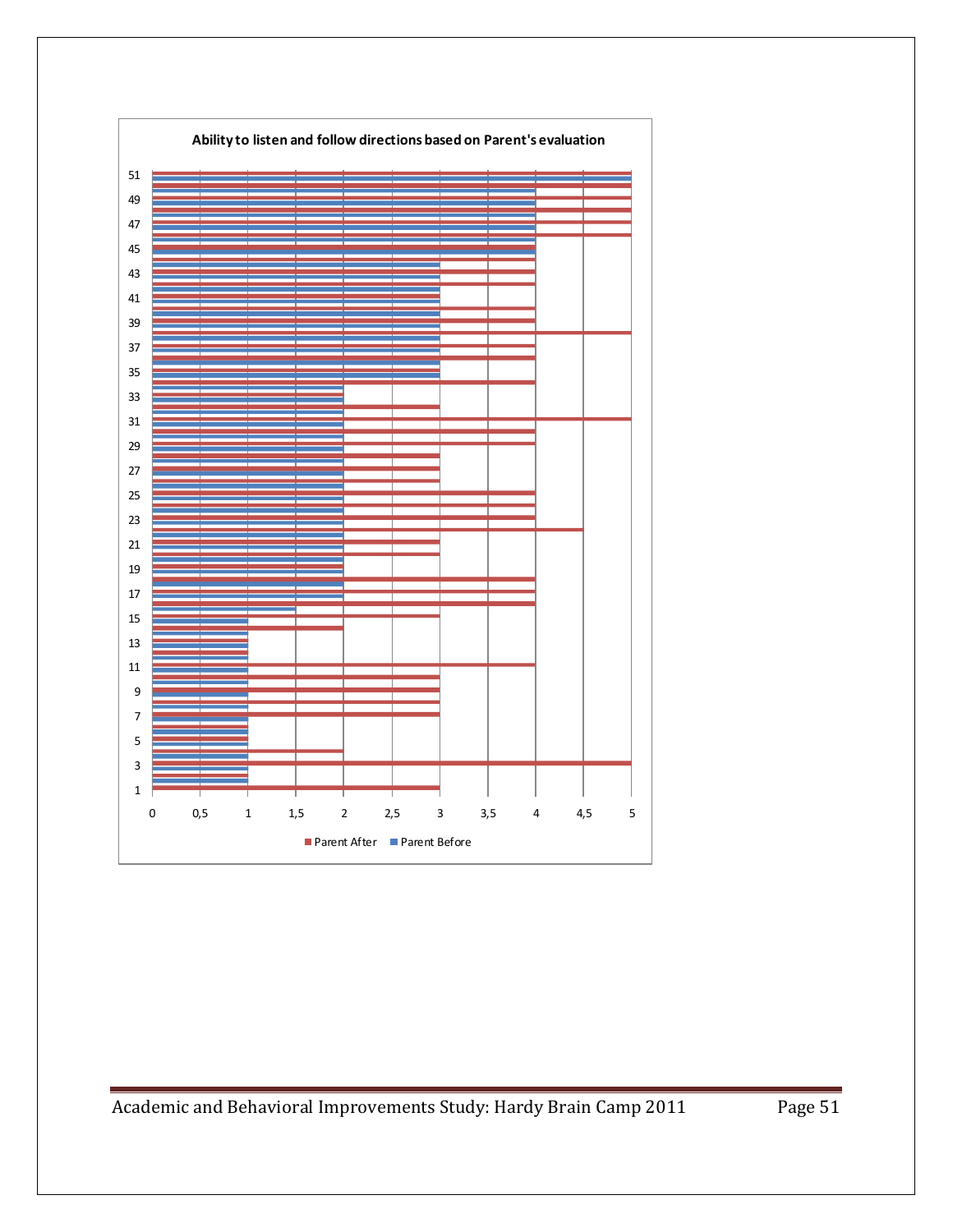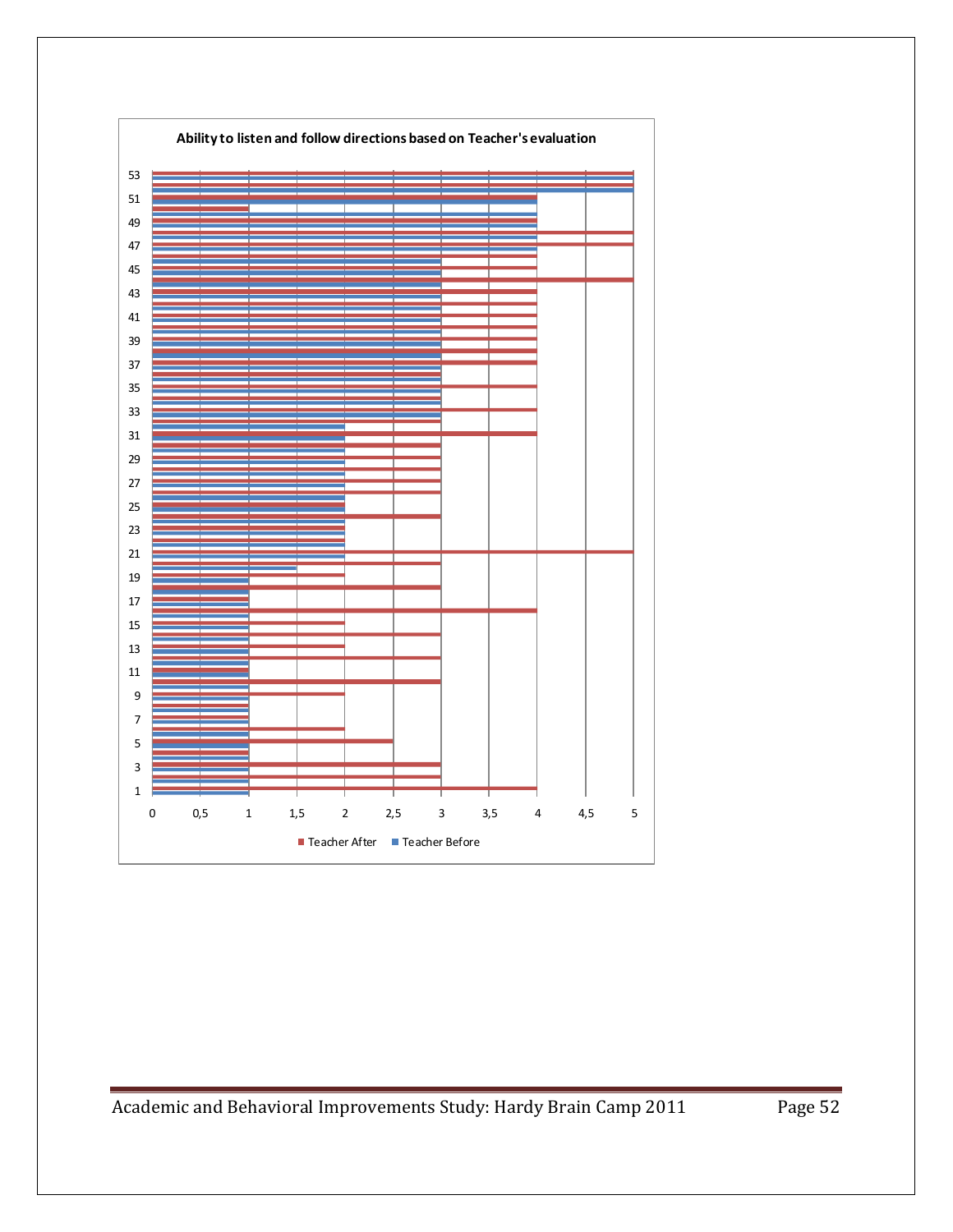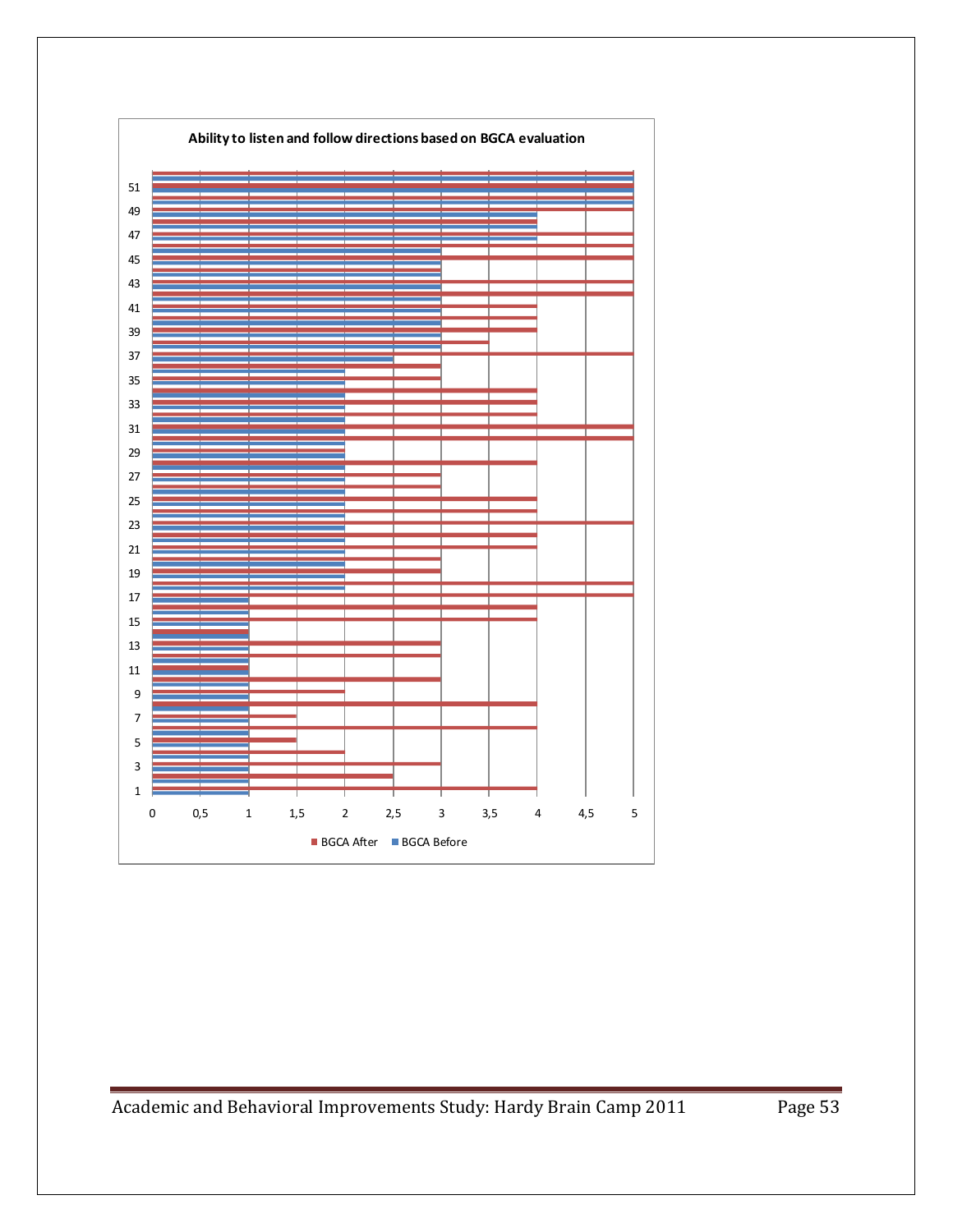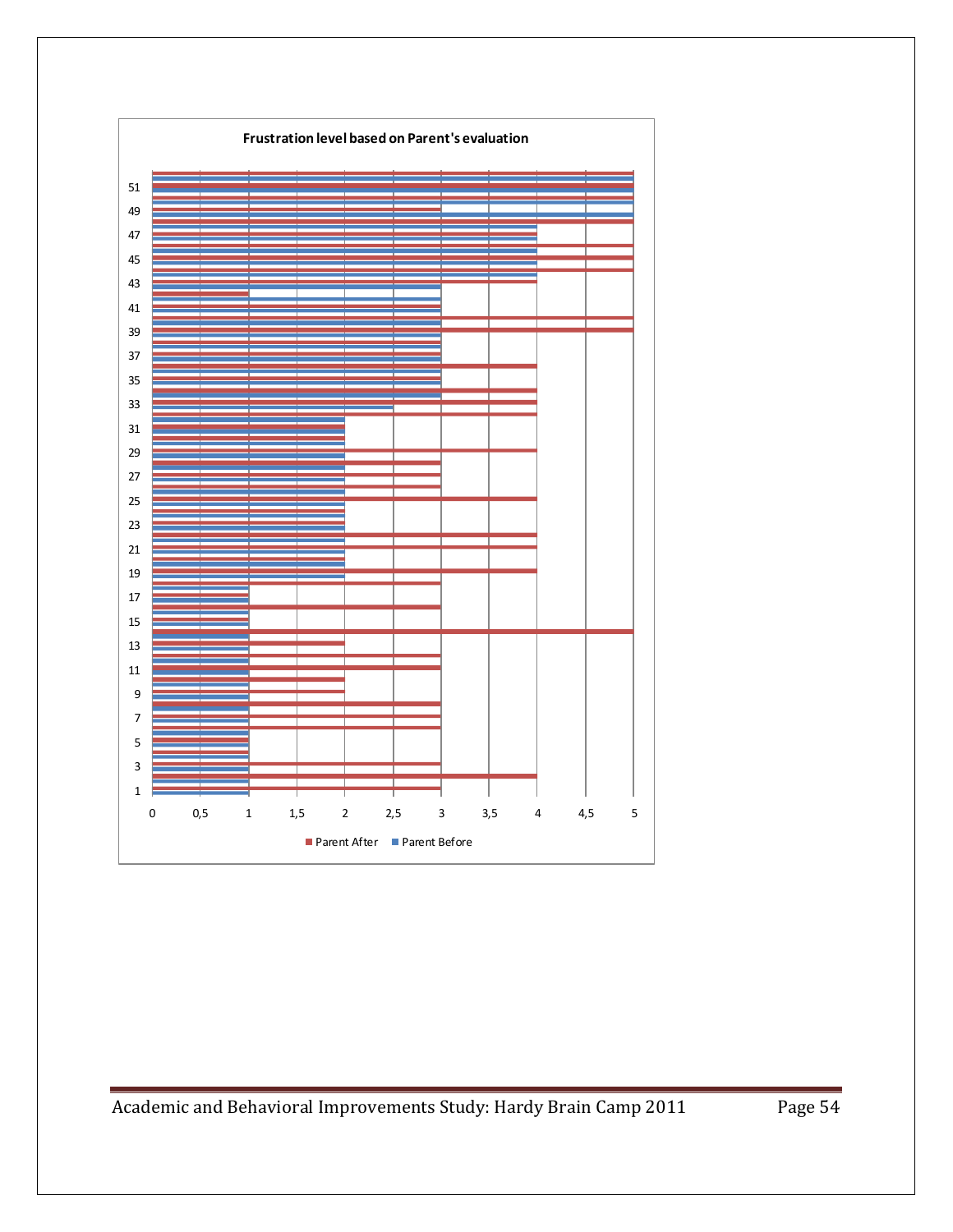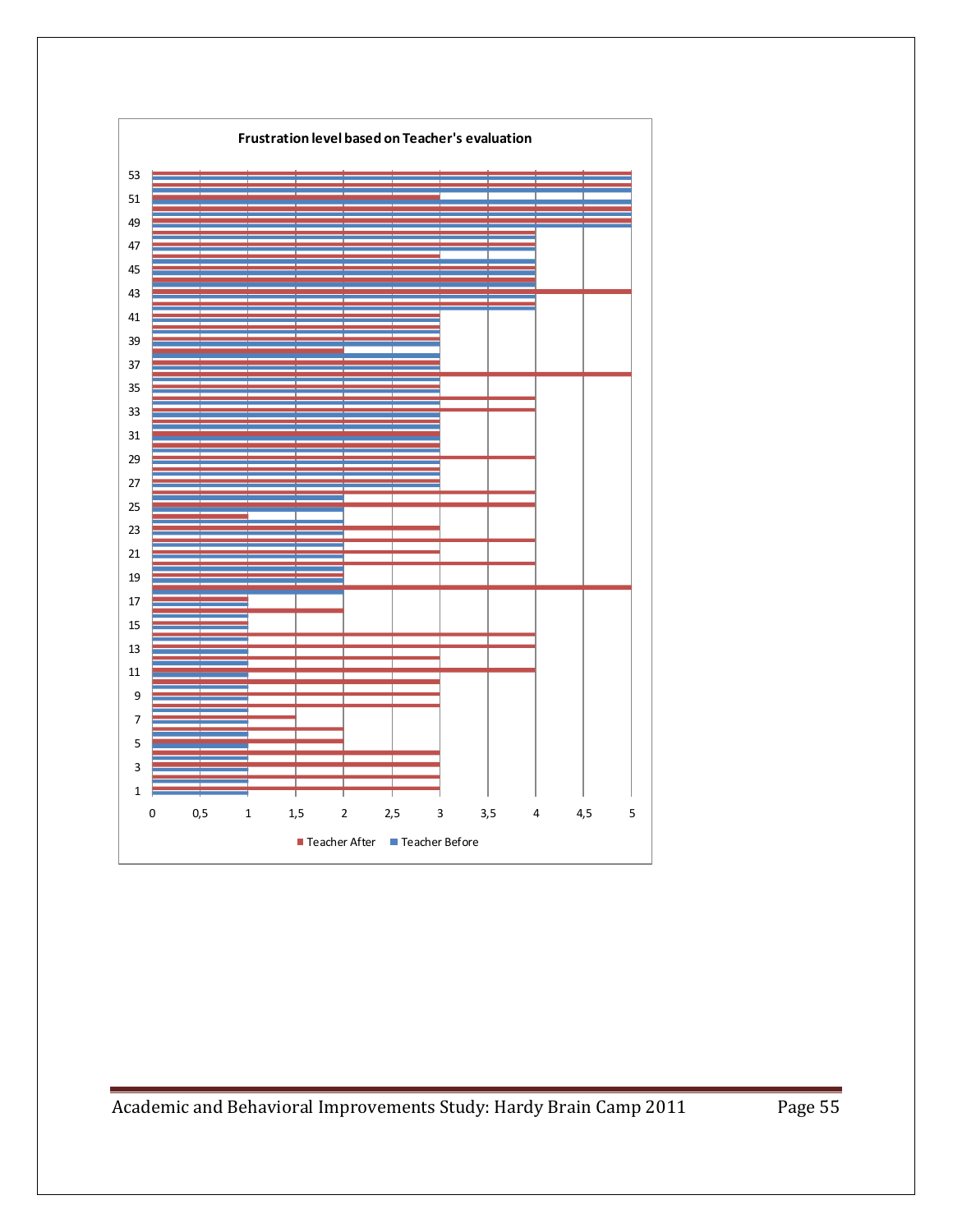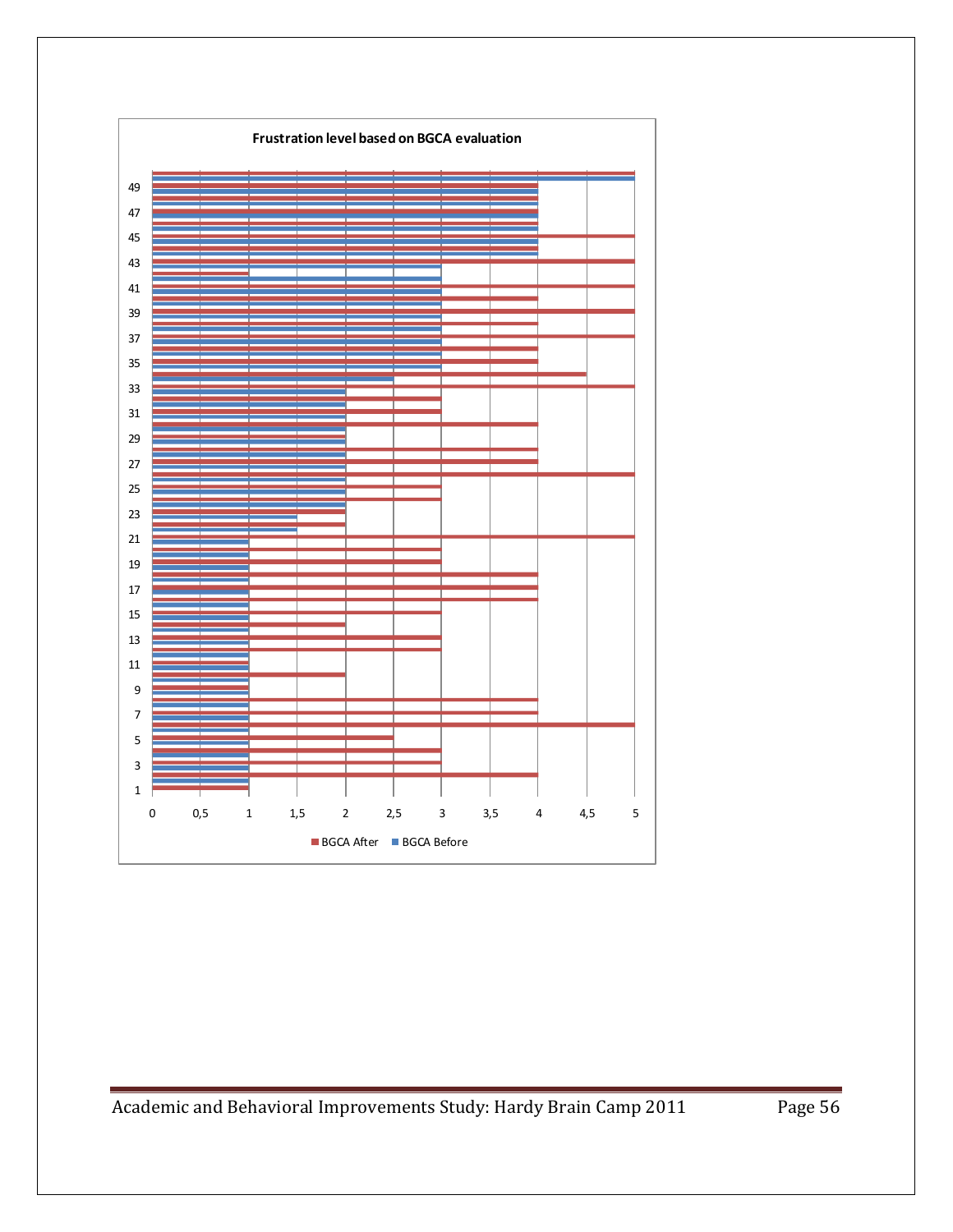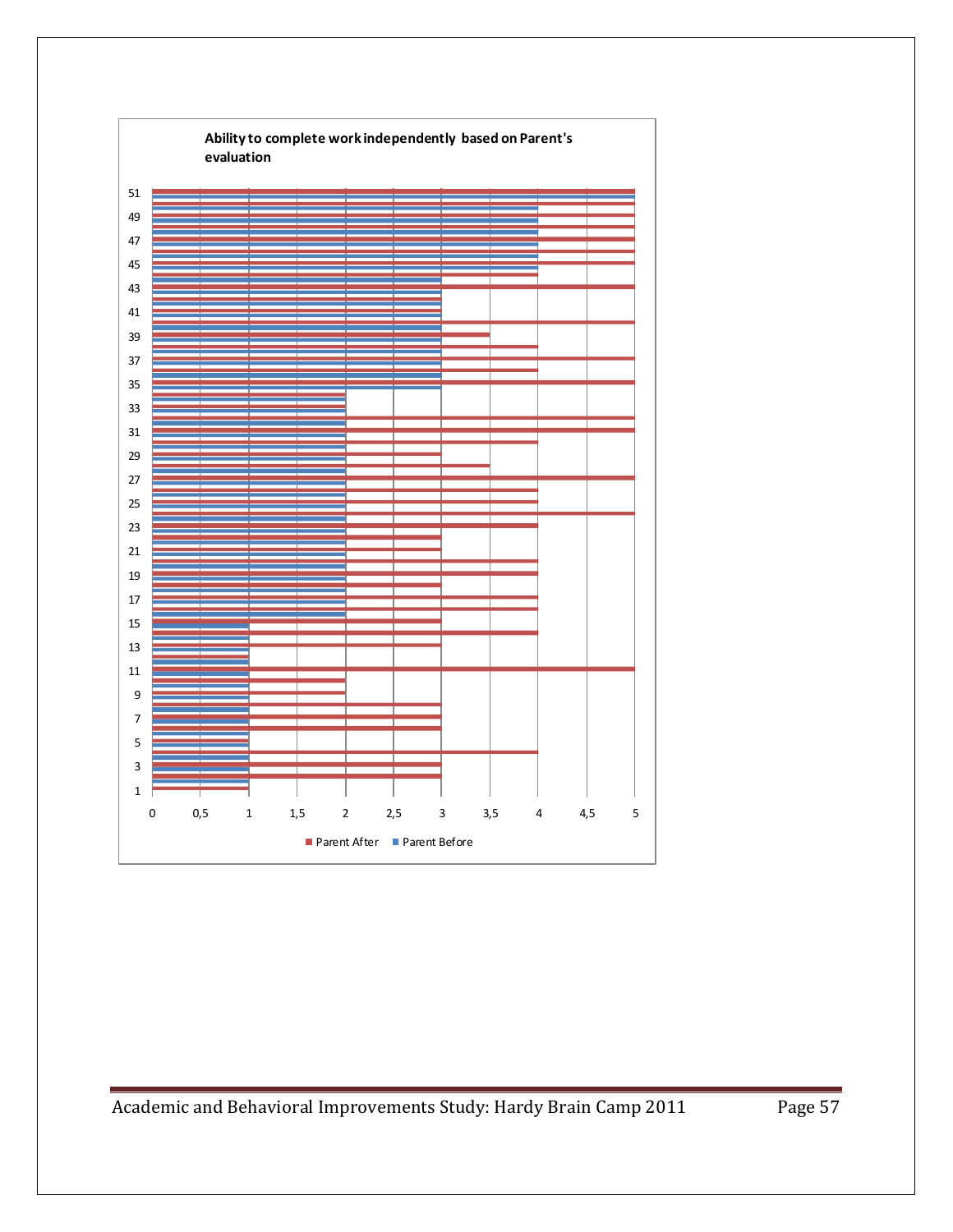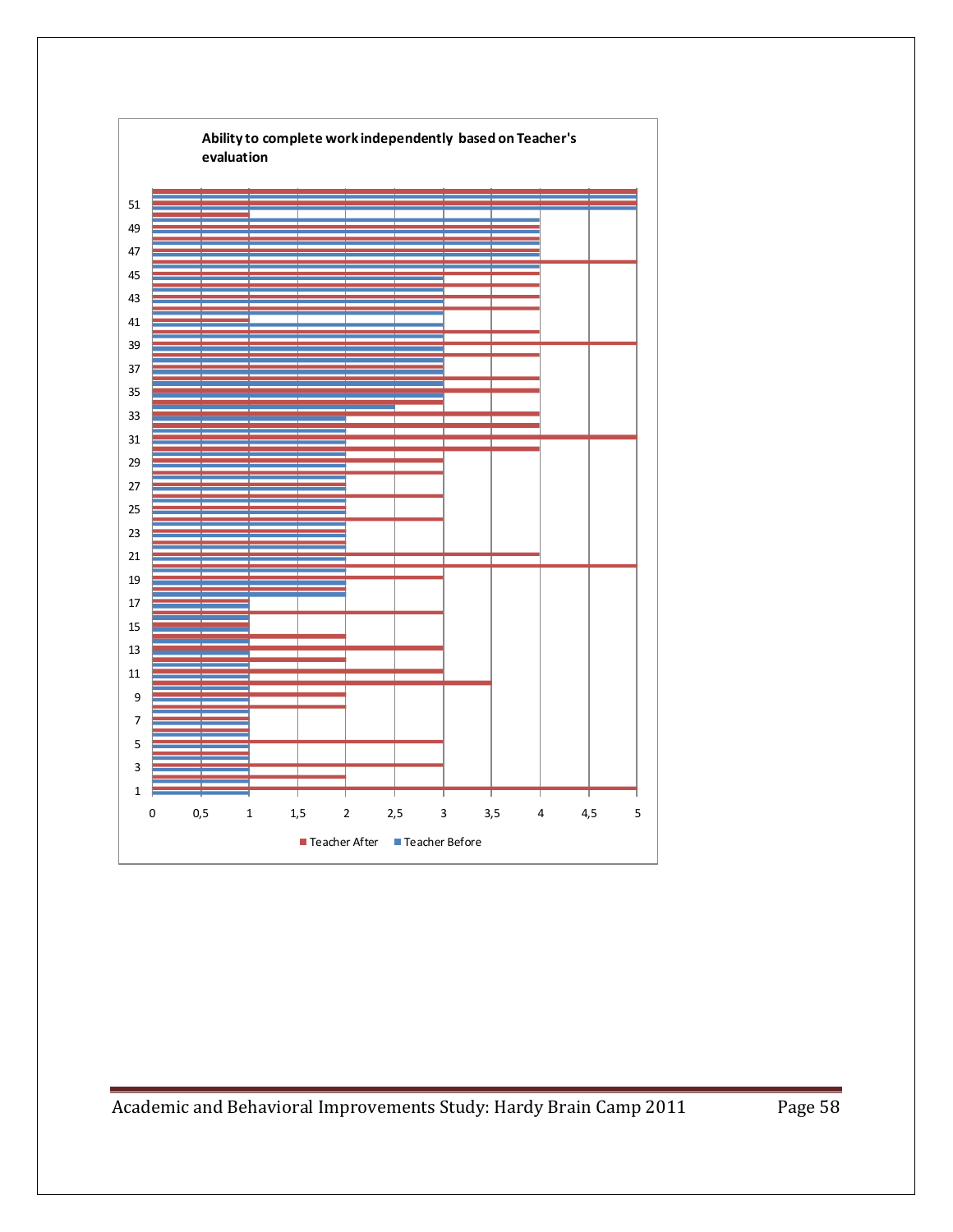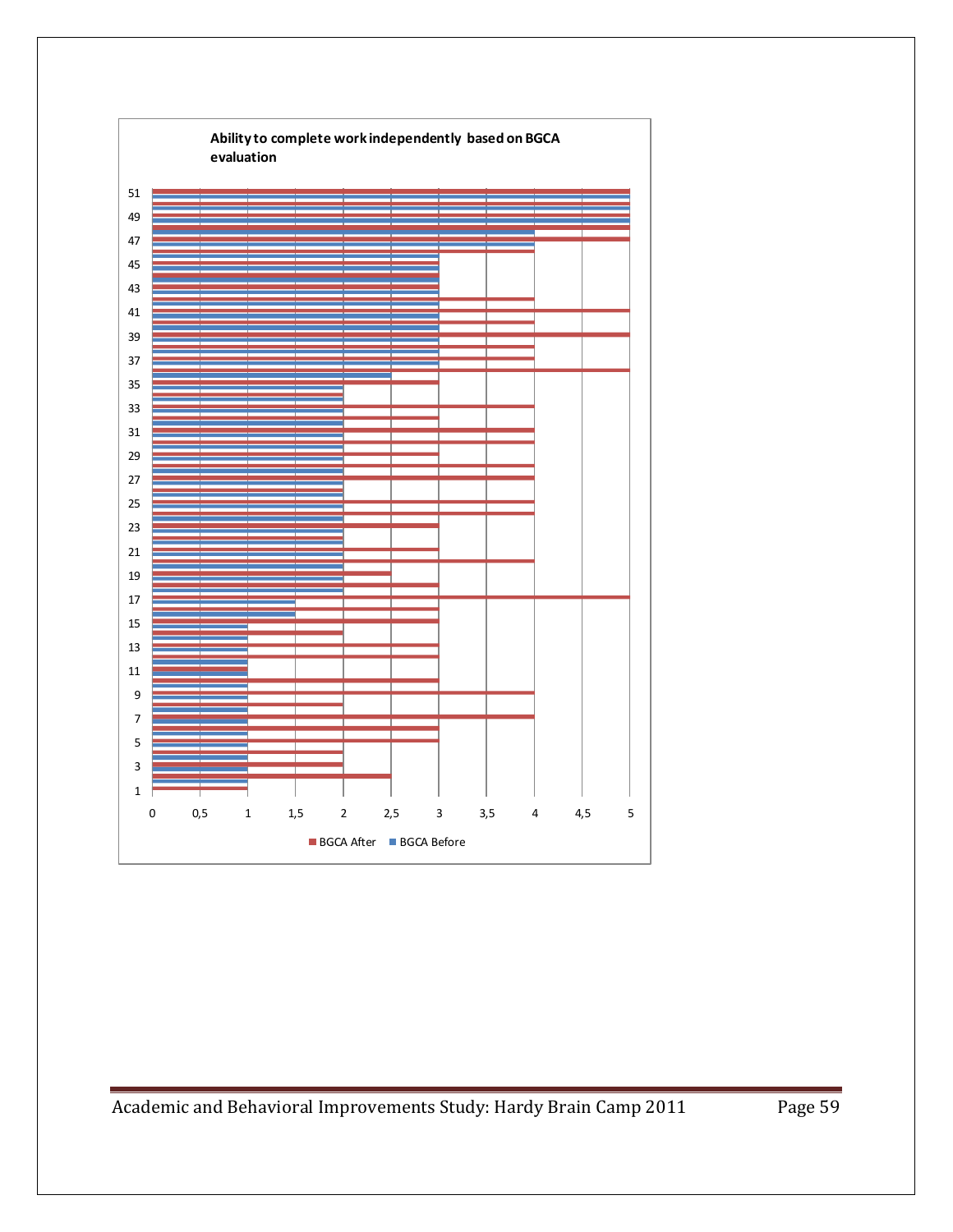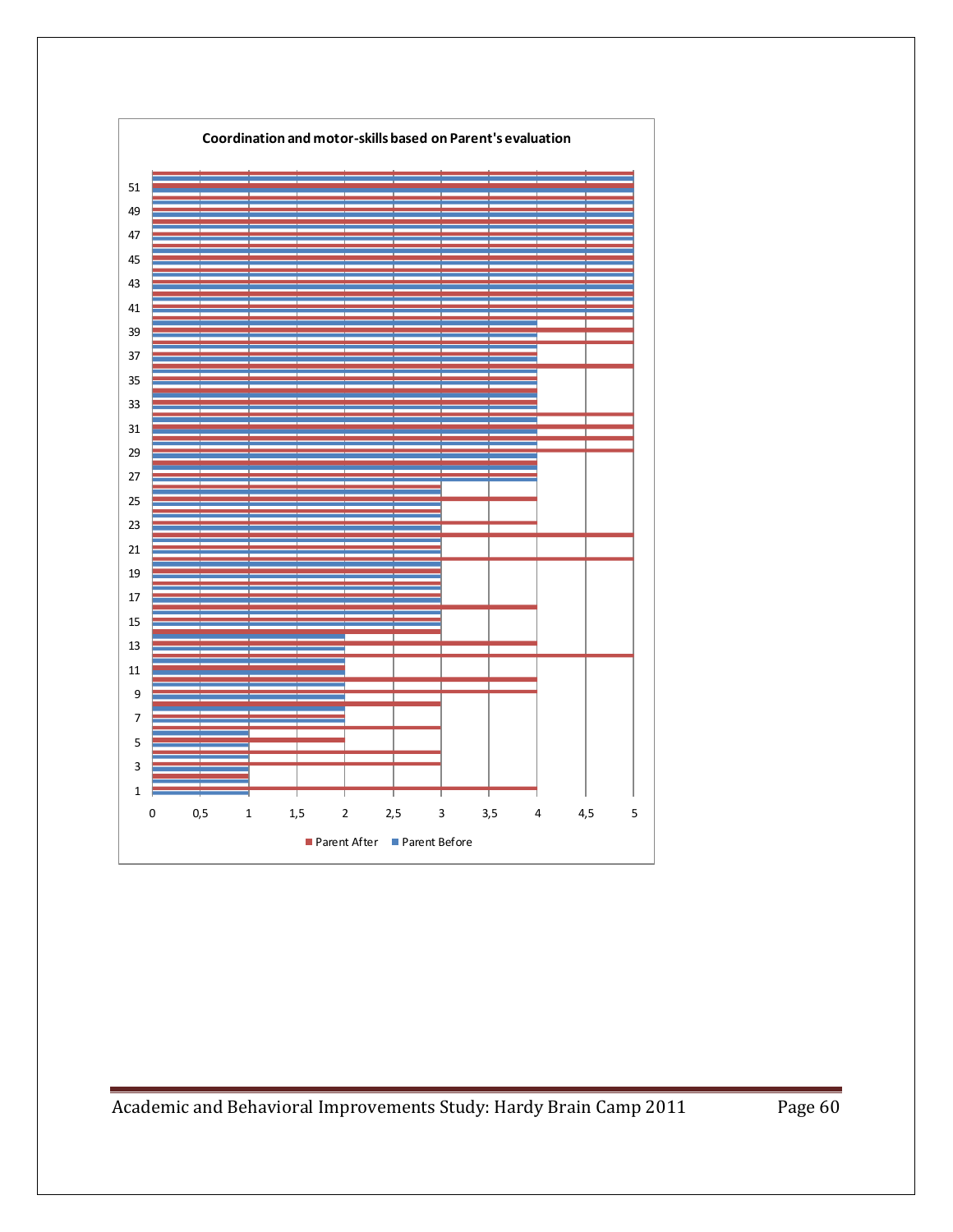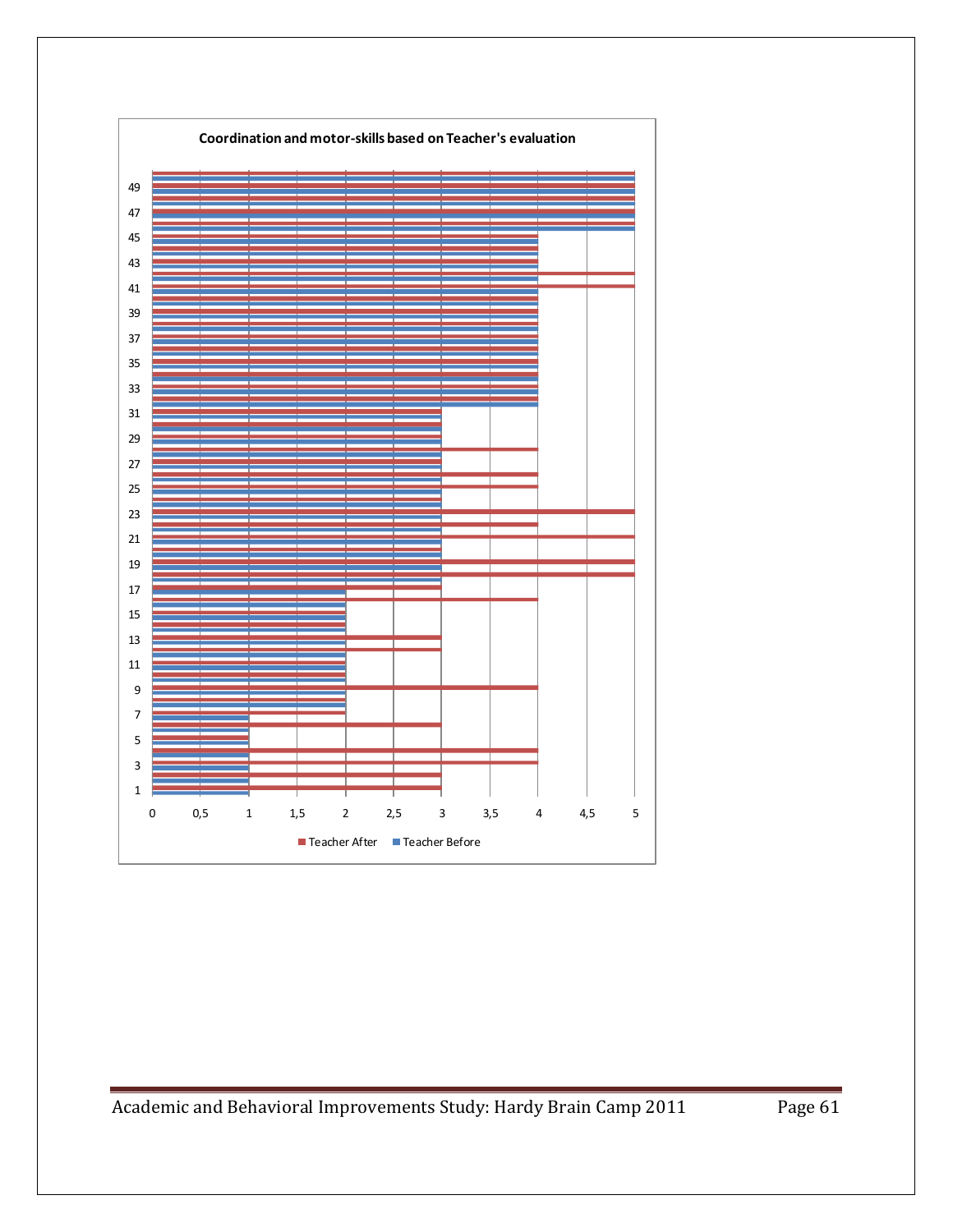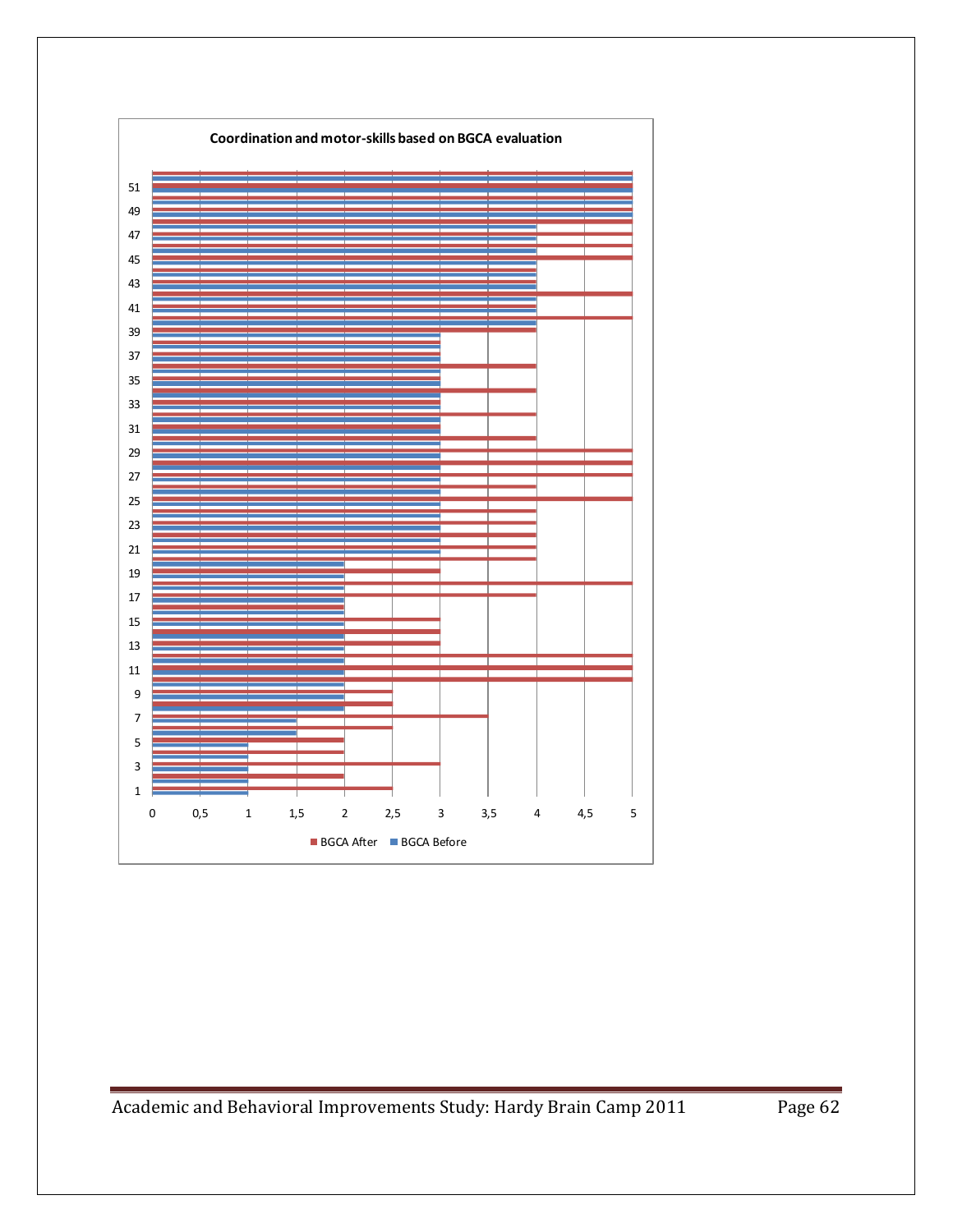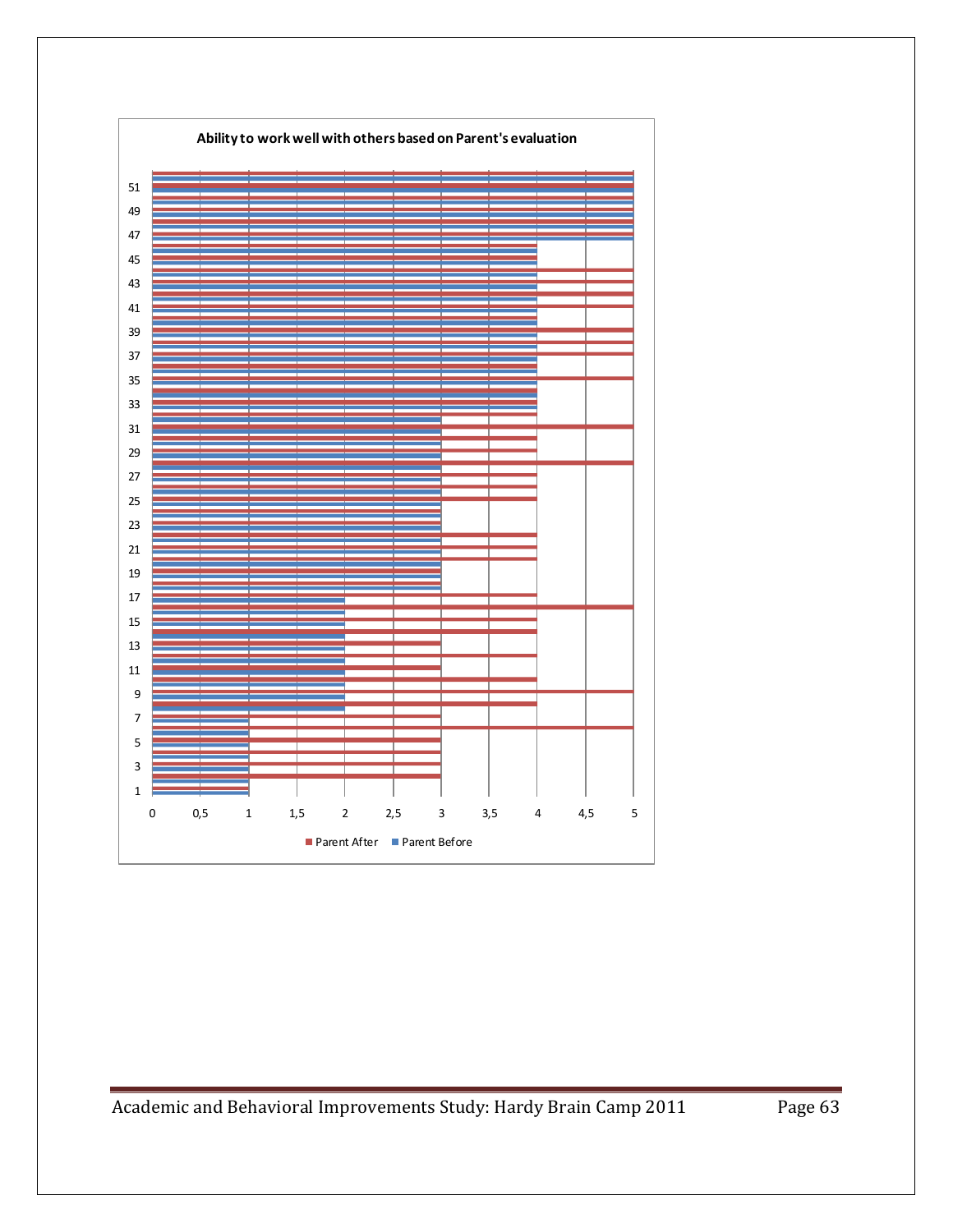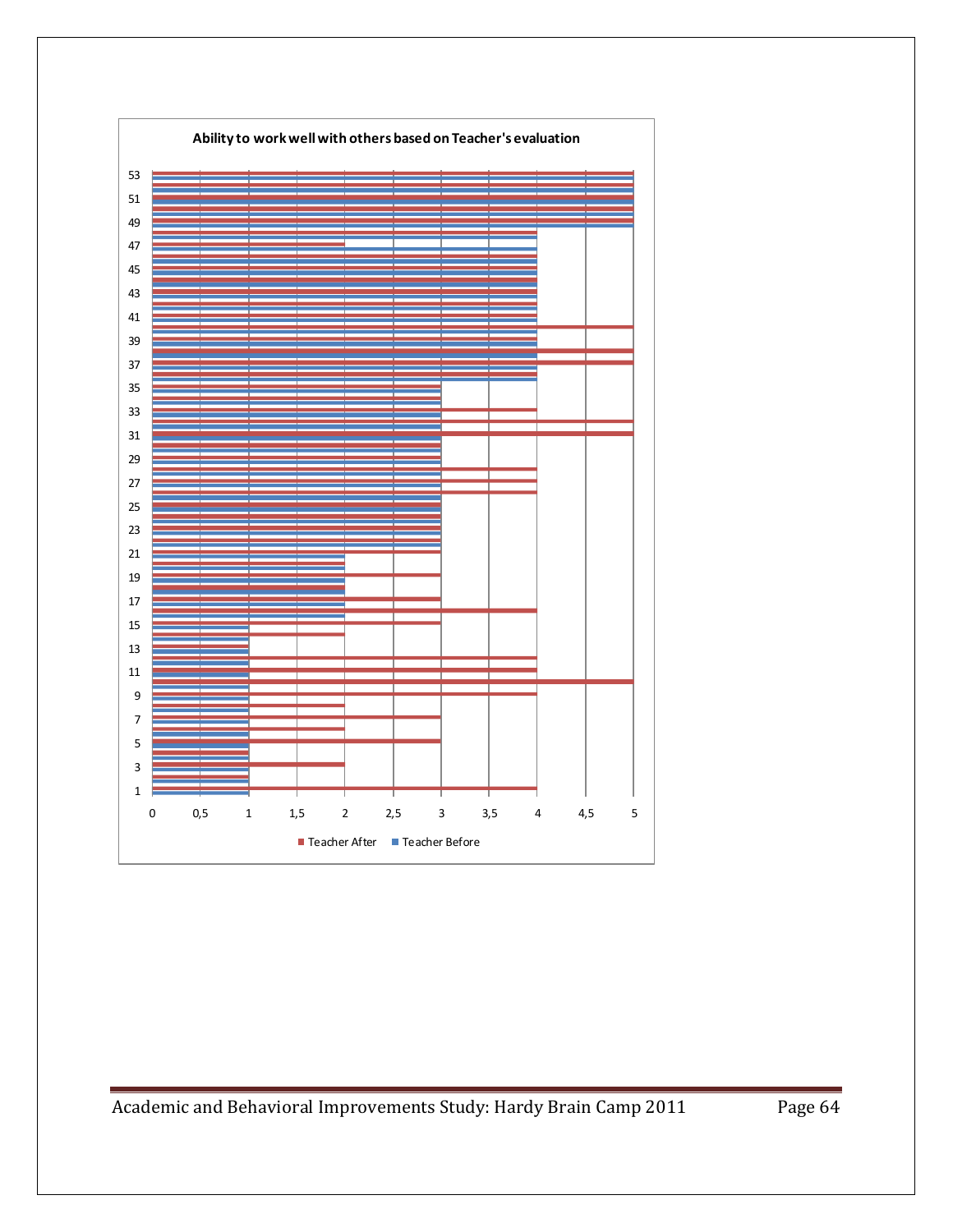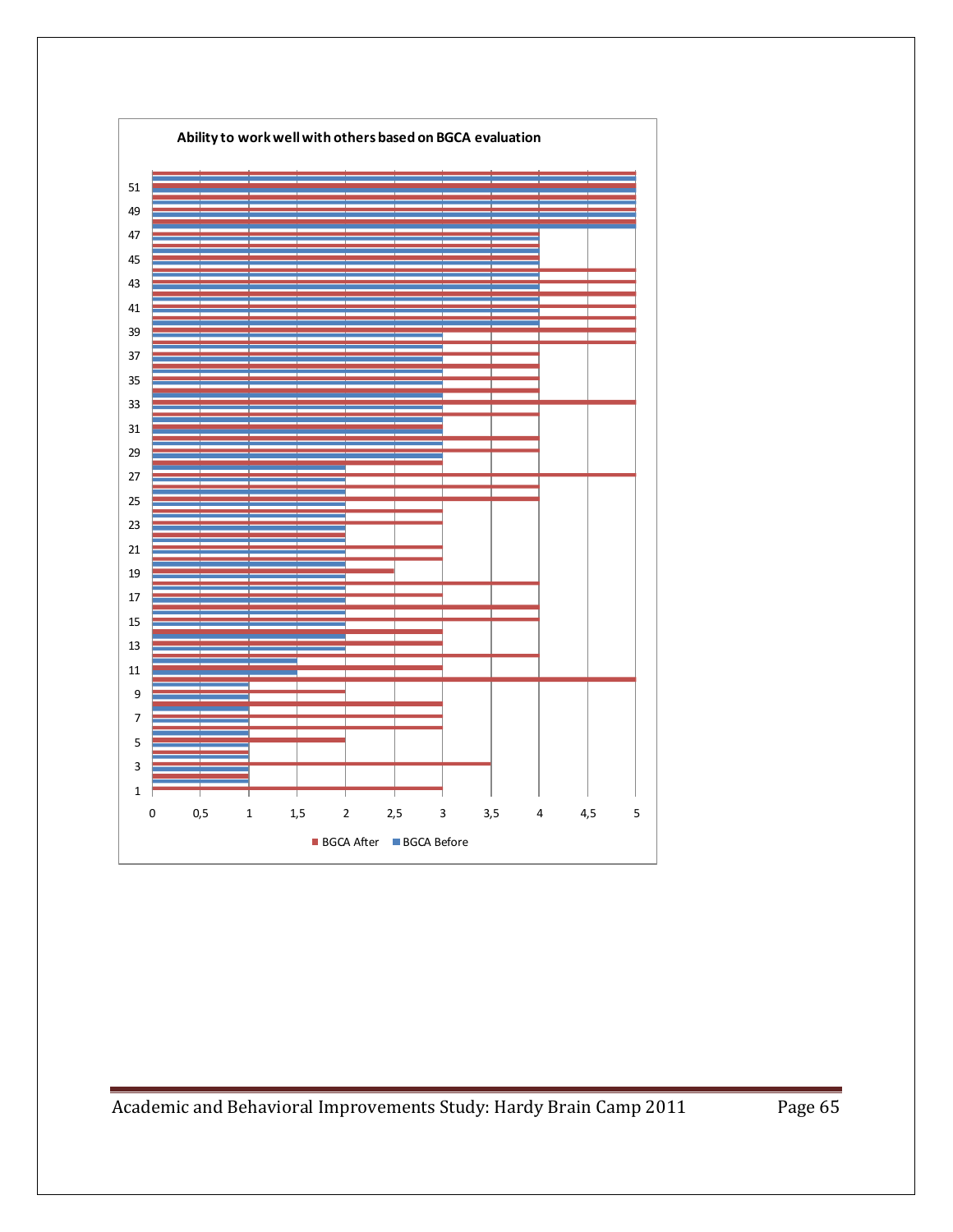